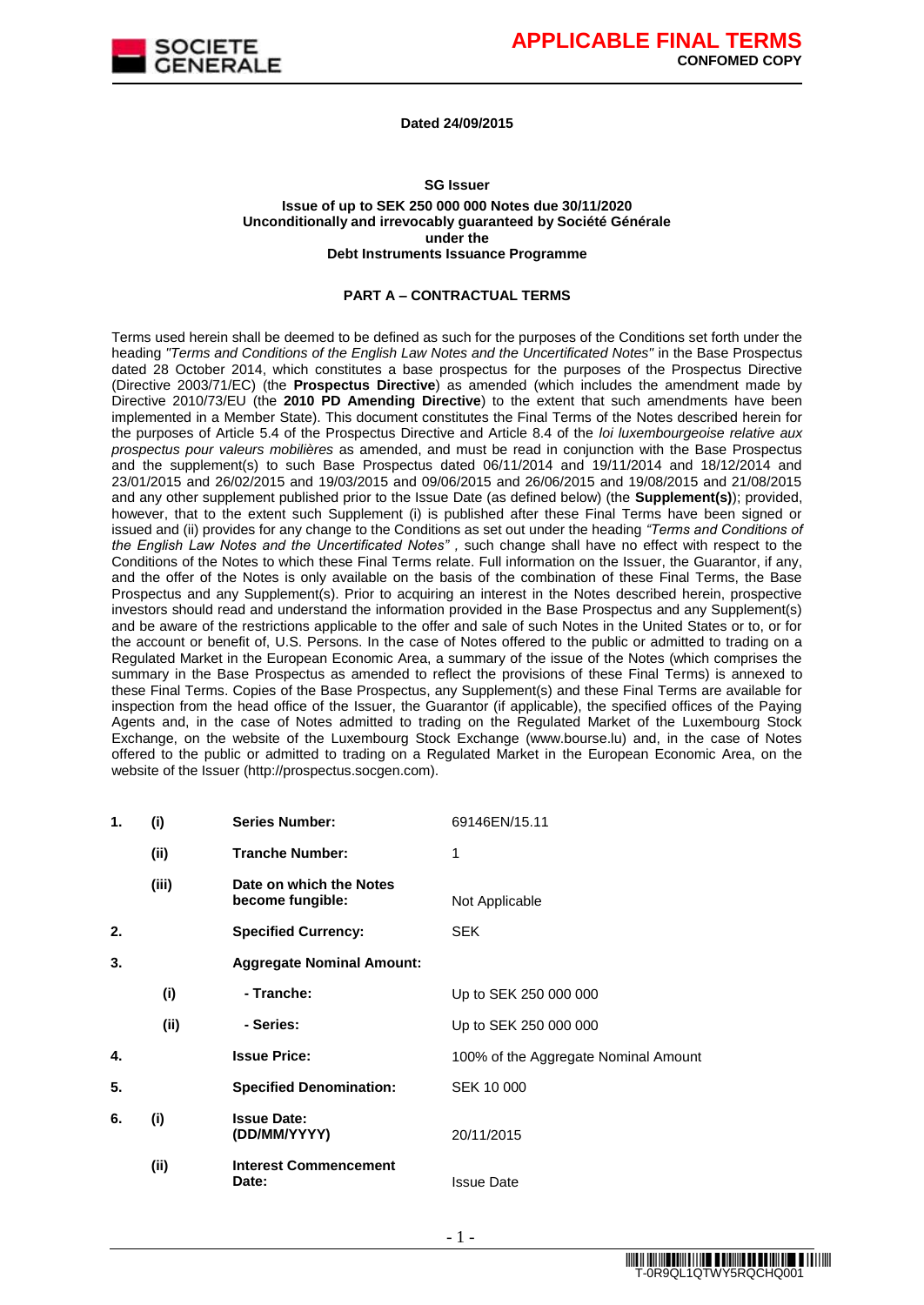

| 7.  |       | <b>Maturity Date:</b><br>(DD/MM/YYYY)                                     | 30/11/2020                                                                                                                                                                                                                              |
|-----|-------|---------------------------------------------------------------------------|-----------------------------------------------------------------------------------------------------------------------------------------------------------------------------------------------------------------------------------------|
| 8.  |       | <b>Governing law:</b>                                                     | Swedish law                                                                                                                                                                                                                             |
| 9.  | (i)   | <b>Status of the Notes:</b>                                               | Unsecured                                                                                                                                                                                                                               |
|     | (i)   | Date of corporate<br>authorisation obtained for<br>the issuance of Notes: | Not Applicable                                                                                                                                                                                                                          |
|     | (iii) | <b>Type of Structured Notes:</b>                                          | <b>Share Linked Notes</b>                                                                                                                                                                                                               |
|     |       |                                                                           | The provisions of the following Additional Terms and<br>Conditions apply:<br>Additional Terms and Conditions for Share Linked Notes                                                                                                     |
|     | (iv)  | <b>Reference of the Product:</b>                                          | 3.3.2 with Option 4 applicable as described in the<br>Additional Terms and Conditions relating to Formulae                                                                                                                              |
| 10. |       | <b>Interest Basis:</b>                                                    | See section "PROVISIONS RELATING TO INTEREST<br>(IF ANY) PAYABLE" below.                                                                                                                                                                |
| 11. |       | <b>Redemption/Payment Basis:</b>                                          | "PROVISIONS<br>See<br>section<br><b>RELATING</b><br>TO<br>REDEMPTION" below.                                                                                                                                                            |
| 12. |       | Issuer's/Noteholders'<br>redemption option:                               | "PROVISIONS<br><b>RELATING</b><br>section<br>TO<br>See<br>REDEMPTION" below.                                                                                                                                                            |
|     |       | PROVISIONS RELATING TO INTEREST (IF ANY) PAYABLE                          |                                                                                                                                                                                                                                         |
| 13. |       | <b>Fixed Rate Note Provisions:</b>                                        | Not Applicable                                                                                                                                                                                                                          |
| 14. |       | <b>Floating Rate Note</b><br><b>Provisions:</b>                           | Not Applicable                                                                                                                                                                                                                          |
| 15. |       | <b>Structured Interest Note</b><br><b>Provisions:</b>                     | Applicable as per Condition 3.3 of the General Terms<br>and Conditions                                                                                                                                                                  |
|     | (i)   |                                                                           | Structured Interest Amount(s): Unless previously redeemed, on each Interest Payment<br>Date(i) (i from 1 to 5), the Issuer shall pay to the<br>Noteholders, for each Note, an amount determined by<br>the Calculation Agent as follows: |
|     |       |                                                                           | Scenario 1:                                                                                                                                                                                                                             |
|     |       |                                                                           | If on Valuation Date(i), WorstPerformance(i) is lower<br>than -10%, then:                                                                                                                                                               |
|     |       |                                                                           | Structured Interest Amount(i) = Specified Denomination<br>x 7%                                                                                                                                                                          |
|     |       |                                                                           | Scenario 2:                                                                                                                                                                                                                             |
|     |       |                                                                           | If on Valuation Date(i), WorstPerformance(i) is higher<br>than or equal to -10%, then:                                                                                                                                                  |
|     |       |                                                                           | Structured Interest Amount(i) = 0 (zero)                                                                                                                                                                                                |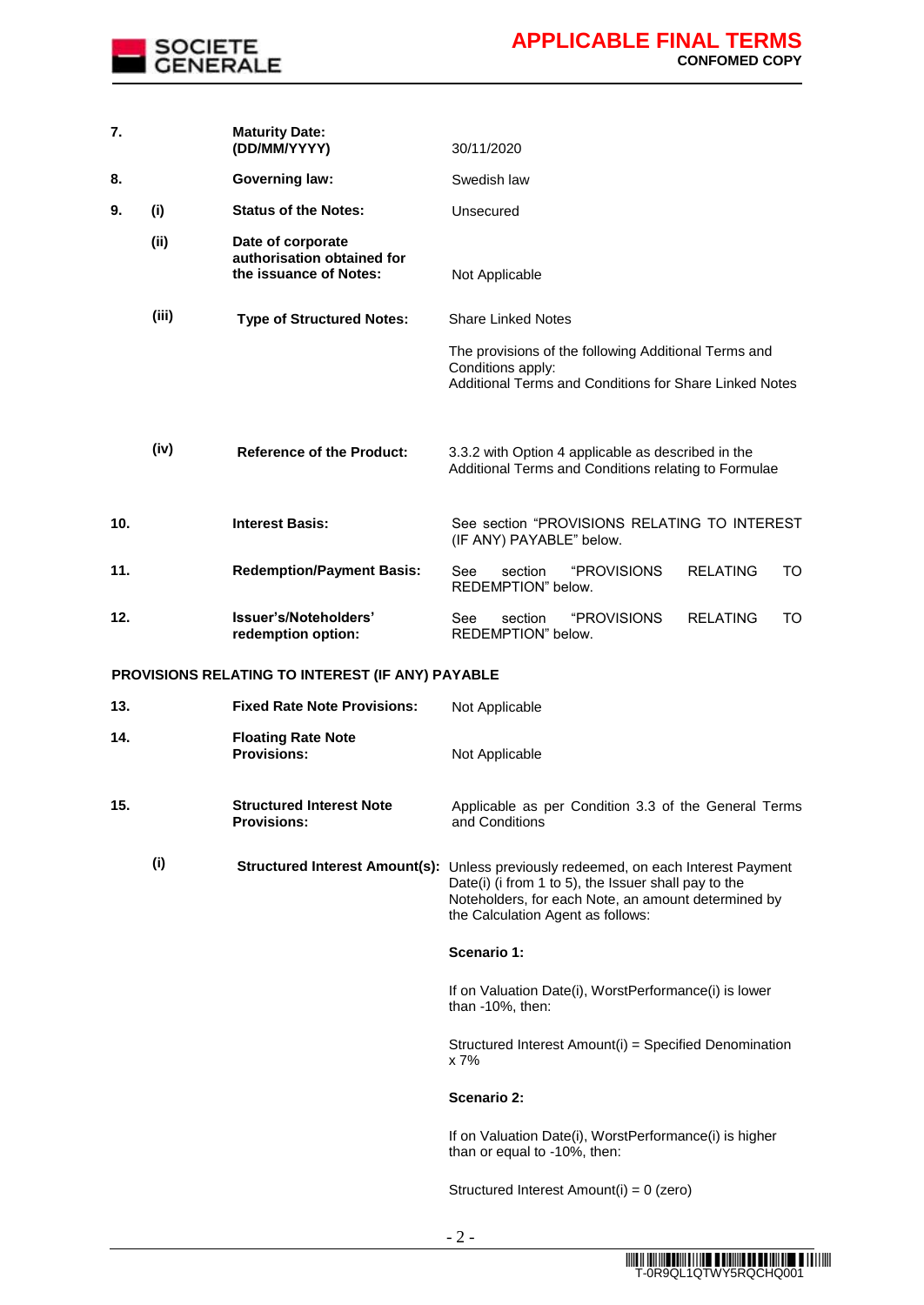

Definitions relating to the Structured Interest Amount are set out in paragraph 27(ii) "Definitions relating to the Product"

| (ii)  | <b>Specified Period(s)/</b>                                          | Interest Payment Date(i)                                                                                                                                                                                                                                             |
|-------|----------------------------------------------------------------------|----------------------------------------------------------------------------------------------------------------------------------------------------------------------------------------------------------------------------------------------------------------------|
|       | <b>Interest Payment Date(s):</b><br>(DD/MM/YYYY)                     | 30/11/2016<br>1                                                                                                                                                                                                                                                      |
|       |                                                                      | $\overline{2}$<br>30/11/2017                                                                                                                                                                                                                                         |
|       |                                                                      | 3<br>30/11/2018                                                                                                                                                                                                                                                      |
|       |                                                                      | $\overline{\mathbf{4}}$<br>30/11/2019                                                                                                                                                                                                                                |
|       |                                                                      | 5<br>30/11/2020                                                                                                                                                                                                                                                      |
| (iii) | <b>Business Day</b><br><b>Convention:</b>                            | Following Business Day Convention (unadjusted)                                                                                                                                                                                                                       |
| (iv)  | <b>Day Count Fraction:</b>                                           | Not Applicable                                                                                                                                                                                                                                                       |
| (v)   | <b>Business Centre(s):</b>                                           | Stockholm                                                                                                                                                                                                                                                            |
| 16.   | Zero Coupon Note<br><b>Provisions:</b>                               | Not Applicable                                                                                                                                                                                                                                                       |
|       | PROVISIONS RELATING TO REDEMPTION                                    |                                                                                                                                                                                                                                                                      |
| 17.   | Redemption at the option of<br>the Issuer:                           | Not Applicable                                                                                                                                                                                                                                                       |
| 18.   | Redemption at the option of<br>the Noteholders:                      | Not Applicable                                                                                                                                                                                                                                                       |
| 19.   | <b>Automatic Early</b><br><b>Redemption:</b>                         | Applicable as per Condition 5.10 of the General Terms<br>and Conditions                                                                                                                                                                                              |
| (i)   | <b>Automatic Early Redemption</b><br>Amount(s):                      | Unless previously redeemed, if an Automatic Early<br>Redemption Event has occurred, then the Issuer shall<br>redeem early the Notes on Automatic Early Redemption<br>Date(i) (i from 1 to 4) in accordance with the following<br>provisions in respect of each Note: |
|       |                                                                      | Automatic Early Redemption Amount(i) = Specified<br>Denomination x [100% + CouponLevel x i]                                                                                                                                                                          |
|       |                                                                      | Definitions relating to the Automatic Early Redemption<br>Amount are set out in paragraph 27(ii) "Definitions<br>relating to the Product".                                                                                                                           |
| (ii)  | <b>Automatic Early</b><br><b>Redemption Date(s):</b><br>(DD/MM/YYYY) | <b>Automatic Early</b><br>Redemption Date(i)<br>30/11/2016<br>1                                                                                                                                                                                                      |
|       |                                                                      | $ 2\rangle$<br>30/11/2017                                                                                                                                                                                                                                            |
|       |                                                                      | 3<br>30/11/2018                                                                                                                                                                                                                                                      |
|       |                                                                      | $\overline{\mathbf{4}}$<br>30/11/2019                                                                                                                                                                                                                                |
| 20.   | <b>Final Redemption Amount:</b>                                      | Unless previously redeemed, the Issuer shall redeem                                                                                                                                                                                                                  |

the Notes on the Maturity Date, in accordance with the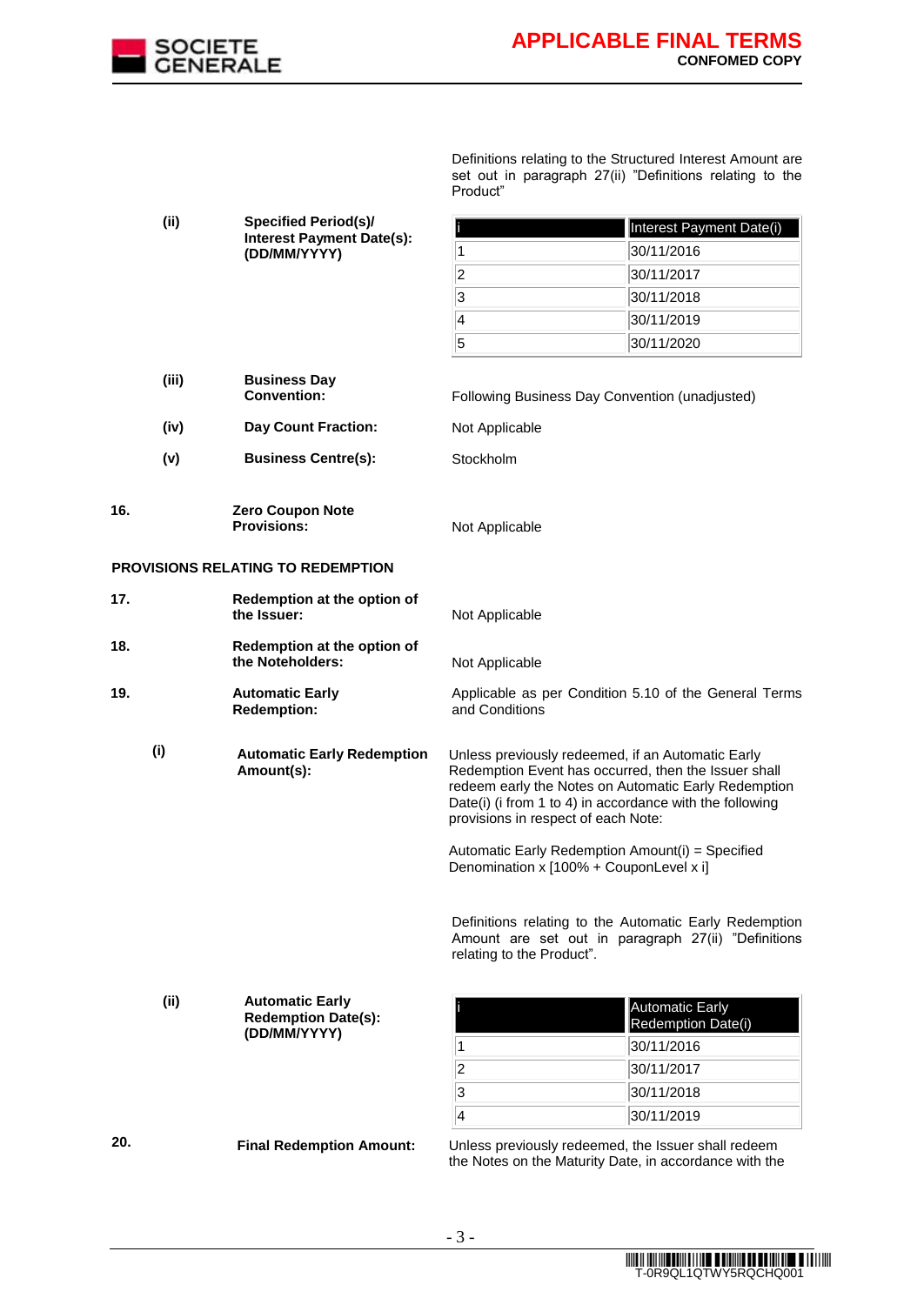

following provisions in respect of each Note:

#### **Scenario 1:**

If on Valuation Date(5), WorstPerformance(5) is higher than or equal to -10%, then:

Final Redemption Amount  $=$  Specified Denomination  $x$  $[100\% + \text{CouponLevel} \times 5]$ 

#### **Scenario 2:**

If on Valuation Date(5), WorstPerformance(5) is lower than -10% and WorstPerformance(5) is higher than or equal to -40%, then:

Final Redemption Amount = Specified Denomination x 100%

#### **Scenario 3:**

If on Valuation Date(5), WorstPerformance(5) is lower than -40%, then:

Final Redemption Amount = Specified Denomination  $x$ [100% + WorstPerformance(5)]

Definitions relating to the Final Redemption Amount are set out in paragraph 27(ii) "Definitions relating to the Product".

| 21. | <b>Physical Delivery Note</b><br><b>Provisions:</b>                                                                                                          | Not Applicable                                                         |
|-----|--------------------------------------------------------------------------------------------------------------------------------------------------------------|------------------------------------------------------------------------|
| 22. | <b>Credit Linked Notes</b><br><b>Provisions:</b>                                                                                                             | Not Applicable                                                         |
| 23. | <b>Bond Linked Notes</b><br><b>Provisions:</b>                                                                                                               | Not Applicable                                                         |
| 24. | Trigger redemption at the<br>option of the Issuer:                                                                                                           | Applicable as per Condition 5.6 of the General Terms<br>and Conditions |
|     | - Outstanding Amount<br>Trigger Level:                                                                                                                       | 10% of the Aggregate Nominal Amount                                    |
| 25. | <b>Early Redemption Amount</b><br>payable on Event of Default<br>or, at the option of the<br>Issuer, on redemption for<br>taxation or regulatory<br>reasons: | <b>Market Value</b>                                                    |
|     |                                                                                                                                                              |                                                                        |

#### **PROVISIONS APPLICABLE TO THE UNDERLYING(S) IF ANY**

**26. (i) Underlying(s):** The following Shares (each an "Underlying(k)" and together the "Basket") as defined below:

| Ιk | banv                | IBk<br>cкer<br>oombera. | inae<br>⊏⊼⊍наг       | <b>IM</b><br>epsite            |
|----|---------------------|-------------------------|----------------------|--------------------------------|
|    | DI<br>As.<br>_eneca | 'N<br>⊬^<br>دى          | stock<br>ckho<br>oir | .astrazeneca.com<br><b>WWW</b> |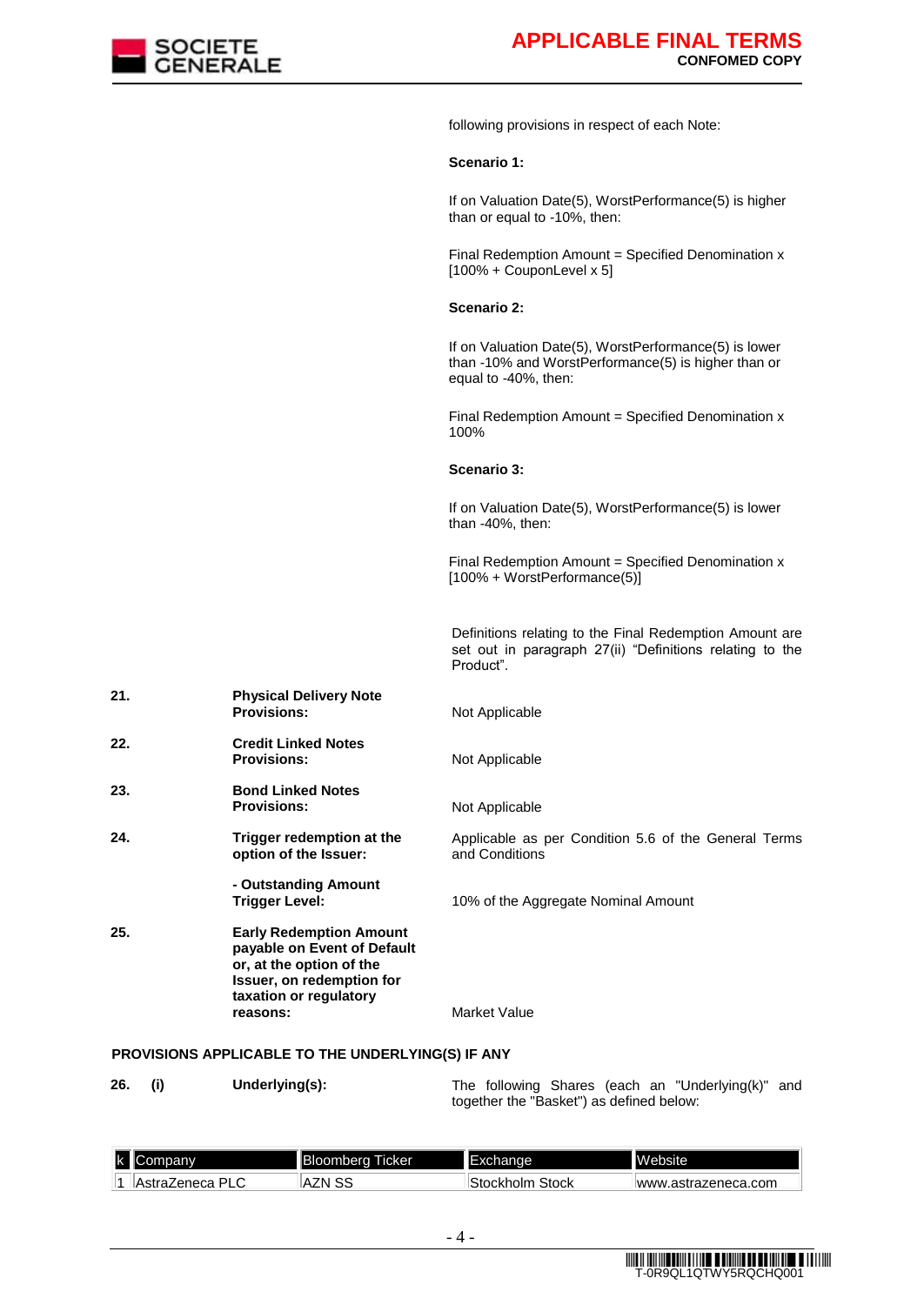

|                 |                 | Exchange                    |                    |
|-----------------|-----------------|-----------------------------|--------------------|
| Electrolux AB   | ELUXB SS        | Stockholm Stock<br>Exchange | www.electrolux.com |
| Nordea Bank AB  | <b>NDA SS</b>   | Stockholm Stock<br>Exchange | www.nordea.com     |
| <b>ISSAB AB</b> | <b>SSABA SS</b> | Stockholm Stock<br>Exchange | www.ssab.se        |

**(ii) Information relating to the past and future performances of the Underlying(s) and volatility:** The information relating to the past and future performances of the Underlying(s) and volatility are available on the website, or Reuters or Bloomberg, as the case may be, specified in the table above and the volatility can be obtained, upon request, at the specified office of Société Générale (see in address and contact details of Société Générale for all administrative communications relating to the Notes), at the office of the Agent in Luxembourg and at the office of the Principal Swiss Paying Agent in Switzerland if any. **(iii) Provisions relating, amongst others, to the Market Disruption Event(s) and/or Extraordinary Event(s) and/or Monetisation until the Maturity Date and/or any additional disruption event(s) as described in the relevant Additional Terms and Conditions for Structured Notes:**  The provisions of the following Additional Terms and Conditions apply: Additional Terms and Conditions for Share Linked Notes **(iv) Other information relating to the Underlying(s):** Information or summaries of information included herein

with respect to the Underlying(s), has been extracted from general databases released publicly or by any other available information.

Each of the Issuer and the Guarantor confirms that such information has been accurately reproduced and that, so far as it is aware and is able to ascertain from information published, no facts have been omitted which would render the reproduced information inaccurate or misleading.

#### **DEFINITIONS APPLICABLE TO INTEREST (IF ANY), REDEMPTION AND THE UNDERLYING(S) IF ANY**

| 27. | (i)  | Definitions relating to<br>date(s):            | Applicable |                                                                                           |
|-----|------|------------------------------------------------|------------|-------------------------------------------------------------------------------------------|
|     |      | <b>Valuation Date(0):</b><br>(DD/MM/YYYY)      | 12/11/2015 |                                                                                           |
|     |      | <b>Valuation Date(i);</b>                      |            | Valuation Date(i)                                                                         |
|     |      | (i from 1 to 5)<br>(DD/MM/YYYY)                |            | 12/11/2016                                                                                |
|     |      |                                                | 2          | 12/11/2017                                                                                |
|     |      |                                                | 3          | 12/11/2018                                                                                |
|     |      |                                                | 14         | 12/11/2019                                                                                |
|     |      |                                                | 5          | 12/11/2020                                                                                |
|     | (ii) | Definitions relating to the<br><b>Product:</b> |            | Applicable, subject to the provisions of the<br>Terms and Conditions relating to Formulae |

the Additional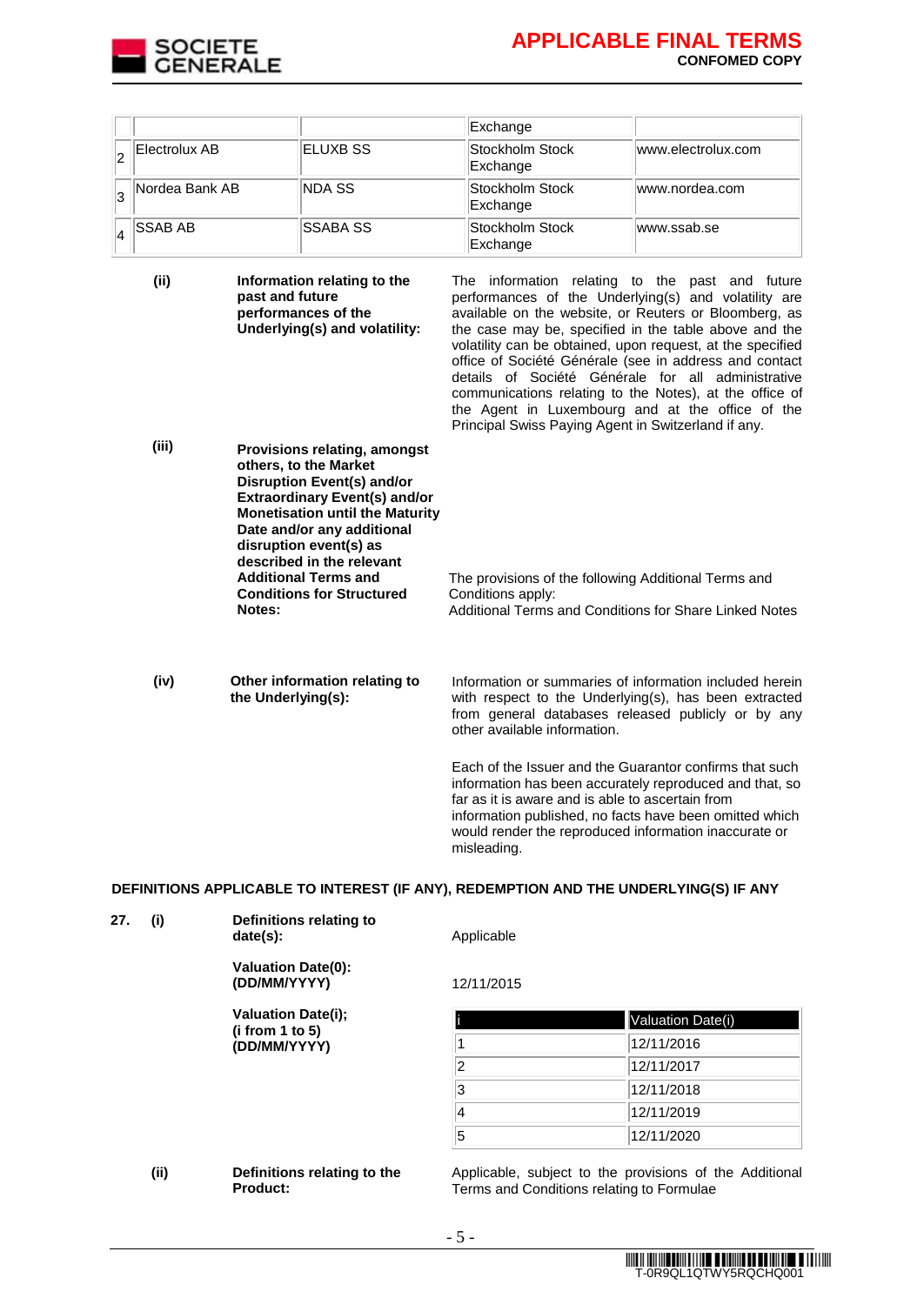

| WorstPerformance(i)<br>(i from 1 to 5)                 |                                                                                                            | means the Minimum, for k from 1 to 4, of Performance(i,<br>k), as defined in Condition 4.6 of the Additional Terms<br>and Conditions relating to Formulae.                                                                       |
|--------------------------------------------------------|------------------------------------------------------------------------------------------------------------|----------------------------------------------------------------------------------------------------------------------------------------------------------------------------------------------------------------------------------|
| Performance(i,k)<br>(i from 1 to 5)<br>(k from 1 to 4) |                                                                                                            | means $(S(i, k) / S(0, k)) - 100\%$ , as defined in Condition<br>4.1 of the Additional Terms and Conditions relating to<br>Formulae.                                                                                             |
| S(i,k)<br>(i from 0 to 5)<br>(k from 1 to 4)           |                                                                                                            | means in respect of any Valuation Date(i) the Closing<br>Price of the Underlying(k), as defined in Condition 4.0 of<br>the Additional Terms and Conditions relating to<br>Formulae                                               |
| CouponLevel                                            |                                                                                                            | Indicatively 10.0% with a minimum of 7.0%. Final<br>CouponLevel will be confirmed at the latest on Valuation<br>$Date(0)$ .                                                                                                      |
|                                                        | <b>Automatic Early Redemption Event</b>                                                                    | is deemed to have occurred, as determined by the<br>Calculation Agent, if on a Valuation Date(i) (i from 1 to<br>4), WorstPerformance(i) is higher than or equal to -10%                                                         |
|                                                        | <b>PROVISIONS RELATING TO SECURED NOTES</b>                                                                |                                                                                                                                                                                                                                  |
| 28.                                                    | <b>Secured Notes Provisions:</b>                                                                           | Not Applicable                                                                                                                                                                                                                   |
|                                                        | <b>GENERAL PROVISIONS APPLICABLE TO THE NOTES</b>                                                          |                                                                                                                                                                                                                                  |
| 29.                                                    | Provisions applicable to<br>payment date(s):                                                               |                                                                                                                                                                                                                                  |
|                                                        | - Payment Business Day:                                                                                    | <b>Following Payment Business Day</b>                                                                                                                                                                                            |
|                                                        | - Financial Centre(s):                                                                                     | Stockholm                                                                                                                                                                                                                        |
| 30.                                                    | Form of the Notes:                                                                                         |                                                                                                                                                                                                                                  |
| (i)                                                    | Form:                                                                                                      | Dematerialised Uncertificated Swedish Notes in book<br>entry form issued, cleared and settled through Euroclear<br>Sweden in accordance with the Swedish Financial<br>Instruments Accounts Act (SFS 1998:1479),<br>as<br>amended |
| (ii)                                                   | New Global Note (NGN -<br>bearer notes) / New<br><b>Safekeeping Structure</b><br>(NSS - registered notes): | No                                                                                                                                                                                                                               |
| 31.                                                    | <b>Redenomination:</b>                                                                                     | Applicable as per Condition 1 of the General Terms and<br>Conditions                                                                                                                                                             |
| 32.                                                    | <b>Consolidation:</b>                                                                                      | Applicable as per Condition 14.2 of the General Terms<br>and Conditions                                                                                                                                                          |
| 33.                                                    | <b>Partly Paid Notes</b><br><b>Provisions:</b>                                                             | Not Applicable                                                                                                                                                                                                                   |
| 34.                                                    | <b>Instalment Notes Provisions:</b>                                                                        | Not Applicable                                                                                                                                                                                                                   |
| 35.                                                    | Masse:                                                                                                     | Not Applicable                                                                                                                                                                                                                   |
| 36.                                                    | <b>Dual Currency Note</b><br><b>Provisions:</b>                                                            | Not Applicable                                                                                                                                                                                                                   |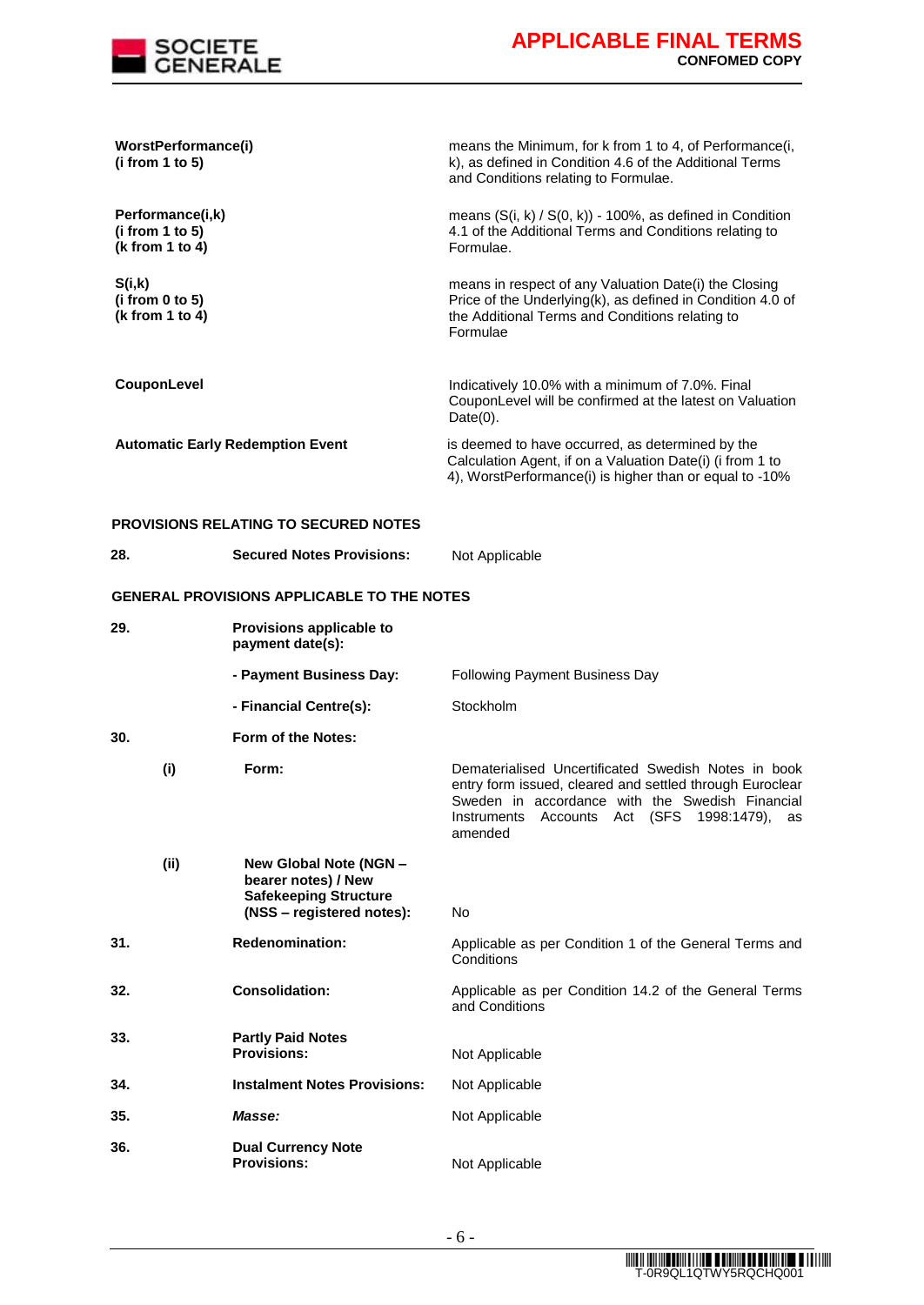

# **37. Additional Amount Provisions for Italian**

**Not Applicable** 

**38. Interest Amount and/or the Redemption Amount switch at the option of the Issuer:** Not Applicable

Signed on behalf of the Issuer:

By: Marc AUGIER *Duly authorised*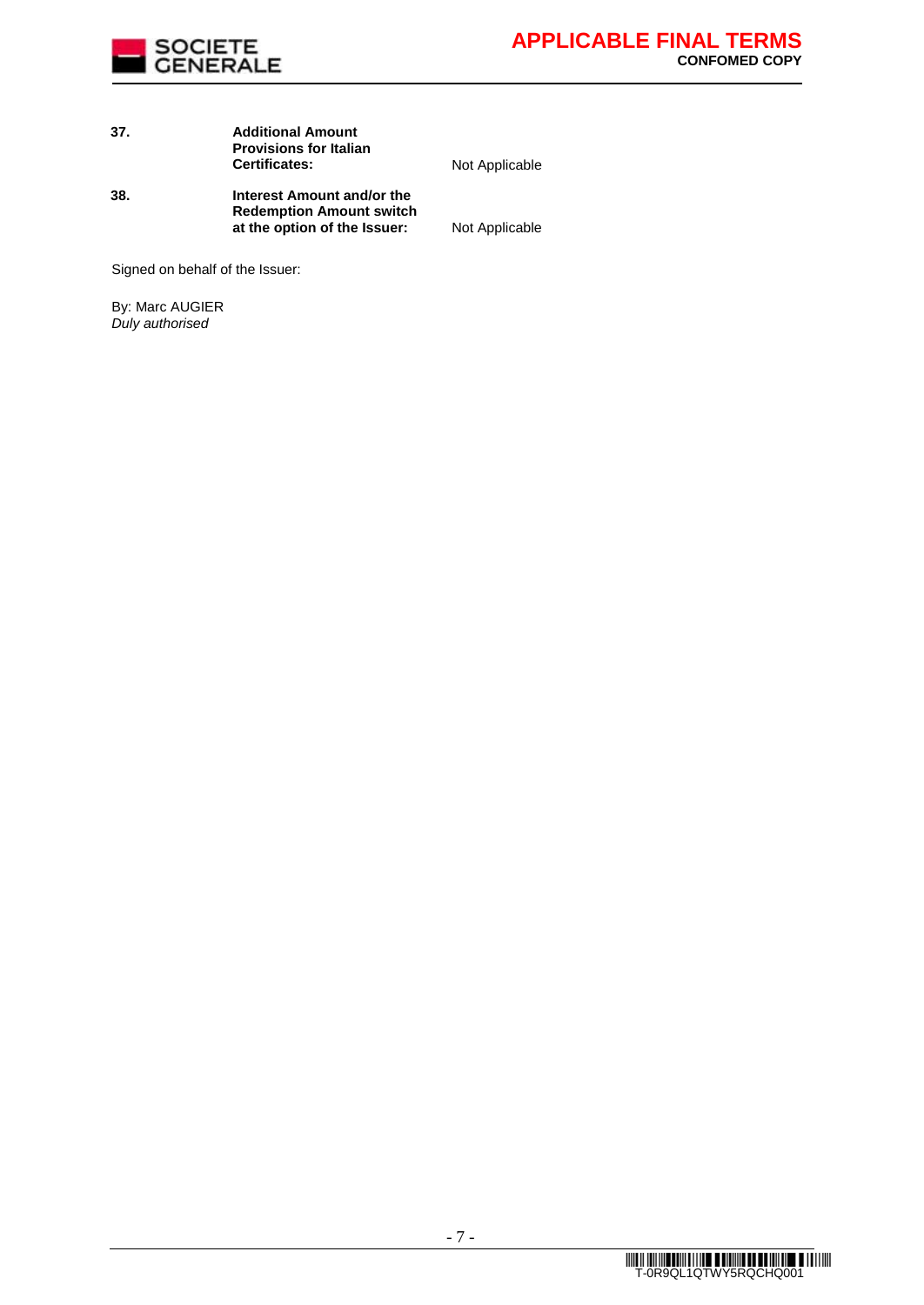

#### **PART B – OTHER INFORMATION**

#### **1. LISTING AND ADMISSION TO TRADING**

| (i)   | Listing:     | Application will be made for the Notes to be listed on the       |
|-------|--------------|------------------------------------------------------------------|
|       |              | regulated market of the Nasdag OMX Stockholm AB, Sweden.         |
| 7 Til | Admission to | Application will be made for the Notes to be admitted to trading |

**(ii) Admission to trading:** Application will be made for the Notes to be admitted to trading on the Regulated Market of the Nasdaq OMX Stockholm AB, Sweden, with effect from or as soon as practicable after the Issue Date.

> **There can be no assurance that the listing and trading of the Notes will be approved with effect on the Issue Date or at all.**

- **(iii) Estimate of total expenses related to admission to Not Applicable**
- **(iv) Information required for Notes to be listed on SIX Swiss Not Applicable**

#### **2. RATINGS**

The Notes to be issued have not been rated.

### **3. INTERESTS OF NATURAL AND LEGAL PERSONS INVOLVED IN THE ISSUE/OFFER**

Save for fees, if any, payable to the Dealer, and so far as the Issuer is aware, no person involved in the issue of the Notes has an interest material to the offer.

The Issuer and Société Générale expect to enter into hedging transactions in order to hedge the Issuer's obligations under the Notes. Should any conflicts of interest arise between (i) the responsibilities of Société Générale as Calculation Agent for the Notes and (ii) the responsibilities of Société Générale as counterparty to the above mentioned hedging transactions, the Issuer and Société Générale hereby represent that such conflicts of interest will be resolved in a manner which respects the interests of the Noteholders.

#### **4. REASONS FOR THE OFFER AND USE OF PROCEEDS, ESTIMATED NET PROCEEDS AND TOTAL EXPENSES**

**(i) Reasons for the offer and use of proceeds:** The net proceeds from each issue of Notes will be applied for the general financing purposes of the Société Générale Group, which include making a profit. **(ii) Estimated net Not Applicable (iii) Estimated total expenses:** Not Applicable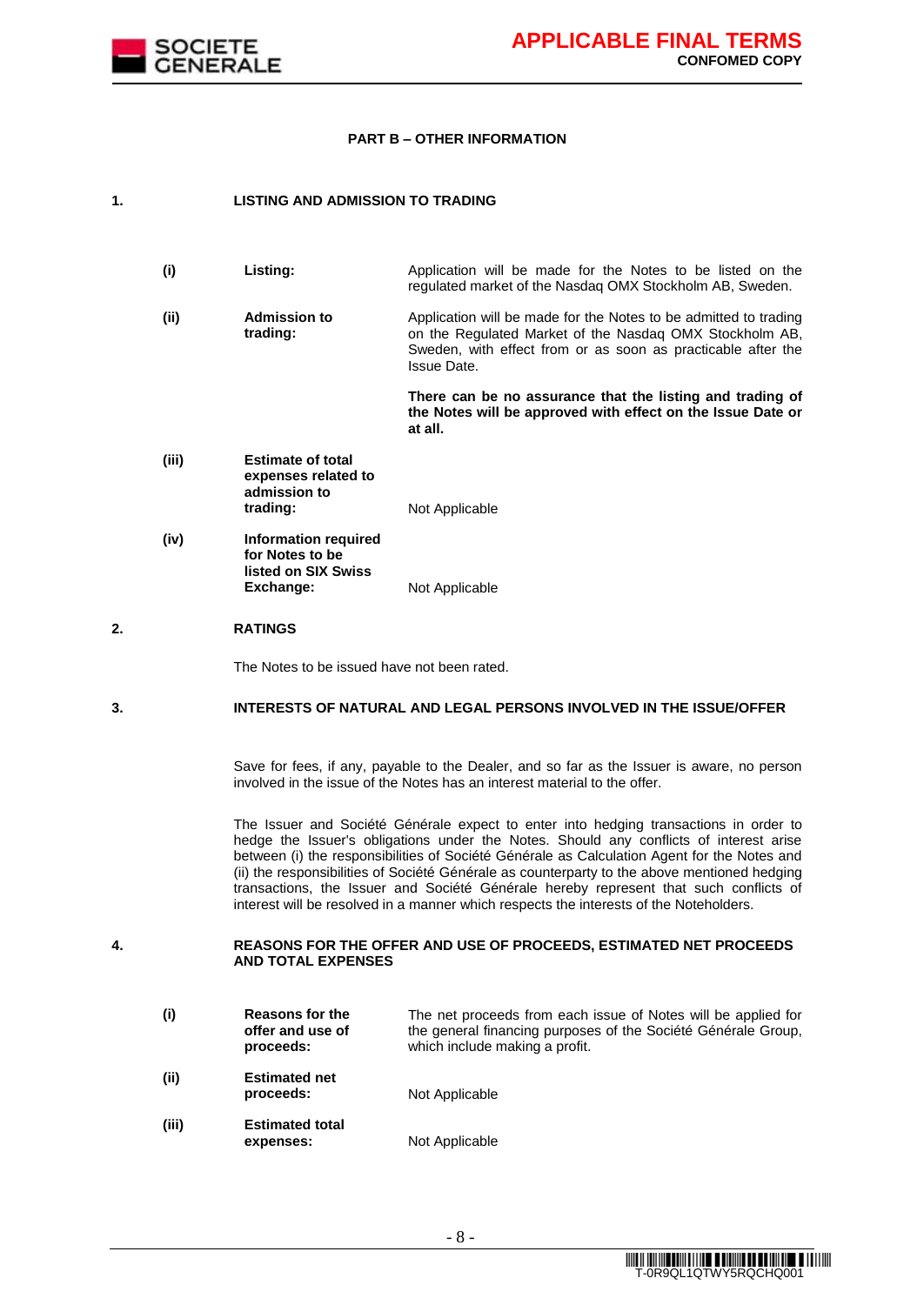

#### **5. INDICATION OF YIELD** *(Fixed Rate Notes only)*

Not Applicable

**6. HISTORIC INTEREST RATES** *(Floating Rate Notes only)*

Not Applicable

#### **7. PERFORMANCE AND EFFECT ON VALUE OF INVESTMENT**

#### **(i) PERFORMANCE OF FORMULA, EXPLANATION OF EFFECT ON VALUE OF INVESTMENT** *(Structured Notes only)*

The value of the Notes, the payment of a coupon amount on a relevant interest payment date to a Noteholder, the payment of an automatic early redemption amount on a relevant automatic early redemption date and the payment of a redemption amount to a Noteholder on the maturity date will depend on the performance of the underlying asset(s), on the relevant valuation date(s).

The value of the Notes is linked to the positive or negative performance of one or several underlying instrument(s) within the basket. The amounts to be paid are determined on the basis of the condition which is satisfied (or not) if the performance of one or several underlying instrument(s) within the basket is higher than or equal to a predefined barrier performance.

The Notes may provide for an automatic early redemption linked to a specific event. Therefore, this may prevent the Noteholders from benefitting from the performance of the underlying instrument(s) over the whole period initially envisaged.

The terms and conditions of the Notes may include provisions under which upon the occurrence of certain market disruptions delays in the settlement of the Notes may be incurred or certain modifications be made. Moreover, in case of occurrence of events affecting the underlying instrument(s), the terms and conditions of the Notes allow the Issuer to substitute the underlying instrument(s) by new underlying instrument(s), cease the exposure to the underlying asset(s) and apply a reference rate to the proceeds so obtained until the maturity date of the Notes, postpone the maturity date of the Notes, early redeem the Notes on the basis of the market value of these Notes, or deduct from any due amount the increase cost of hedging, and in each case without the consent of the Noteholders.

Payments (whether in respect of principal and/or interest and whether at maturity or otherwise) on the Notes are calculated by reference to certain underlying(s), the return of the Notes is based on changes in the value of the underlying(s), which may fluctuate. Potential investors should be aware that these Notes may be volatile and that they may receive no interest and may lose all or a substantial portion of their principal.

During the lifetime of the Notes, the market value of these Notes may be lower than the invested capital.

Furthermore, an insolvency of the Issuer and/or the Guarantor may cause a total loss of the invested capital.

**The attention of the investors is drawn to the fact that they could sustain an entire or a partial loss of their investment.**

#### **(ii) PERFORMANCE OF RATE[S] OF EXCHANGE AND EXPLANATION OF EFFECT ON VALUE OF INVESTMENT** (*Dual Currency Notes only*)

Not Applicable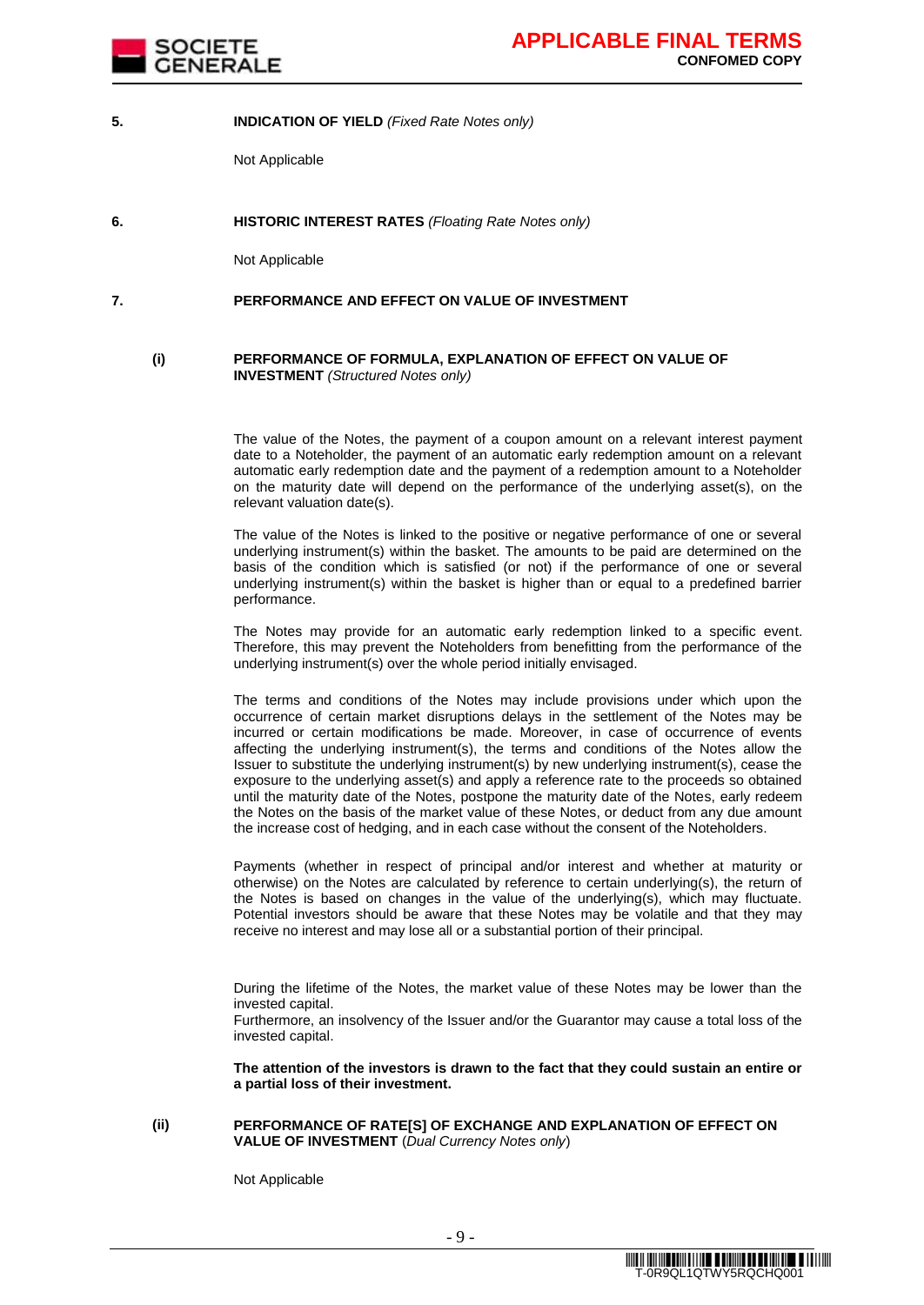

# **8. OPERATIONAL INFORMATION**

|    | (i)   | <b>Security</b><br>identification<br>code(s):                                                                                      |                                                                                                                                                                                                                                                                                                                         |
|----|-------|------------------------------------------------------------------------------------------------------------------------------------|-------------------------------------------------------------------------------------------------------------------------------------------------------------------------------------------------------------------------------------------------------------------------------------------------------------------------|
|    |       | - ISIN Code:                                                                                                                       | SE0007577390                                                                                                                                                                                                                                                                                                            |
|    |       | - Common Code:                                                                                                                     | 129689773                                                                                                                                                                                                                                                                                                               |
|    | (ii)  | <b>Clearing System(s):</b>                                                                                                         | Swedish Central Security Depository & Clearing Organisation<br>(Euroclear Sweden) identification number: 556112- 8074. The<br>Issuer and the Issuer Agent shall be entitled to obtain<br>information from registers maintained by Euroclear Sweden for<br>the purposes of performing their obligations under the Notes. |
|    | (iii) | Delivery:                                                                                                                          | Delivery against payment                                                                                                                                                                                                                                                                                                |
|    | (iv)  | <b>Calculation Agent:</b>                                                                                                          | Société Générale<br>Tour Société Générale<br>17 Cours Valmy<br>92987 Paris La Défense Cedex<br>France                                                                                                                                                                                                                   |
|    | (v)   | Paying Agent(s):                                                                                                                   | Société Générale Bank&Trust<br>11, avenue Emile Reuter<br>2420 Luxembourg<br>Luxembourg                                                                                                                                                                                                                                 |
|    |       |                                                                                                                                    | and                                                                                                                                                                                                                                                                                                                     |
|    |       |                                                                                                                                    | Nordea - Smålandsgatan 17, A213<br>- SE-105 71 Stockholm<br>Sweden                                                                                                                                                                                                                                                      |
|    | (vi)  | <b>Eurosystem eligibility</b><br>of the Notes:                                                                                     | No.                                                                                                                                                                                                                                                                                                                     |
|    | (vii) | <b>Address and contact</b><br>details of Société<br>Générale for all<br>administrative<br>communications<br>relating to the Notes: | Société Générale<br>Tour Société Générale<br>17 Cours Valmy<br>92987 Paris La Défense Cedex<br>France<br>Name: Sales Support Services - Derivatives<br>Tel: +33 1 57 29 12 12 (Hotline)<br>Email: clientsupport-deai@sgcib.com                                                                                          |
| 9. |       | <b>DISTRIBUTION</b>                                                                                                                |                                                                                                                                                                                                                                                                                                                         |
|    | (i)   | <b>Method of</b><br>distribution:                                                                                                  | Non-syndicated                                                                                                                                                                                                                                                                                                          |
|    |       | - Dealer(s):                                                                                                                       | Société Générale<br>Tour Société Générale<br>17 Cours Valmy<br>92987 Paris La Défense Cedex<br>France                                                                                                                                                                                                                   |
|    | (ii)  | <b>Total commission and</b>                                                                                                        | There is no commission and/or concession paid by the Issuer to                                                                                                                                                                                                                                                          |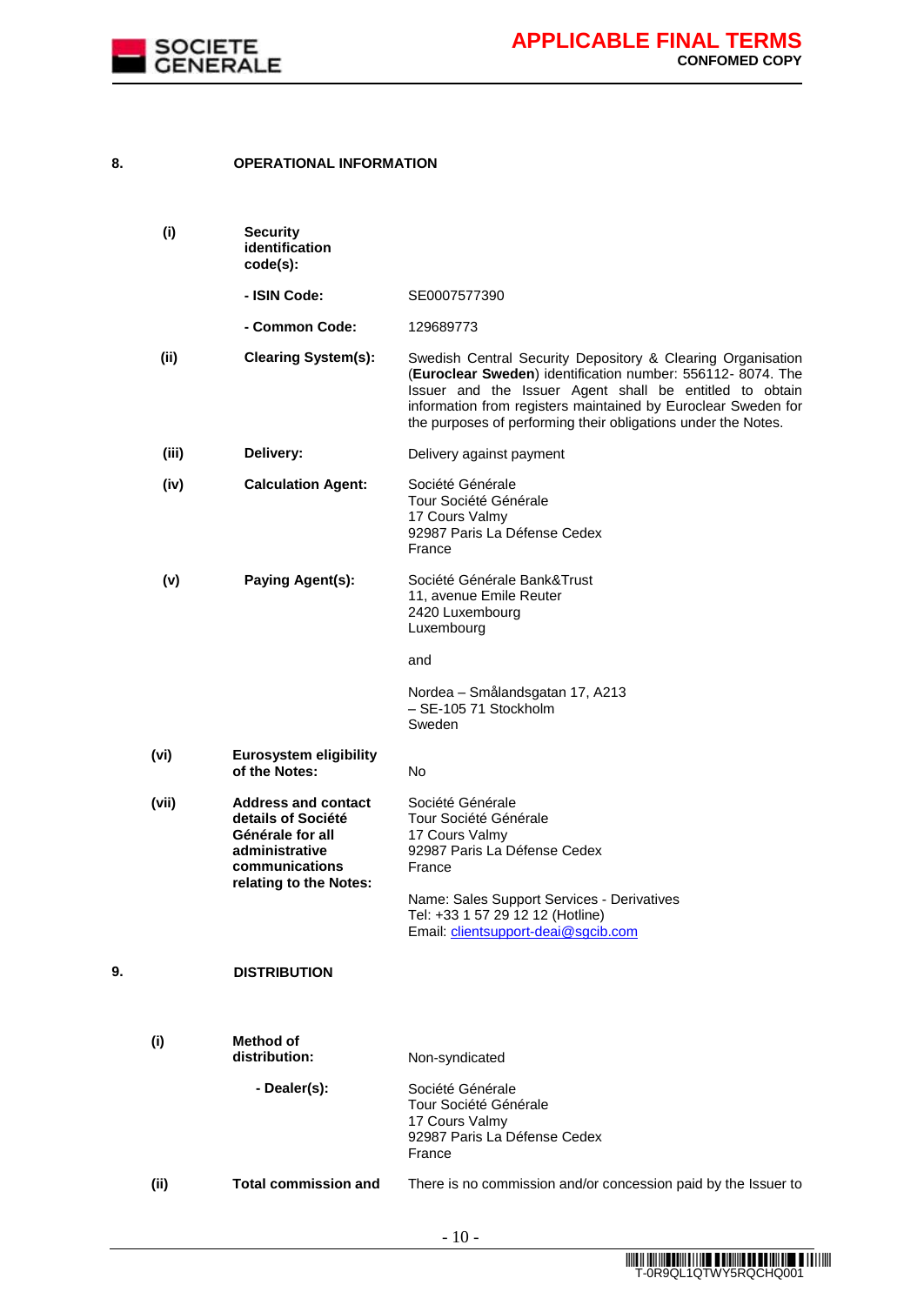

**concession:** the Dealer or the Managers.

Société Générale shall pay to its relevant distributor(s), a remuneration of up to 1.0% per annum (calculated on the basis of the term of the Notes) of the nominal amount of Notes effectively placed by such distributor(s).

- **(iii) TEFRA rules:** Not Applicable
- **(iv) Permanently Restricted Notes:** Yes

**(v) Non-exempt Offer:** A Non-exempt offer of the Notes may be made by the Dealer and any Initial Authorised Offeror below mentioned, any Additional Authorised Offeror, the name and address of whom will be published on the website of the Issuer (http://prospectus.socgen.com) and any other financial intermediaries to whom the Issuer gives a General Consent (the General Authorised Offerors) in the public offer jurisdiction(s) (Public Offer Jurisdiction(s)) during the offer period (Offer Period) as specified in the paragraph "Public Offers in European Economic Area" below.

> **- Individual Consent / Name(s) and addresse(s) of any Initial Authorised Offeror:**

Applicable / Skandiabanken AB Lindhagensgatan 86, SE-106 55 Stockholm, Sweden

**- General Consent/ Other conditions to** 

#### **10. PUBLIC OFFERS IN EUROPEAN ECONOMIC AREA**

**consent:** Applicable

| - Public Offer<br>Jurisdiction(s):                | Sweden                                                                                                                                                                                                                                                                                                                                                                           |
|---------------------------------------------------|----------------------------------------------------------------------------------------------------------------------------------------------------------------------------------------------------------------------------------------------------------------------------------------------------------------------------------------------------------------------------------|
| - Offer Period:                                   | From 28/09/2015 to 06/11/2015                                                                                                                                                                                                                                                                                                                                                    |
| - Offer Price:                                    | The Notes will be offered at the Issue Price increased by fees, if<br>any, as mentioned below.                                                                                                                                                                                                                                                                                   |
| - Conditions to<br>which the offer is<br>subject: | Offers of the Notes are conditional on their issue and, on any<br>additional conditions set out in the standard terms of business<br>of the financial intermediaries, notified to investors by such<br>relevant financial intermediaries.                                                                                                                                        |
|                                                   | The Issuer reserves the right to close the Offer Period prior to<br>its stated expiry for any reason.                                                                                                                                                                                                                                                                            |
|                                                   | The Issuer reserves the right to withdraw the offer and cancel<br>the issuance of the Notes for any reason at any time on or prior<br>to the Issue Date. For the avoidance of doubt, if any application<br>has been made by a potential investor and the Issuer exercises<br>such right, no potential investor shall be entitled to subscribe or<br>otherwise acquire the Notes. |
|                                                   | In each case, a notice to the investors on the early termination<br>or the withdrawal, as applicable, will be published on the<br>website of the Issuer (http://prospectus.socgen.com).                                                                                                                                                                                          |
| - Description of the<br>application process:      | The distribution activity will be carried out in accordance with<br>the financial intermediary's usual procedures. Prospective                                                                                                                                                                                                                                                   |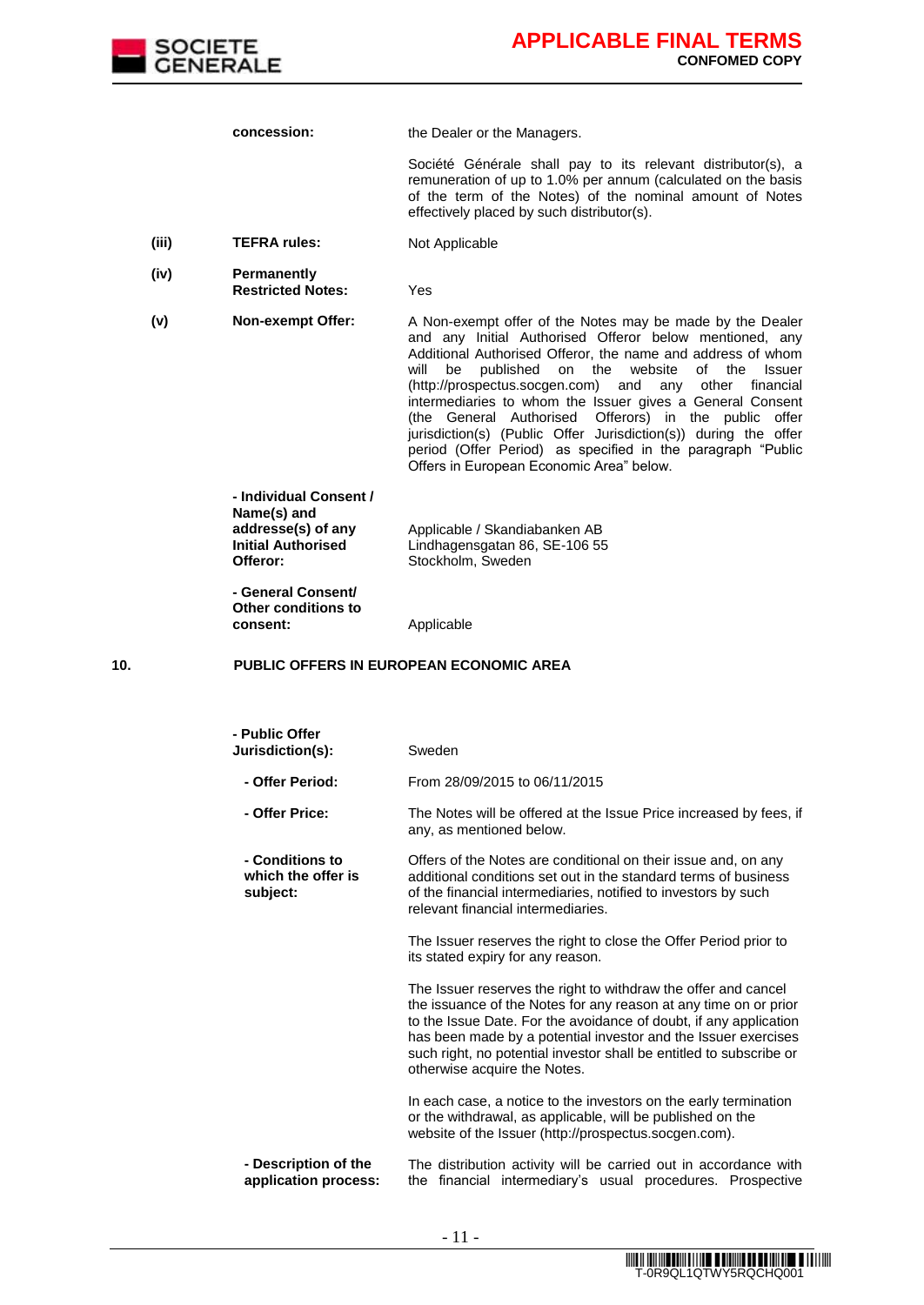

investors will not be required to enter into any contractual arrangements directly with the Issuer in relation to the subscription of the Notes.

| - Description of<br>possibility to reduce<br>subscriptions and<br>manner for<br>refunding excess                                                                    |                                                                                                                                                                                                                                                                                                                                                                                                                                                                |
|---------------------------------------------------------------------------------------------------------------------------------------------------------------------|----------------------------------------------------------------------------------------------------------------------------------------------------------------------------------------------------------------------------------------------------------------------------------------------------------------------------------------------------------------------------------------------------------------------------------------------------------------|
| amount paid by<br>applicants:                                                                                                                                       | Not Applicable                                                                                                                                                                                                                                                                                                                                                                                                                                                 |
| - Details of the<br>minimum and/or<br>maximum amount of<br>application:                                                                                             | Minimum amount of application: SEK 10 000 (i.e. 1 Note)                                                                                                                                                                                                                                                                                                                                                                                                        |
| - Details of the<br>method and time<br>limits for paying up<br>and delivering the<br>Notes:                                                                         | The Notes will be issued on the Issue Date against payment to<br>the Issuer of the net subscription moneys. However, the<br>settlement and delivery of the Notes will be executed through<br>the Dealer mentioned above. Investors will be notified by the<br>relevant financial intermediary of their allocations of Notes and<br>the settlement arrangements in respect thereof.                                                                             |
| - Manner and date in<br>which results of the<br>offer are to be made<br>public:                                                                                     | Publication<br>website<br>the<br>οf<br>the<br>on<br>Issuer<br>(http://prospectus.socgen.com) and in a daily newspaper of<br>general circulation in the relevant place(s) of listing and/or<br>public offer at the end of the subscription period if required by<br>local regulation.                                                                                                                                                                           |
| - Procedure for<br>exercise of any right<br>of pre-emption,<br>negotiability of<br>subscription rights<br>and treatment of<br>subscription rights<br>not exercised: | Not Applicable                                                                                                                                                                                                                                                                                                                                                                                                                                                 |
| - Whether tranche(s)<br>has/have been<br>reserved for certain<br>countries:                                                                                         | Not Applicable                                                                                                                                                                                                                                                                                                                                                                                                                                                 |
| - Process for<br>notification to<br>applicants of the<br>amount allotted and<br>the indication<br>whether dealing<br>may begin before<br>notification is made:      | Not Applicable                                                                                                                                                                                                                                                                                                                                                                                                                                                 |
| - Amount of any<br>expenses and taxes<br>specifically charged<br>to the subscriber or<br>purchaser:                                                                 | Taxes charged in connection with the subscription, transfer,<br>purchase or holding of the Notes must be paid by the<br>Noteholders and neither the Issuer nor the Guarantor shall<br>have any obligation in relation thereto; in that respect,<br>Noteholders shall consult professional tax advisers to<br>determine the tax regime applicable to their own situation. The<br>Noteholders shall also consult the Taxation section in the Base<br>Prospectus. |
|                                                                                                                                                                     | Subscription fees or purchases fees: up to 2% of Issue Price<br>per Note, paid by the purchaser to Skandiabanken AB or an<br>agent appointed by Skandiabanken AB.                                                                                                                                                                                                                                                                                              |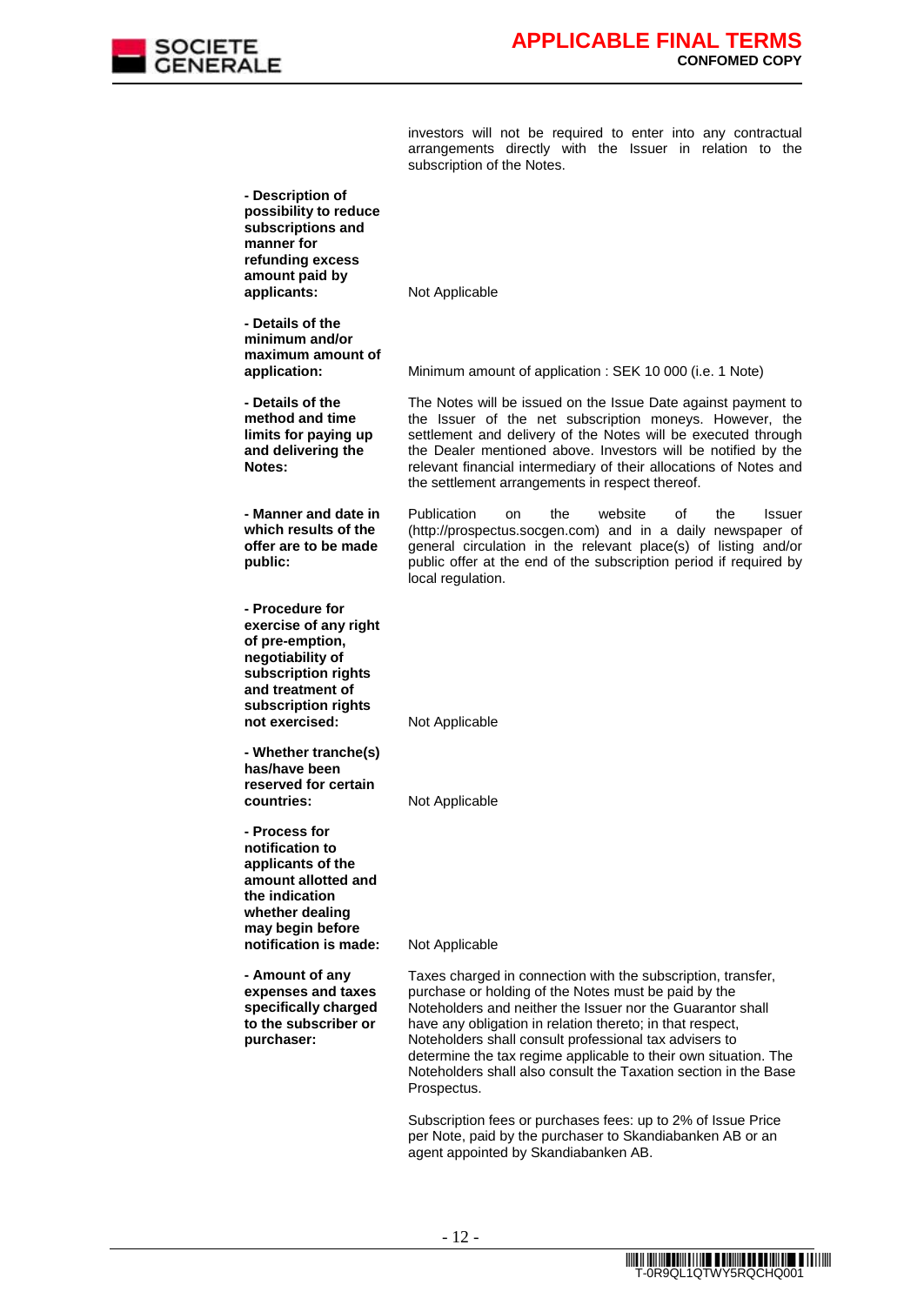

## **11. ADDITIONAL INFORMATION**

| - Minimum Investment |                          |
|----------------------|--------------------------|
| in the Notes:        | SEK 10 000 (i.e. 1 Note) |
| - Minimum Trading:   | SEK 10 000 (i.e. 1 Note) |

### **12. PUBLIC OFFERS IN OR FROM SWITZERLAND**

Not Applicable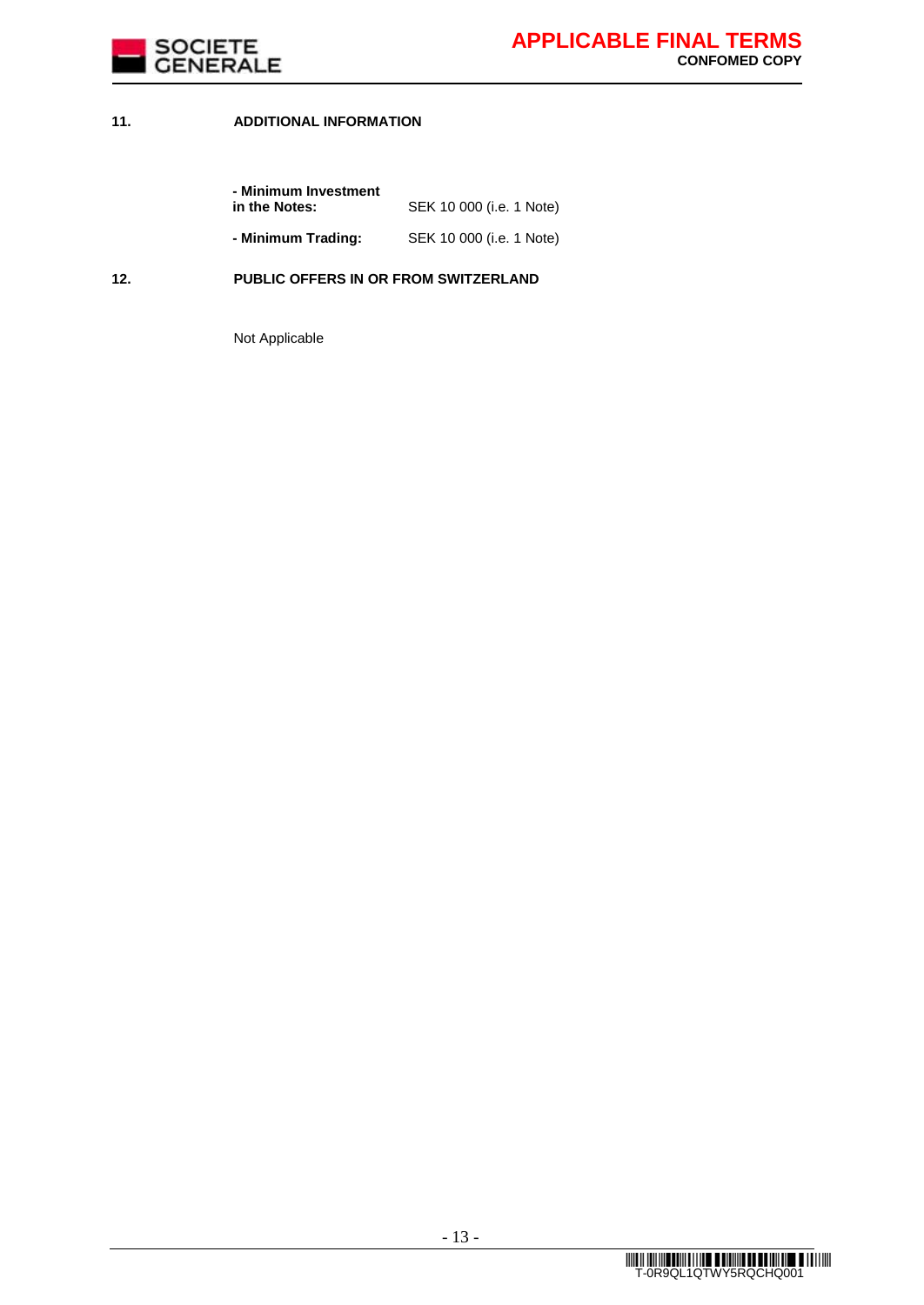

.

#### **ISSUE SPECIFIC SUMMARY**

|     | Section A - Introduction and warnings                         |                                                                                                                                                                                                                                                                                                                                                                                                                                                                                                                                                                                                                                                                                                                                                                                                                                                                                                                                                              |
|-----|---------------------------------------------------------------|--------------------------------------------------------------------------------------------------------------------------------------------------------------------------------------------------------------------------------------------------------------------------------------------------------------------------------------------------------------------------------------------------------------------------------------------------------------------------------------------------------------------------------------------------------------------------------------------------------------------------------------------------------------------------------------------------------------------------------------------------------------------------------------------------------------------------------------------------------------------------------------------------------------------------------------------------------------|
| A.1 | Warning                                                       | This summary must be read as an introduction to the Base Prospectus.                                                                                                                                                                                                                                                                                                                                                                                                                                                                                                                                                                                                                                                                                                                                                                                                                                                                                         |
|     |                                                               | Any decision to invest in the Notes should be based on a consideration of<br>the Base Prospectus.                                                                                                                                                                                                                                                                                                                                                                                                                                                                                                                                                                                                                                                                                                                                                                                                                                                            |
|     |                                                               | Where a claim relating to the information contained in the Base Prospectus<br>is brought before a court, the plaintiff investor might, under the national<br>legislation of the Member States, have to bear the costs of translating the<br>Base Prospectus before the legal proceedings are initiated.                                                                                                                                                                                                                                                                                                                                                                                                                                                                                                                                                                                                                                                      |
|     |                                                               | Civil liability attaches only to those persons who have tabled this summary,<br>including any translation thereof, but only if the summary is misleading,<br>inaccurate or inconsistent when read together with the other parts of the<br>Base Prospectus or it does not provide, when read together with the other<br>parts of this Base Prospectus, key information in order to aid investors when<br>considering whether to invest in the Notes.                                                                                                                                                                                                                                                                                                                                                                                                                                                                                                          |
| A.2 | <b>Consent to the use</b><br>of the Base<br><b>Prospectus</b> | The Issuer consents to the use of this Base Prospectus in connection with a<br>resale or placement of Notes in circumstances where a prospectus is<br>required to be published under the Prospectus Directive (a Non-exempt<br>Offer) subject to the following conditions:                                                                                                                                                                                                                                                                                                                                                                                                                                                                                                                                                                                                                                                                                   |
|     |                                                               | - the consent is only valid during the offer period from 28/09/2015 to<br>06/11/2015 (the Offer Period);                                                                                                                                                                                                                                                                                                                                                                                                                                                                                                                                                                                                                                                                                                                                                                                                                                                     |
|     |                                                               | - the consent given by the Issuer for the use of the Base Prospectus to<br>make the Non-exempt Offer is an individual consent (an Individual<br>Consent) in respect of Skandiabanken AB Lindhagensgatan 86, SE-106 55<br>Stockholm, Sweden (the Initial Authorised Offeror) and if the Issuer<br>appoints any additional financial intermediaries after the 24/09/2015 and<br>publishes details of them on its website http://.prospectus.socgen.com, each<br>financial intermediary whose details are so published (each an Additional<br>Authorised Offeror); and a general consent (a General Consent) in<br>respect of any financial intermediary who published on its website that it will<br>make the Non-exempt Offer of the Notes on the basis of the General<br>Consent given by the Issuer and by such publication, any such financial<br>intermediary (each a General Authorised Offeror) undertakes to comply<br>with the following obligations: |
|     |                                                               | (a) it acts in accordance with all applicable laws, rules, regulations and<br>guidance (including from any regulatory body) applicable to the Non-exempt<br>Offer of the Notes in the Public Offer Jurisdiction, in particular the law<br>implementing the Markets in Financial Instruments Directive (Directive<br>2004/39/EC) as amended from time to time (hereinafter the Rules) and<br>makes sure that (i) any investment advice in the Notes by any person is<br>appropriate, (ii) the information to potential investor including the information<br>relating to any expenses (and any commissions or benefits of any kind)<br>received or paid by this General Authorised Offeror under the offer of the<br>Notes is fully and clearly disclosed;                                                                                                                                                                                                    |
|     |                                                               | (b) it complies with the restrictions set out under the section headed<br>"Subscription, Sale and Transfer Restrictions" in the Base Prospectus<br>related to the Public Offer Jurisdiction as if it acted as a Dealer in the Public<br>Offer Jurisdiction;                                                                                                                                                                                                                                                                                                                                                                                                                                                                                                                                                                                                                                                                                                  |
|     |                                                               | (c) it complies with the Rules relating to anti-money laundering, anti-bribery<br>and "know your customer" rules; it retains investor identification records for<br>at least the minimum period required under applicable Rules, and shall, if so<br>requested, make such records available to the relevant Issuer and/or the<br>relevant Dealer or directly to the competent authorities with jurisdiction over<br>the relevant Issuer and/or the relevant Dealer in order to enable the relevant<br>Issuer and/or the relevant Dealer to comply with anti-money laundering,                                                                                                                                                                                                                                                                                                                                                                                |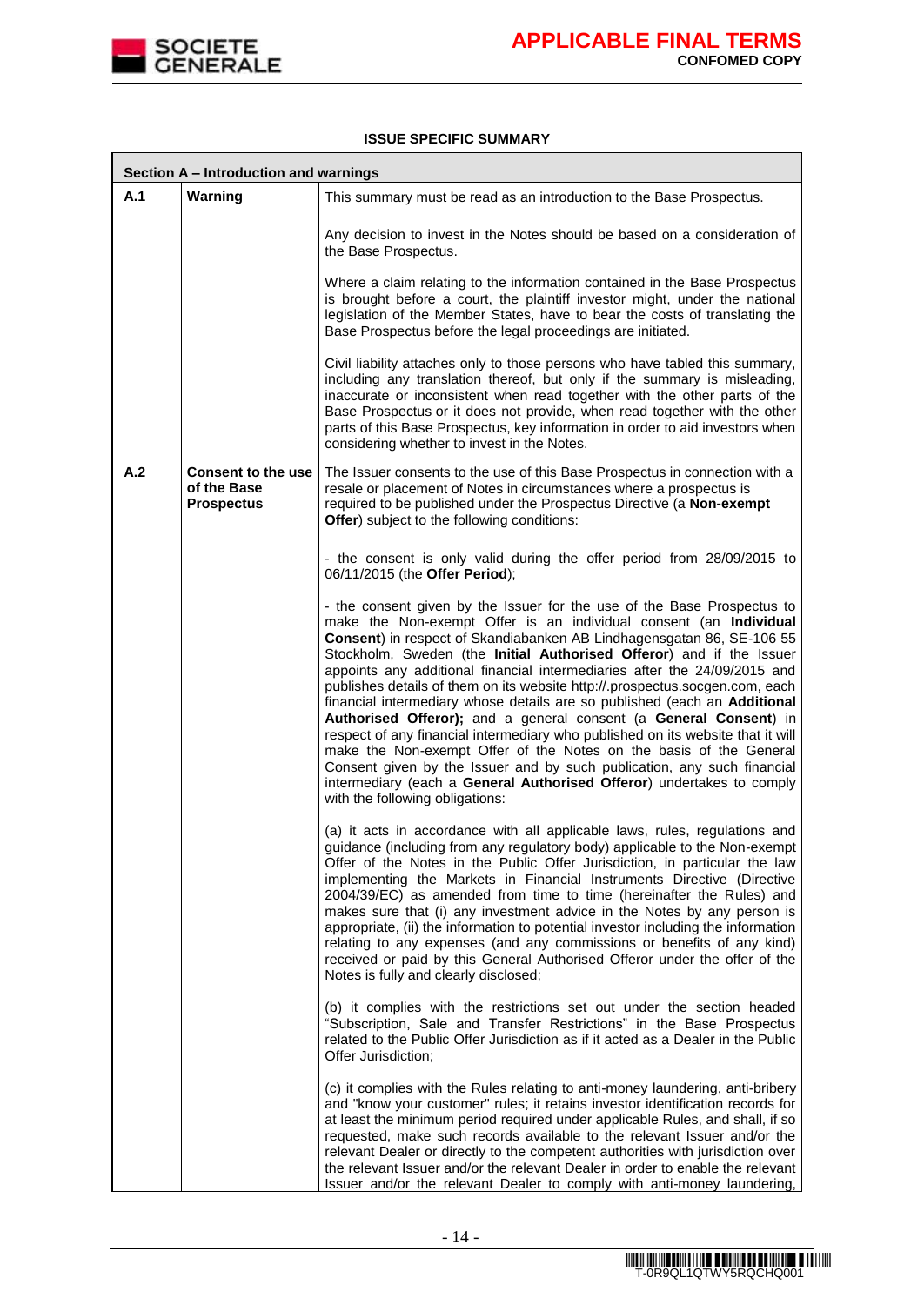

| anti-bribery and "know your customer" rules applying to the relevant Issuer<br>and/or the relevant Dealer;                                                                                                                                                                                                                                                                                                                                 |
|--------------------------------------------------------------------------------------------------------------------------------------------------------------------------------------------------------------------------------------------------------------------------------------------------------------------------------------------------------------------------------------------------------------------------------------------|
| (d) it does not, directly or indirectly, cause the Issuer or the relevant Dealers<br>to breach any Rule or any requirement to obtain or make any filing,<br>authorisation or consent in any jurisdiction;                                                                                                                                                                                                                                  |
| (e) it commits itself to indemnify the relevant Issuer, the Guarantor (if<br>applicable) and the relevant Dealer, Société Générale and each of its<br>affiliates for any damage, loss, expense, claim, request or loss and fees<br>(including reasonably fees from law firms) incurred by one of its entities<br>because of, or in relation with, the non-respect by this General Authorised<br>Offeror of any of these obligations above; |
| (f) it acknowledges that its commitment to respect the obligations above is<br>governed by English law and agrees that any related dispute be brought<br>before the English courts.                                                                                                                                                                                                                                                        |
| Any General Authorised Offeror who wishes to use the Base<br>Prospectus for an Non-Exempt Offer of Notes in accordance with this<br>General Consent and the related conditions is required, during the<br>time of the relevant Offer Period, to publish on its website that it uses<br>the Base Prospectus for such Non-exempt Offer in accordance with<br>this General Consent and the related conditions.                                |
| - the consent only extends to the use of this Base Prospectus to make Non-<br>exempt Offers of the Notes in Sweden.                                                                                                                                                                                                                                                                                                                        |
| The information relating to the conditions of the Non-exempt Offer<br>shall be provided to the investors by any Initial Authorised Offeror and<br>any General Authorised Offeror where the offer will be made.                                                                                                                                                                                                                             |

|                  | Section B - Issuer and Guarantor                                                                |                                                                                                                                                                                                                                                                                                                                                                                                                                                                                                                                      |
|------------------|-------------------------------------------------------------------------------------------------|--------------------------------------------------------------------------------------------------------------------------------------------------------------------------------------------------------------------------------------------------------------------------------------------------------------------------------------------------------------------------------------------------------------------------------------------------------------------------------------------------------------------------------------|
| B.1              | Legal and<br>commercial name<br>of the issuer                                                   | SG Issuer (or the Issuer)                                                                                                                                                                                                                                                                                                                                                                                                                                                                                                            |
| B.2              | Domicile, legal<br>form, legislation<br>and country of<br>incorporation                         | Domicile: 33, boulevard Prince Henri, L-1724 Luxembourg, Luxembourg.<br>Legal form: Public limited liability company (société anonyme).<br>Legislation under which the Issuer operates: Luxembourg law.<br>Country of incorporation: Luxembourg.                                                                                                                                                                                                                                                                                     |
| B.4 <sub>b</sub> | Known trends<br>affecting the issuer<br>and the industries<br>in which it operates              | The Issuer expects to continue its activity in accordance with its corporate<br>objects over the course of 2015.                                                                                                                                                                                                                                                                                                                                                                                                                     |
| B.5              | <b>Description of the</b><br>Issuer's group and<br>the issuer's<br>position within the<br>group | The Group offers a wide range of advisory services and tailored financial<br>solutions to individual customers, large corporate and institutional investors.<br>The Group relies on three complementary core businesses:<br>• French Retail Banking:<br>• International Retail Banking, Financial Services and Insurance and<br>• Corporate and Investment Banking, Private Banking, Asset and Wealth<br>Management and Securities Services.<br>The Issuer is a subsidiary of the Société Générale Group and has no<br>subsidiaries. |
| B.9              | <b>Figure of profit</b><br>forecast or                                                          | Not applicable. The Issuer does not make any figure of profit forecast or<br>estimate.                                                                                                                                                                                                                                                                                                                                                                                                                                               |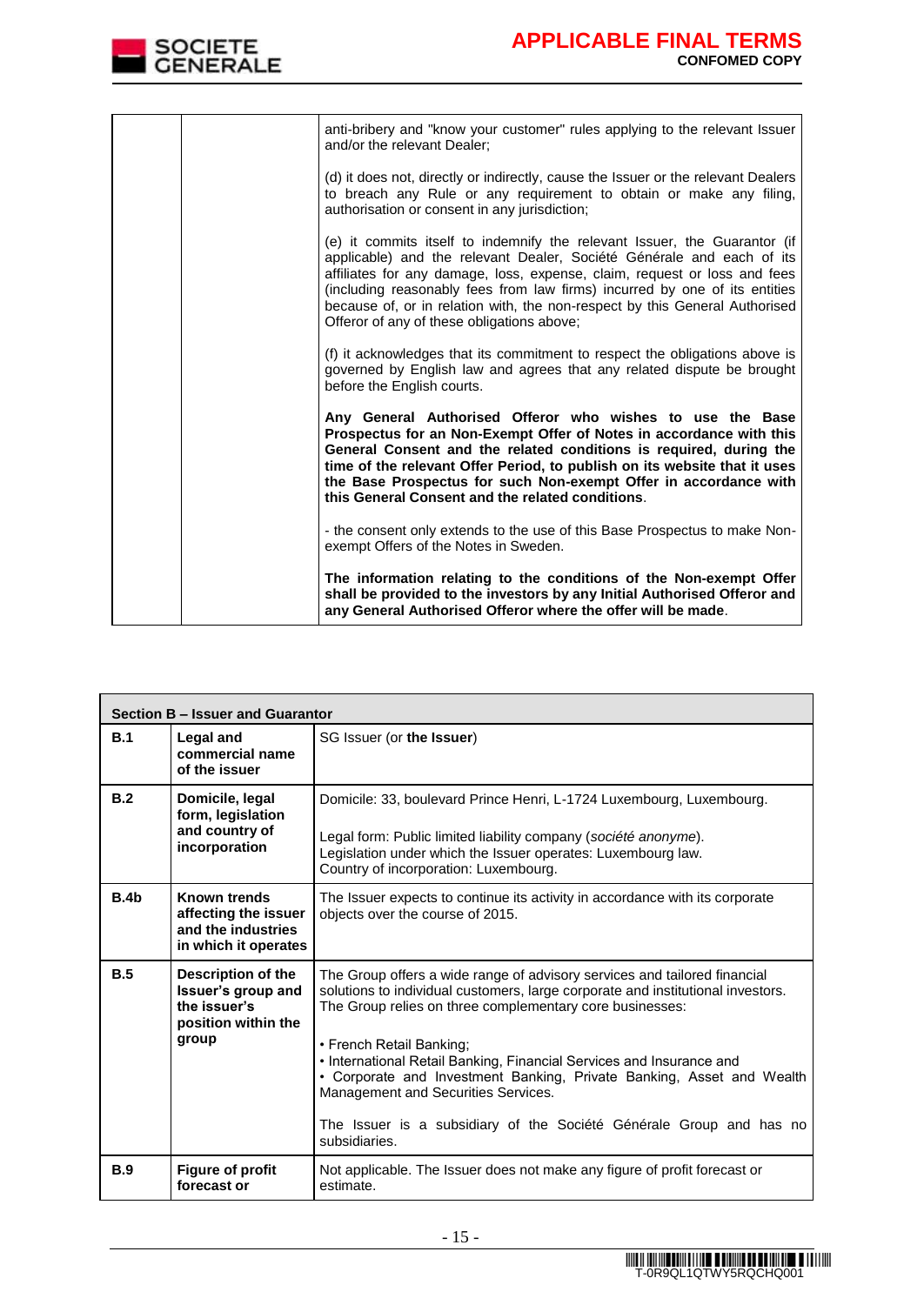

|             | estimate of the<br>issuer                                                                                                                                 |                                                                                                                                                                                                                                                                                                                                                                               |
|-------------|-----------------------------------------------------------------------------------------------------------------------------------------------------------|-------------------------------------------------------------------------------------------------------------------------------------------------------------------------------------------------------------------------------------------------------------------------------------------------------------------------------------------------------------------------------|
| <b>B.10</b> | Nature of any<br>qualifications in<br>the audit report on<br>the historical<br>financial<br>information                                                   | Not applicable. The audit reports do not include any qualification.                                                                                                                                                                                                                                                                                                           |
| <b>B.12</b> | <b>Selected historical</b><br>key financial<br>information<br>regarding the<br>issuer                                                                     | (in K€)<br>December 31,<br>December 31,<br>2014<br>2013<br>(audited)<br>(audited)                                                                                                                                                                                                                                                                                             |
|             |                                                                                                                                                           | <b>Operating Revenues</b><br>110 027<br>109 588                                                                                                                                                                                                                                                                                                                               |
|             |                                                                                                                                                           | <b>Profit from operations</b><br>209<br>482                                                                                                                                                                                                                                                                                                                                   |
|             |                                                                                                                                                           | <b>Profit from continuing</b><br>209<br>482<br>operations                                                                                                                                                                                                                                                                                                                     |
|             |                                                                                                                                                           | <b>Total Assets</b><br>21 349 619<br>23 567 256                                                                                                                                                                                                                                                                                                                               |
|             | No Material<br>adverse change in<br>the prospects of<br>the issuer since the<br>date of its last<br>published audited<br>financial<br><b>statements</b>   | There has been no material adverse change in the prospects of the Issuer<br>since 31 December 2014.                                                                                                                                                                                                                                                                           |
|             | Significant<br>changes in the<br>financial or trading<br>position<br>subsequent to the<br>period covered by<br>the historical<br>financial<br>information | Not Applicable. There has been no significant change in the Issuer's financial<br>or trading position of the Issuer since 31 December 2014.                                                                                                                                                                                                                                   |
| <b>B.13</b> | <b>Recent events</b><br>particular to the<br>issuer which are to<br>a material extent<br>relevant to the<br>evaluation of the<br><b>Issuer's solvency</b> | Not Applicable. There has been no recent event particular to the Issuer which<br>is to a material extent relevant to the evaluation of the Issuer's solvency.                                                                                                                                                                                                                 |
| <b>B.14</b> | <b>Statement as to</b><br>whether the issuer<br>is dependent upon<br>other entities<br>within the group                                                   | See Element B.5 above for the Issuers' position within the Group.<br>SG Issuer is dependent upon Société Générale Bank & Trust within the Group.                                                                                                                                                                                                                              |
| <b>B.15</b> | Description of the<br>issuer's principal<br>activities                                                                                                    | The principal activity of SG Issuer is raising finance by the issuance of debt<br>securities designed to be placed to institutional customers or retail customers<br>through the distributors associated with Société Générale. The financing<br>obtained through the issuance of such debt securities is then lent to Société<br>Générale and to other members of the Group. |
| <b>B.16</b> | To the extent<br>known to the                                                                                                                             | SG Issuer is a 100 per cent. owned subsidiary of Société Générale Bank &<br>Trust S.A. which is itself a 100 per cent. owned subsidiary of Société Générale                                                                                                                                                                                                                   |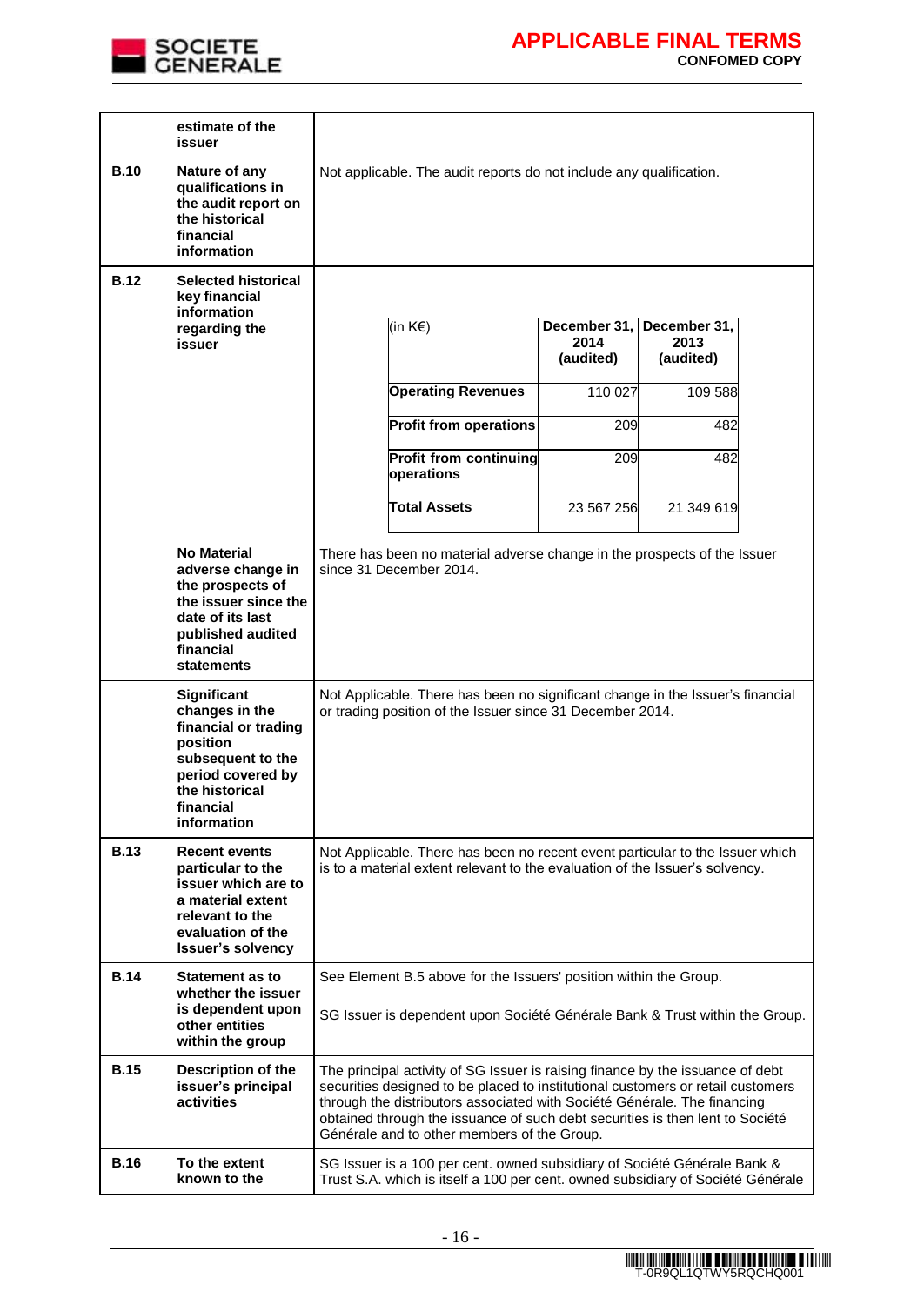

|             | issuer, whether the<br>issuer is directly or<br>indirectly owned or<br>controlled and by<br>whom, and nature<br>of such control          | and is a fully consolidated company.                                                                                                                                                                                                                                                                                                                                                                                                                                                                                                                                                                                                                                                                                                                                                                                                                                                                                                                                                                                                                                                                                                                                                                                                                                                                                                                                                                                                                                                                                                                                                                                                                                                                                                                                                                                                                                                                                                                                                                                                                                                                                                                                                                                                                                                                                                                                                                                                                                                                                                                                                                                                                                                                                                      |
|-------------|------------------------------------------------------------------------------------------------------------------------------------------|-------------------------------------------------------------------------------------------------------------------------------------------------------------------------------------------------------------------------------------------------------------------------------------------------------------------------------------------------------------------------------------------------------------------------------------------------------------------------------------------------------------------------------------------------------------------------------------------------------------------------------------------------------------------------------------------------------------------------------------------------------------------------------------------------------------------------------------------------------------------------------------------------------------------------------------------------------------------------------------------------------------------------------------------------------------------------------------------------------------------------------------------------------------------------------------------------------------------------------------------------------------------------------------------------------------------------------------------------------------------------------------------------------------------------------------------------------------------------------------------------------------------------------------------------------------------------------------------------------------------------------------------------------------------------------------------------------------------------------------------------------------------------------------------------------------------------------------------------------------------------------------------------------------------------------------------------------------------------------------------------------------------------------------------------------------------------------------------------------------------------------------------------------------------------------------------------------------------------------------------------------------------------------------------------------------------------------------------------------------------------------------------------------------------------------------------------------------------------------------------------------------------------------------------------------------------------------------------------------------------------------------------------------------------------------------------------------------------------------------------|
| <b>B.18</b> | Nature and scope<br>of the guarantee                                                                                                     | The Notes are unconditionally and irrevocably guaranteed by Société<br>Générale (the Guarantor) pursuant to the Guarantee dated 28 October 2014.<br>The Guarantee constitutes a direct, unconditional, unsecured and general<br>obligation of the Guarantor and ranks and will rank pari passu with all other<br>existing and future direct, unconditional, unsecured and general obligations of<br>the Guarantor, including those in respect of deposits.                                                                                                                                                                                                                                                                                                                                                                                                                                                                                                                                                                                                                                                                                                                                                                                                                                                                                                                                                                                                                                                                                                                                                                                                                                                                                                                                                                                                                                                                                                                                                                                                                                                                                                                                                                                                                                                                                                                                                                                                                                                                                                                                                                                                                                                                                |
| <b>B.19</b> | Information about<br>the guarantor as if<br>it were the issuer<br>of the same type of<br>security that is<br>subject of the<br>guarantee | The information about Société Générale as if it were the Issuer of the same<br>type of Notes that is subject of the Guarantee is set out in accordance with<br>Elements B.19 / B.1, B.19 / B.2, B.19 / B.4b, B.19 / B.5, B.19 / B.9, B.19 /<br>B.10, B.19 / B.12, B.19 / B.13, B.19 / B.14, B.19 / B.15, B.19 / B.16 below,<br>respectively:                                                                                                                                                                                                                                                                                                                                                                                                                                                                                                                                                                                                                                                                                                                                                                                                                                                                                                                                                                                                                                                                                                                                                                                                                                                                                                                                                                                                                                                                                                                                                                                                                                                                                                                                                                                                                                                                                                                                                                                                                                                                                                                                                                                                                                                                                                                                                                                              |
|             |                                                                                                                                          | B.19/ B.1: Société Générale<br><b>B.19/ B.2:</b> Domicile: 29, boulevard Haussmann, 75009 Paris, France. Legal<br>form: Public limited liability company (société anonyme). Legislation under<br>which the Issuer operates: French law. Country of incorporation: France.<br>B.19/ B.4b:<br>2014 was another challenging year for the economy, with global activity<br>posting only moderate growth that varied by region. This trend is expected to<br>carry over into 2015, which is shaping up to deliver a weaker-than-expected<br>global economic recovery amid myriad uncertainties both on the geopolitical<br>front and on the commodity and forex markets.<br>The euro zone is struggling to return to more dynamic growth, thus slowing the<br>reduction of public deficits. Interest rates should remain at record lows, but the<br>deflationary risk should be kept under control by the intervention of the ECB<br>which has announced the implementation of a more accommodative monetary<br>policy and the use of its balance sheet to support growth. The depreciation of<br>the euro and falling oil prices should help boost exports and stimulate domestic<br>demand. The US economy should stay on a positive track and the Fed is<br>expected to begin tightening its monetary policy mid-year. Emerging countries<br>have entered a phase of more moderate growth, in particular China. Russia's<br>economy is struggling with the consequences of the Ukrainian crisis coupled<br>with the drop in commodity prices.<br>From a regulatory standpoint, 2014 saw the implementation of the Banking<br>Union. The European Central Bank took the helm of the Single Supervisory<br>Mechanism, overseeing some 130 euro zone banks, with the aim of<br>strengthening the banking system, restoring the confidence of economic<br>operators, harmonising banking supervision rules and reducing the link<br>between banks and their national authorities.<br>In terms of regulatory ratios, the Group can already meet the new<br>requirements.<br><b>B.19/ B.5:</b><br>The Group offers a wide range of advisory services and tailored financial<br>solutions to individual customers, large corporate and institutional investors.<br>The Group relies on three complementary core businesses:<br>• French Retail Banking;<br>• International Retail Banking, Financial Services and Insurance and<br>• Corporate and Investment Banking, Private Banking, Asset and Wealth<br>Management and Securities Services.<br>Société Générale is the parent company of the Société Générale Group.<br>B.19/ B.9: Not Applicable. The Issuer does not make any figure of profit<br>forecast or estimate.<br><b>B.19/B.10:</b> |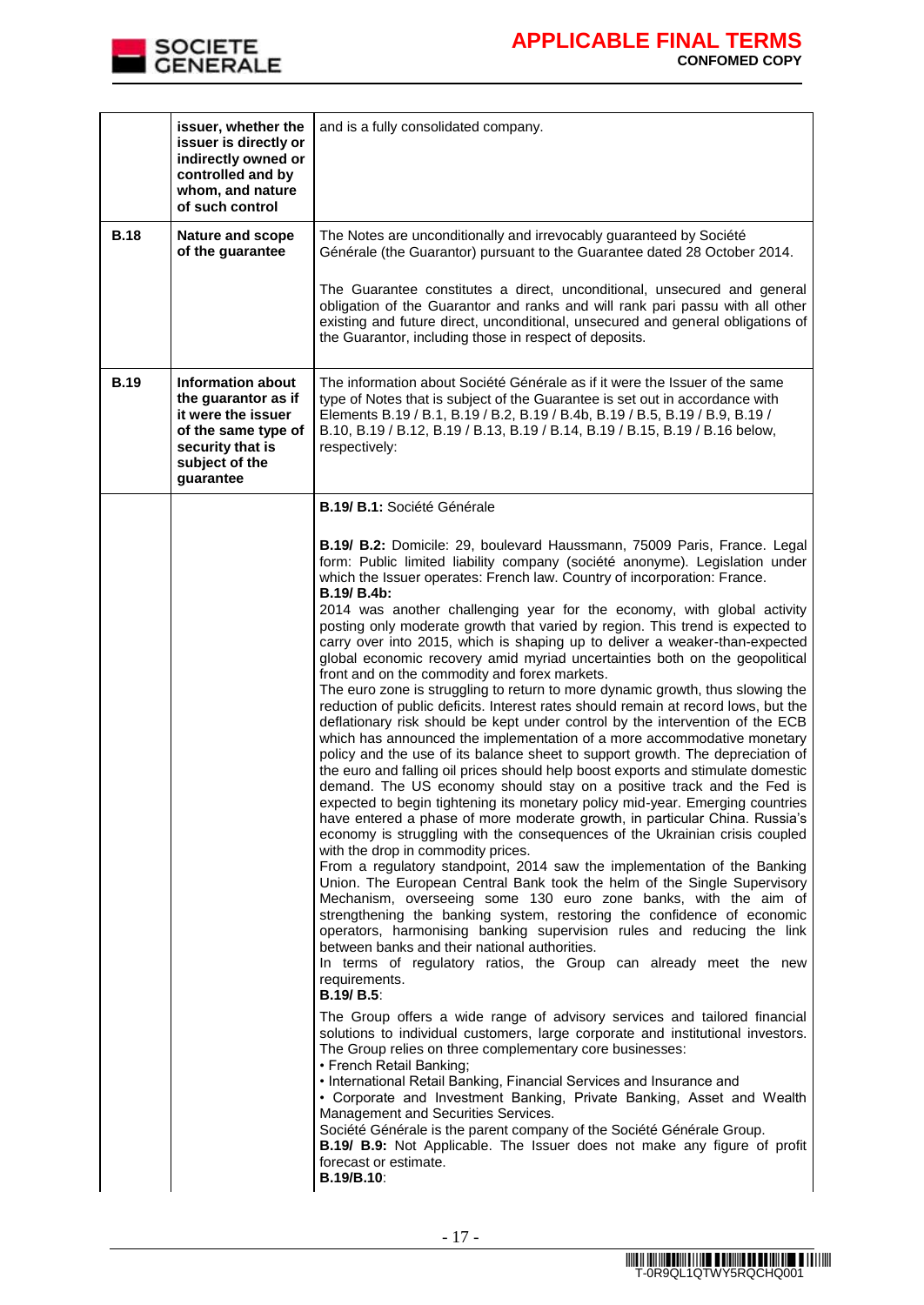

Not applicable. The audit report does not include any qualification. **B.19/B.12:**

|                                                                | <b>Quarter 2</b><br>$-2015$<br>(non<br>audited) | Year ended<br>2014<br>(audited,<br>except as<br>mentionned<br>otherwise (*)) | <b>Quarter 2</b><br>$-2014$<br>(non<br>audited)<br>$^{\ast}$ | Year<br>ended<br>2013<br>(audited)<br>(1) |
|----------------------------------------------------------------|-------------------------------------------------|------------------------------------------------------------------------------|--------------------------------------------------------------|-------------------------------------------|
| Results (in EUR M)                                             |                                                 |                                                                              |                                                              |                                           |
| Net Banking Income                                             | 13,222                                          | 23,561                                                                       | 11,556                                                       | 22,433                                    |
| Operating income                                               | 3,319                                           | 4,557 $(*)$                                                                  | $2,232$ (*)                                                  | 2,336                                     |
| Net<br>income<br>before<br>controlling<br>non<br>interests     | 2,421                                           | $2,978$ (*)                                                                  | $1,404$ (*)                                                  | 2,394                                     |
| Net income                                                     | 2,219                                           | 2,679 (*)                                                                    | $1, 248 (*)$                                                 | 2,044                                     |
| French<br>Retail<br>Banking                                    | 692                                             | $1,204 (*)$                                                                  | 639 (*)                                                      | 1,196                                     |
| International<br>Retail<br>Banking & Financial<br>Services     | 451                                             | 370 (*)                                                                      | $(9)(*)$                                                     | 983                                       |
| Global Banking and<br><b>Investor Solutions</b>                | 1,213                                           | $1,909$ (*)                                                                  | 1, 031 $(*)$                                                 | 1,206                                     |
| Corporate Centre                                               | (137)                                           | $(804)$ $(*)$                                                                | $(413)$ (*)                                                  | (1, 341)                                  |
| Net cost of risk                                               | (1, 337)                                        | (2,967)                                                                      | (1, 419)                                                     | (4,050)                                   |
| Cost/income ratio (2)                                          | 64.8%                                           | 68% (*)                                                                      | 66.2% (*)                                                    | 67.0%                                     |
| ROE after tax (3)                                              | 9.1%                                            | 5.3%                                                                         | 5.1%                                                         | 4.1%                                      |
| Tier 1 Ratio                                                   | 12.7%                                           | 12.6%                                                                        | 12.5%                                                        | 11.8%                                     |
| <b>Activity</b> (in EUR bn)                                    |                                                 |                                                                              |                                                              |                                           |
| Total<br>and<br>assets<br>liabilities                          | 1,359.5                                         | 1,308.2                                                                      | 1,322.6                                                      | 1,214.2                                   |
| <b>Customer loans</b>                                          | 370.2                                           | 344.4                                                                        | 336.2                                                        | 332.7                                     |
| Customer deposits                                              | 377.2                                           | 349.7                                                                        | 341.8                                                        | 334.2                                     |
| Equity (in billions of<br>euros)                               |                                                 |                                                                              |                                                              |                                           |
| Group shareholders'<br>equity                                  | 56.1                                            | 55.2                                                                         | 53.3                                                         | 50.9                                      |
| consolidated<br>Total<br>equity                                | 59.6                                            | 58.8                                                                         | 55.9                                                         | 54.0                                      |
| Cash<br>flow<br>(in<br><b>statements</b><br>billions of euros) |                                                 |                                                                              |                                                              |                                           |
| Net inflow (outflow) in                                        | 22,255                                          |                                                                              | $(10, 183)$ $(13, 148)$                                      | (981)                                     |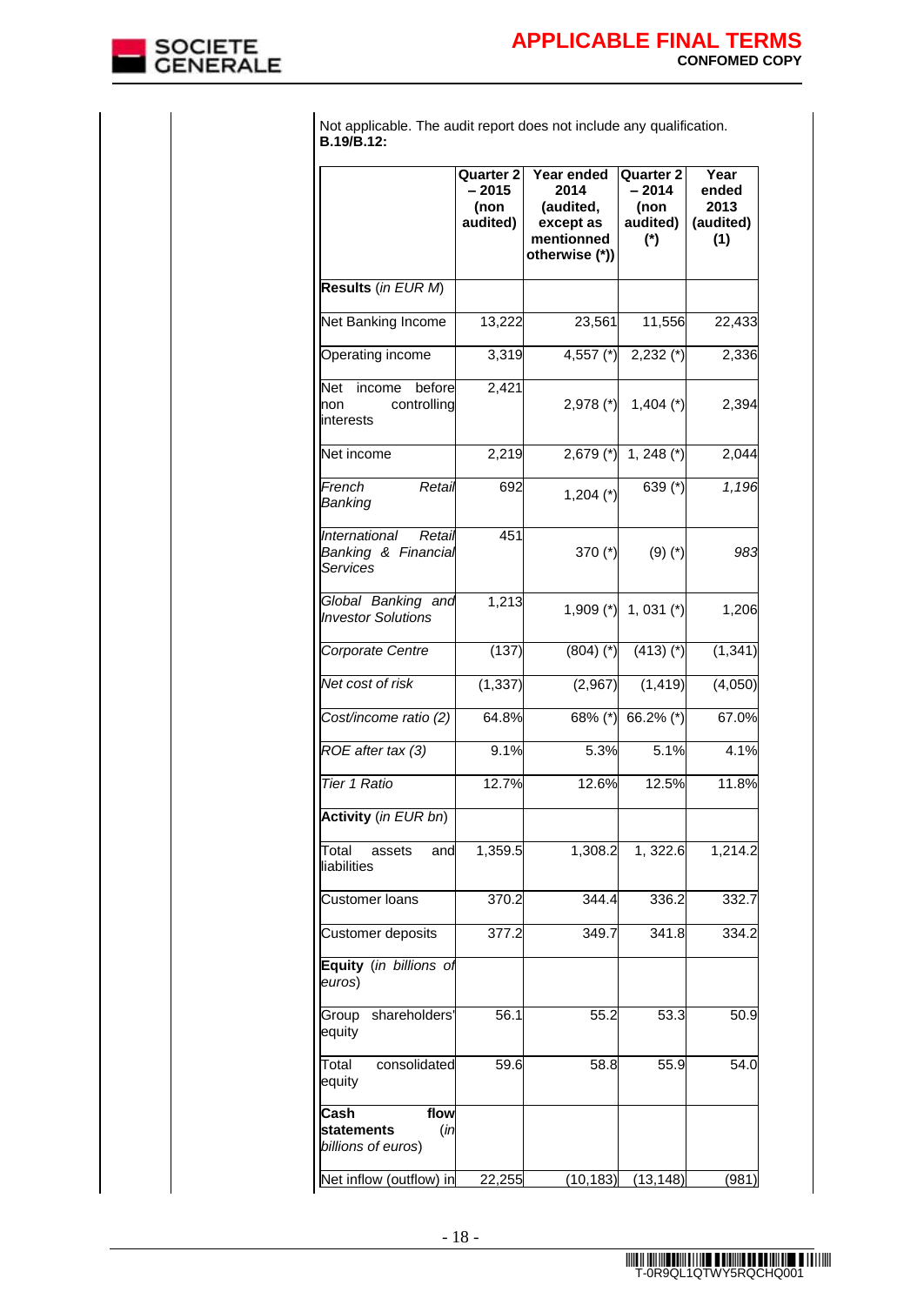

|  | cash<br>and<br>equivalents                                                                 | cash |                                                                                                                                                                                                                                                                                                                                                                                                                                                                                                                                                                                                                                                                                                                                                                                                          |  |  |
|--|--------------------------------------------------------------------------------------------|------|----------------------------------------------------------------------------------------------------------------------------------------------------------------------------------------------------------------------------------------------------------------------------------------------------------------------------------------------------------------------------------------------------------------------------------------------------------------------------------------------------------------------------------------------------------------------------------------------------------------------------------------------------------------------------------------------------------------------------------------------------------------------------------------------------------|--|--|
|  | implementation of IFRS 10 & 11.                                                            |      | (1) Items relating to the results for 2013 have been restated due to the                                                                                                                                                                                                                                                                                                                                                                                                                                                                                                                                                                                                                                                                                                                                 |  |  |
|  | 50% IFRIC 21.                                                                              |      | (2) Excluding the revaluation of own financial liabilities and DVA, PEL/CEL and                                                                                                                                                                                                                                                                                                                                                                                                                                                                                                                                                                                                                                                                                                                          |  |  |
|  | terms in H1 14: 5.1%, in Q2 14: 9.3%.<br>since 31 December 2014.<br><b>B.19/B.13:</b>      |      | (3) Group ROE calculated excluding non-economic items, collective provision<br>for litigation issues, PEL/CEL and adjusted for the effect of IFRIC 21. The<br>adjustment relating to IFRIC 21 corrects, for each quarter, 25% of the taxes<br>borne in their entirety in H1 in respect of the financial year. ROE in absolute<br>(*) Note that the data for the 2014 financial year have been restated, due to the<br>implementation on January 1 <sup>st</sup> , 2015 of the IFRIC 21 standard resulting in the<br>publication of adjusted data for the previous financial year.<br>There has been no material adverse change in the prospects of the Issuer<br>Not Applicable. There has been no significant change in the Issuer's financial<br>or trading position of the Issuer since 30 June 2015. |  |  |
|  | B.19/ B.14:                                                                                |      | Not Applicable. There has been no recent event particular to the Issuer which is<br>to a material extent relevant to the evaluation of the Issuer's solvency.                                                                                                                                                                                                                                                                                                                                                                                                                                                                                                                                                                                                                                            |  |  |
|  | holding company vis-à-vis its subsidiaries.<br>B.19/ B.15:<br>See Element B.19/ B.5 above. |      | See Element B.5 above for the Issuer's position within the Group.<br>Société Générale is the ultimate holding company of the Group. However,<br>Société Générale operates its own business; it does not act as a simple                                                                                                                                                                                                                                                                                                                                                                                                                                                                                                                                                                                  |  |  |
|  | <b>B.19/ B.16:</b>                                                                         |      | Not Applicable. To its knowledge, Société Générale is not owned or controlled,<br>directly or indirectly (under French law) by another entity.                                                                                                                                                                                                                                                                                                                                                                                                                                                                                                                                                                                                                                                           |  |  |

|     | <b>Section C - Securities</b>                                                                                                                    |                                                                                                                                                             |
|-----|--------------------------------------------------------------------------------------------------------------------------------------------------|-------------------------------------------------------------------------------------------------------------------------------------------------------------|
| C.1 | Type and the class<br>of the securities<br>being offered<br>and/or admitted to<br>trading, including<br>any security<br>identification<br>number | The Notes are derivative instruments indexed on share.<br>ISIN code: SE0007577390<br>Common Code: 129689773                                                 |
| C.2 | <b>Currency of the</b><br>securities issue                                                                                                       | <b>SEK</b>                                                                                                                                                  |
| C.5 | <b>Description of any</b><br>restrictions on the<br>free transferability<br>of the securities                                                    | There is no restriction on the free transferability of the Notes, subject to selling<br>and transfer restrictions which may apply in certain jurisdictions. |
| C.8 | <b>Rights attached to</b><br>the securities.<br>including ranking<br>and limitations to                                                          | <b>Rights attached to the securities:</b>                                                                                                                   |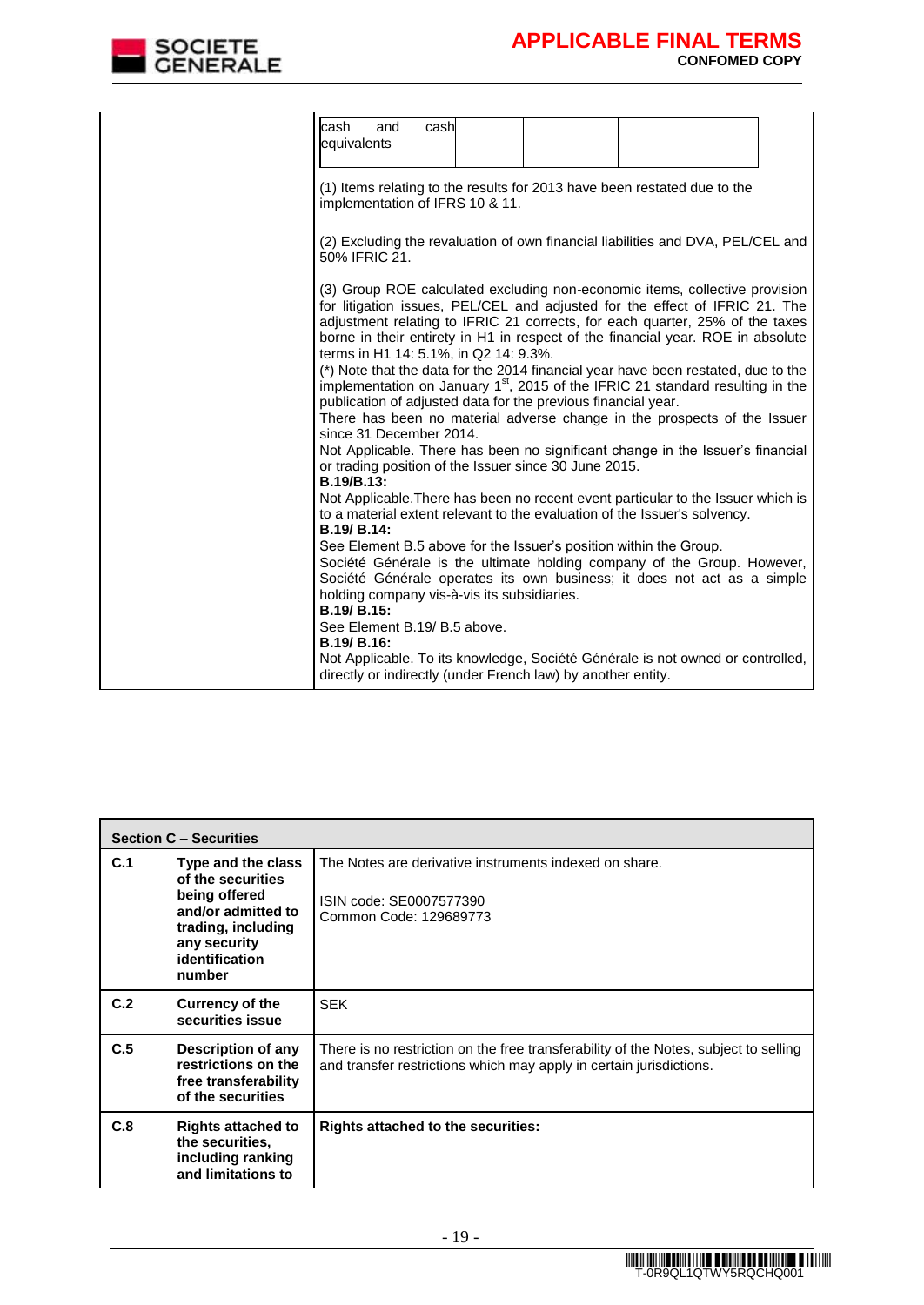

| those rights and<br>procedures for the<br>exercise of those<br>rights |                                                                                                                                                                                                                                                                                                                                                                                                                                                                                                                                                                                                                                                                                              |
|-----------------------------------------------------------------------|----------------------------------------------------------------------------------------------------------------------------------------------------------------------------------------------------------------------------------------------------------------------------------------------------------------------------------------------------------------------------------------------------------------------------------------------------------------------------------------------------------------------------------------------------------------------------------------------------------------------------------------------------------------------------------------------|
|                                                                       | Unless the Notes are previously redeemed, the Notes will entitle each holder<br>of the Notes (a Noteholder) to receive a redemption amount which may be<br>lower than, equal to or higher than the amount initially invested (see Element<br>$C.18$ ).                                                                                                                                                                                                                                                                                                                                                                                                                                       |
|                                                                       | A Noteholder will be entitled to claim the immediate and due payment of any<br>sum in case:                                                                                                                                                                                                                                                                                                                                                                                                                                                                                                                                                                                                  |
|                                                                       | - the Issuer fails to pay or to perform its other obligations under the Notes<br>- the Guarantor fails to perform its obligations under the Guarantee or in the<br>event that the guarantee of Société Générale stops being valid;<br>- of insolvency or bankruptcy proceeding(s) affecting the Issuer.                                                                                                                                                                                                                                                                                                                                                                                      |
|                                                                       | The Noteholders' consent shall have to be obtained to amend the contractual<br>terms of the Notes pursuant to the provisions of an agency agreement, made<br>available to a Noteholder upon request to the Issuer.                                                                                                                                                                                                                                                                                                                                                                                                                                                                           |
|                                                                       | - The Issuer accepts the exclusive competence of the courts of England in<br>benefit of the Noteholders in relation to any dispute against the Issuer but<br>accepts that such Noteholders may bring their action before any other<br>competent court.                                                                                                                                                                                                                                                                                                                                                                                                                                       |
|                                                                       | Ranking:                                                                                                                                                                                                                                                                                                                                                                                                                                                                                                                                                                                                                                                                                     |
|                                                                       | The Notes will be direct, unconditional, unsecured and unsubordinated<br>obligations of the Issuer and will rank equally with all other outstanding direct,<br>unconditional, unsecured and unsubordinated obligations of the Issuer,<br>present and future.                                                                                                                                                                                                                                                                                                                                                                                                                                 |
|                                                                       | Limitations to rights attached to the securities:<br>- in the case of adjustments affecting the underlying instrument(s), the Issuer<br>may amend the terms and conditions or in the case of the occurrence of<br>extraordinary events affecting the underlying instrument(s), the Issuer may<br>substitute the underlying instrument(s) by new underlying instrument(s),<br>monetise all or part of the due amounts until the maturity date of the Notes,<br>postpone the maturity date of the Notes, redeem early the Notes on the basis<br>of the market value of these Notes, or deduct from any due amount the<br>increase cost of hedging, and in each case without the consent of the |
|                                                                       | Noteholders;<br>- the Issuer may redeem early the Notes on the basis of the market value of<br>these Notes for tax or regulatory reasons and if the proportion between the<br>outstanding Notes and the number of Notes initially issued is lower than 10%;<br>- the rights to payment of principal and interest will be prescribed within a<br>period of ten years (in the case of principal) and five years (in the case of<br>interest) from the date on which the payment of these amounts has become<br>due for the first time and has remained unpaid.                                                                                                                                 |
|                                                                       | - In the case of a payment default by the Issuer, Noteholders shall not be<br>entitled to take any steps or proceedings to procure the winding-up,<br>administration or liquidation (or any other analogous proceeding) of the Issuer.<br>Nevertheless, Noteholders will continue to be able to claim against the<br>Guarantor in respect of any unpaid amount                                                                                                                                                                                                                                                                                                                               |
|                                                                       | Taxation                                                                                                                                                                                                                                                                                                                                                                                                                                                                                                                                                                                                                                                                                     |
|                                                                       | All payments in respect of Notes, Receipts and Coupons or under the<br>Guarantee shall be made free and clear of, and without withholding or<br>deduction for or on account of, any present or future taxes, duties,<br>assessments or governmental charges of whatever nature imposed, levied,<br>collected, withheld or assessed by or on behalf of any Tax Jurisdiction unless<br>such withholding or deduction is required by law.<br>In the event that any amounts are required to be deducted or withheld for, or                                                                                                                                                                      |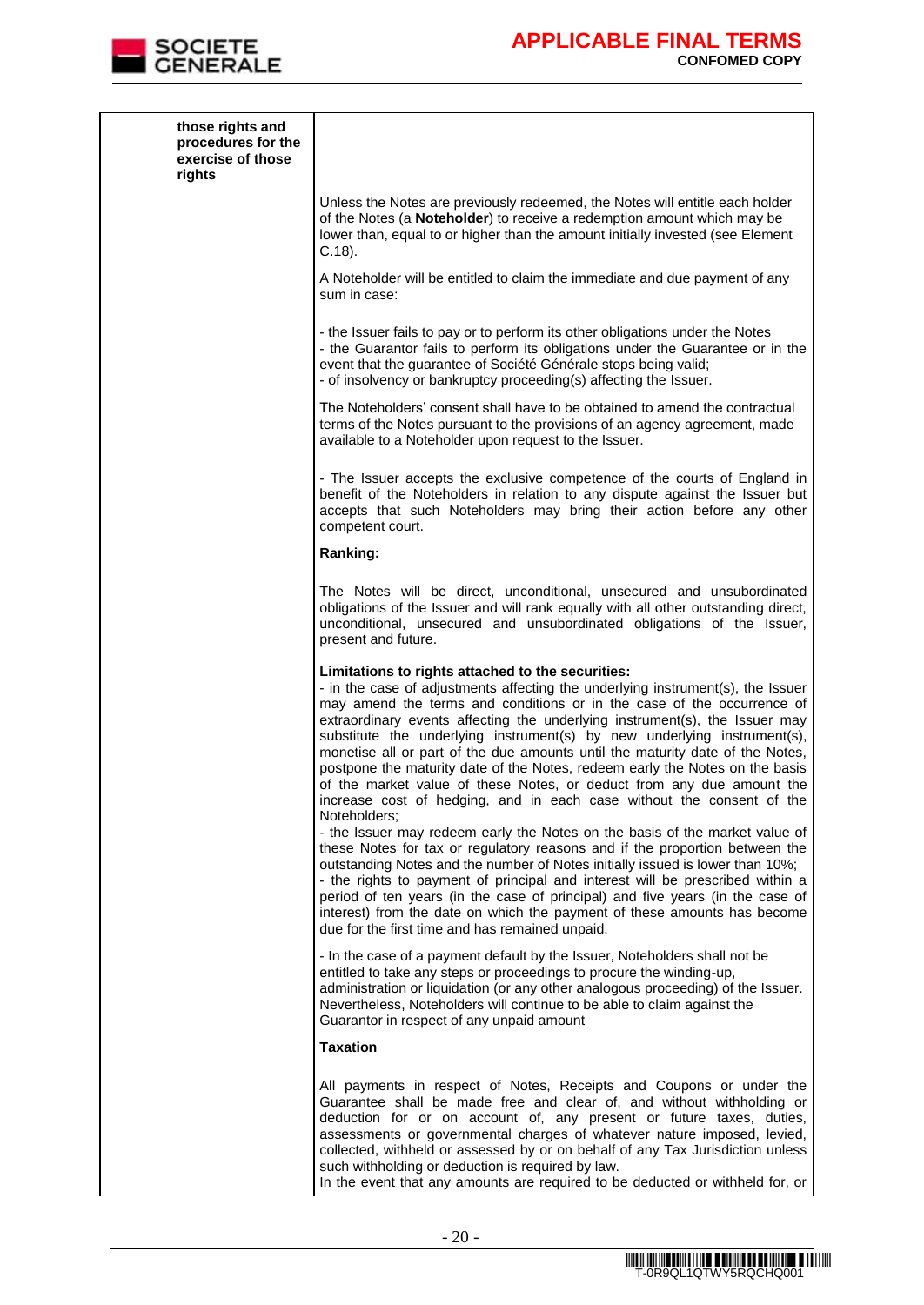

|      |                                                                                                                                                                                                                                                                            | receive the full amount then due and payable.<br><b>Governing law</b><br>Swedish law.                                                    | on behalf of, any Tax Jurisdiction, the relevant Issuer or, as the case may be,<br>the Guarantor shall (except in certain circumstances), to the fullest extent<br>permitted by law, pay such additional amount as may be necessary, in order<br>that each Noteholder, Receiptholder or Couponholder, after deduction or<br>withholding of such taxes, duties, assessments or governmental charges, will<br>The Notes and any non-contractual obligations arising out of or in connection<br>with the Notes will be governed by, and shall be construed in accordance with                                                                                  |
|------|----------------------------------------------------------------------------------------------------------------------------------------------------------------------------------------------------------------------------------------------------------------------------|------------------------------------------------------------------------------------------------------------------------------------------|-------------------------------------------------------------------------------------------------------------------------------------------------------------------------------------------------------------------------------------------------------------------------------------------------------------------------------------------------------------------------------------------------------------------------------------------------------------------------------------------------------------------------------------------------------------------------------------------------------------------------------------------------------------|
| C.11 | Whether the<br>securities offered<br>are or will be the<br>object of an<br>application for<br>admission to<br>trading, with a view<br>to their distribution<br>in a regulated<br>market or other<br>equivalent markets<br>with indication of<br>the markets in<br>question | OMX Stockholm AB, Sweden.                                                                                                                | Application will be made for the Notes to be admitted to trading on the Nasdaq                                                                                                                                                                                                                                                                                                                                                                                                                                                                                                                                                                              |
| C.15 | How the value of<br>the investment is<br>affected by the<br>value of the<br>underlying<br>instrument(s)                                                                                                                                                                    | performance of the underlying asset(s), on the relevant valuation date(s).<br>higher than or equal to a predefined barrier performance.  | The value of the Notes, the payment of a coupon amount on a relevant interest<br>payment date to a Noteholder, the payment of an automatic early redemption<br>amount on a relevant automatic early redemption date and the payment of a<br>redemption amount to a Noteholder on the maturity date will depend on the<br>The value of the Notes is linked to the positive or negative performance of one<br>or several underlying instrument(s) within the basket. The amounts to be paid<br>are determined on the basis of the condition which is satisfied (or not) if the<br>performance of one or several underlying instrument(s) within the basket is |
| C.16 | The maturity date<br>and the final<br>reference date                                                                                                                                                                                                                       | will be the last valuation date.<br>above and Element C.18 below.                                                                        | The maturity date of the Notes will be 30/11/2020, and the final reference date<br>The maturity date may be modified pursuant to the provisions of Element C.8                                                                                                                                                                                                                                                                                                                                                                                                                                                                                              |
| C.17 | <b>Settlement</b><br>procedure of the<br>derivative<br>securities                                                                                                                                                                                                          | Cash delivery                                                                                                                            |                                                                                                                                                                                                                                                                                                                                                                                                                                                                                                                                                                                                                                                             |
| C.18 | How the return on<br>derivative<br>securities takes<br>place                                                                                                                                                                                                               | Unless previously redeemed, the return on the derivative securities will take<br>place as follows:<br>Specified Denomination: SEK 10 000 |                                                                                                                                                                                                                                                                                                                                                                                                                                                                                                                                                                                                                                                             |
|      |                                                                                                                                                                                                                                                                            | <b>Structured Interest Amount(s):</b>                                                                                                    | Unless previously redeemed, on each<br>Interest Payment Date(i) (i from 1 to<br>5), the Issuer shall pay to the<br>Noteholders, for each Note,<br>an<br>amount determined by the Calculation<br>Agent as follows:                                                                                                                                                                                                                                                                                                                                                                                                                                           |
|      |                                                                                                                                                                                                                                                                            |                                                                                                                                          | Scenario 1:<br>If on Valuation Date(i),<br>WorstPerformance(i) is lower than<br>-10%, then:                                                                                                                                                                                                                                                                                                                                                                                                                                                                                                                                                                 |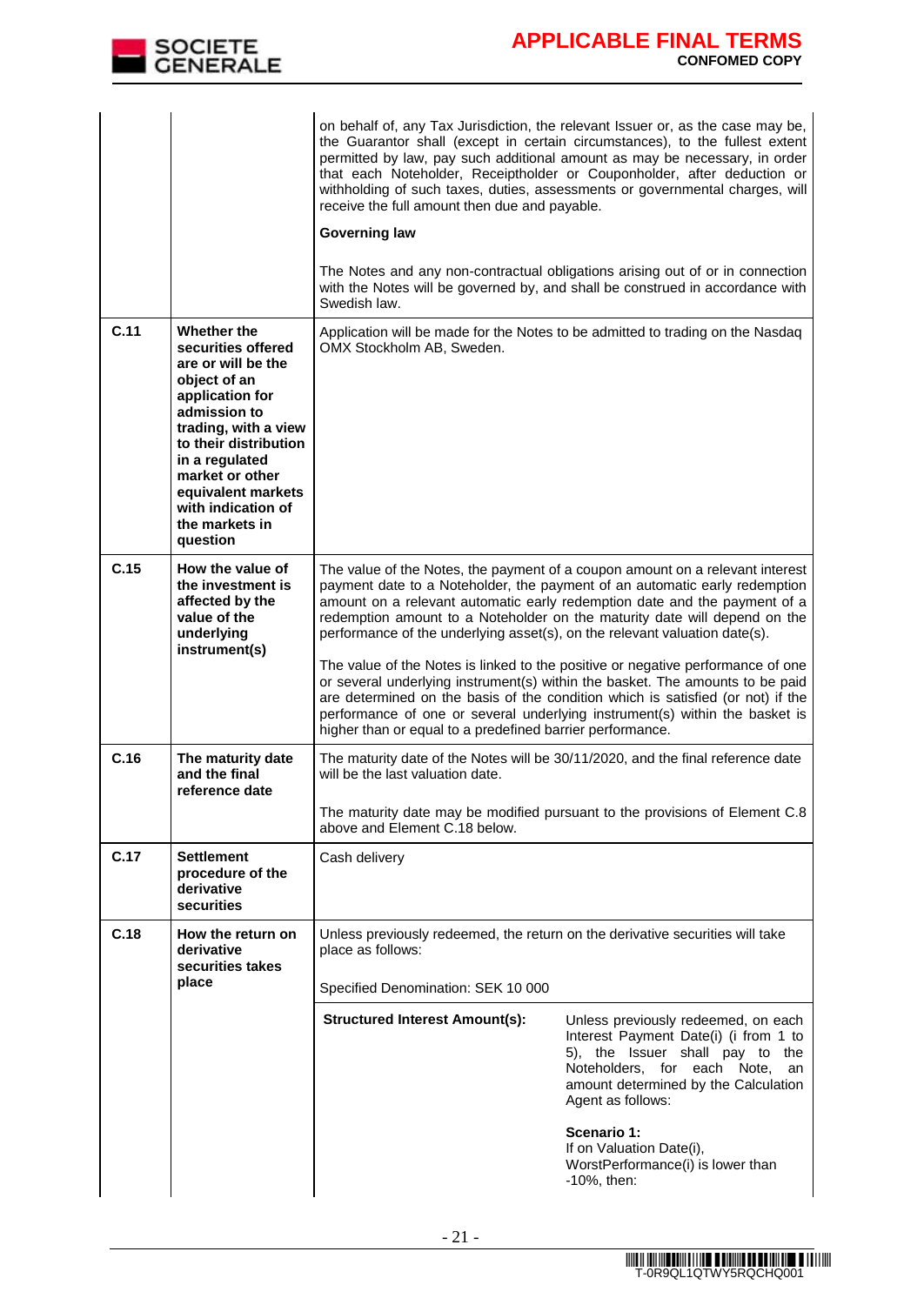

|                                                                                |                                                                 | Structured Interest Amount(i) =<br>Specified Denomination x 7%                                                                                                                                                                   |
|--------------------------------------------------------------------------------|-----------------------------------------------------------------|----------------------------------------------------------------------------------------------------------------------------------------------------------------------------------------------------------------------------------|
|                                                                                | Scenario 2:<br>If on Valuation Date(i),<br>equal to -10%, then: | WorstPerformance(i) is higher than or                                                                                                                                                                                            |
|                                                                                | (zero)                                                          | Structured Interest Amount(i) = 0                                                                                                                                                                                                |
|                                                                                |                                                                 |                                                                                                                                                                                                                                  |
| <b>Specified Period(s)/Interest</b><br><b>Payment Date(s):</b><br>(DD/MM/YYYY) |                                                                 | Interest Payment<br>Date(i)                                                                                                                                                                                                      |
|                                                                                | 1                                                               | 30/11/2016                                                                                                                                                                                                                       |
|                                                                                | $\overline{c}$                                                  | 30/11/2017                                                                                                                                                                                                                       |
|                                                                                | 3                                                               | 30/11/2018                                                                                                                                                                                                                       |
|                                                                                | $\overline{\mathbf{4}}$                                         | 30/11/2019                                                                                                                                                                                                                       |
|                                                                                | 5                                                               | 30/11/2020                                                                                                                                                                                                                       |
|                                                                                |                                                                 |                                                                                                                                                                                                                                  |
|                                                                                | [100% + CouponLevel x i]                                        | redeem early the Notes on Automatic<br>Early Redemption Date(i) (i from 1 to<br>4) in accordance with the following<br>provisions in respect of each Note:<br>Automatic Early Redemption<br>Amount(i) = Specified Denomination x |
| <b>Automatic Early Redemption</b><br>Date(s):<br>(DD/MM/YYYY)                  |                                                                 | Redemption<br>Date(i)                                                                                                                                                                                                            |
|                                                                                | 1                                                               |                                                                                                                                                                                                                                  |
|                                                                                | $\overline{c}$                                                  | 30/11/2016<br>30/11/2017                                                                                                                                                                                                         |
|                                                                                | 3                                                               | 30/11/2018                                                                                                                                                                                                                       |
|                                                                                | $\overline{4}$                                                  | 30/11/2019                                                                                                                                                                                                                       |
| <b>Final Redemption Amount:</b>                                                | Note:                                                           | Unless previously redeemed, the                                                                                                                                                                                                  |
|                                                                                | Scenario 1:                                                     | Automatic Early<br>Issuer shall redeem the Notes on the<br>Maturity Date, in accordance with the<br>following provisions in respect of each                                                                                      |
|                                                                                | If on Valuation Date(5),<br>equal to -10%, then:                | WorstPerformance(5) is higher than or                                                                                                                                                                                            |
|                                                                                | Denomination x [100% +<br>CouponLevel x 5]                      | Final Redemption Amount = Specified                                                                                                                                                                                              |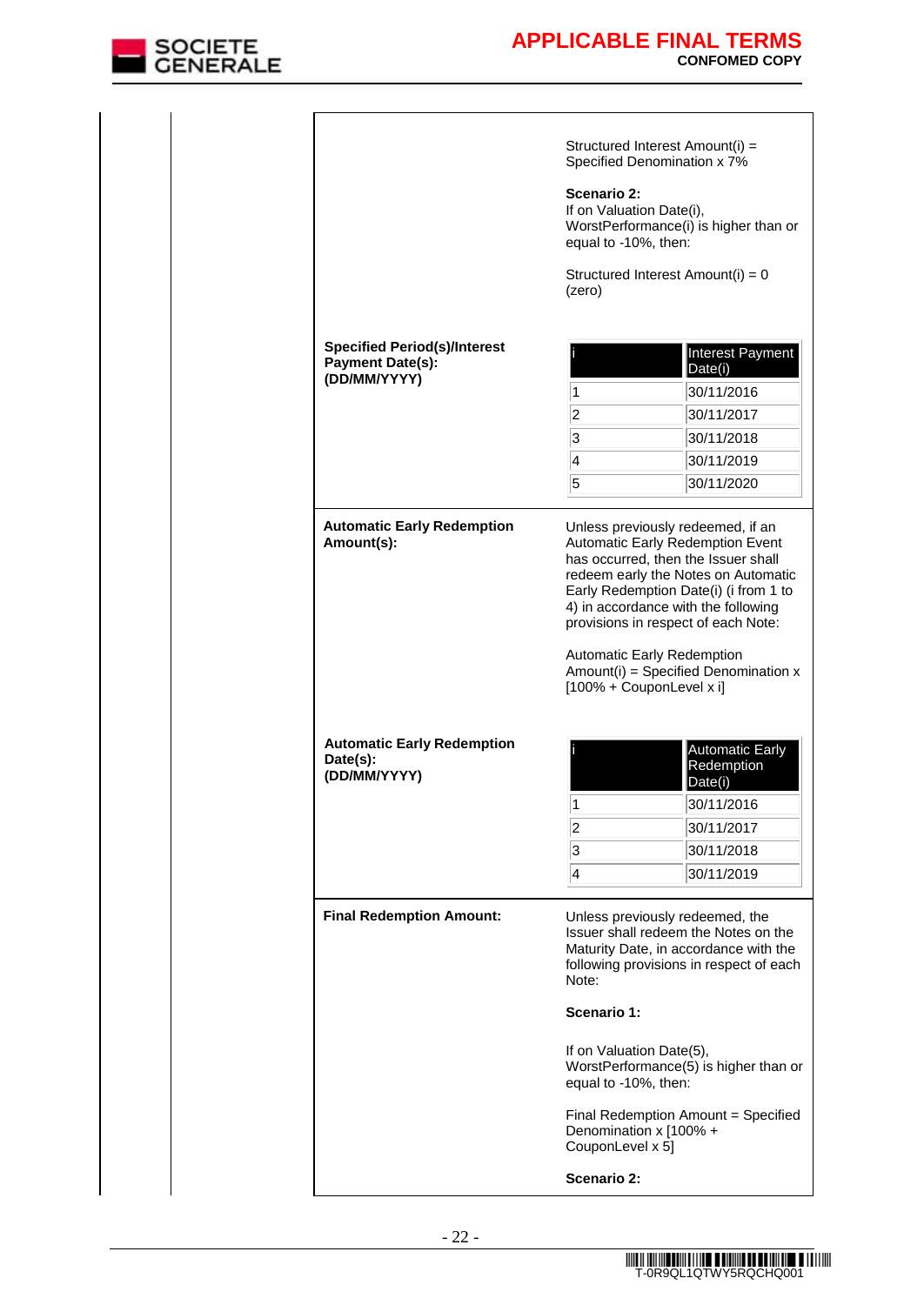

|                                                                 | If on Valuation Date(5),<br>WorstPerformance(5) is lower than<br>-10% and WorstPerformance(5) is                                                                                                                                                                                                                                                                                                                                                                      |                   |  |
|-----------------------------------------------------------------|-----------------------------------------------------------------------------------------------------------------------------------------------------------------------------------------------------------------------------------------------------------------------------------------------------------------------------------------------------------------------------------------------------------------------------------------------------------------------|-------------------|--|
|                                                                 | higher than or equal to -40%, then:<br>Final Redemption Amount = Specified<br>Denomination x 100%<br>Scenario 3:<br>If on Valuation Date(5),<br>WorstPerformance(5) is lower than<br>-40%, then:                                                                                                                                                                                                                                                                      |                   |  |
|                                                                 |                                                                                                                                                                                                                                                                                                                                                                                                                                                                       |                   |  |
|                                                                 |                                                                                                                                                                                                                                                                                                                                                                                                                                                                       |                   |  |
|                                                                 | Final Redemption Amount = Specified<br>Denomination x [100% +<br>WorstPerformance(5)]                                                                                                                                                                                                                                                                                                                                                                                 |                   |  |
| Definitions relating to date(s):                                |                                                                                                                                                                                                                                                                                                                                                                                                                                                                       |                   |  |
| <b>Valuation Date(0):</b><br>(DD/MM/YYYY)                       | 12/11/2015                                                                                                                                                                                                                                                                                                                                                                                                                                                            |                   |  |
| <b>Valuation Date(i);</b>                                       |                                                                                                                                                                                                                                                                                                                                                                                                                                                                       | Valuation Date(i) |  |
| (i from 1 to 5)<br>(DD/MM/YYYY)                                 | 1                                                                                                                                                                                                                                                                                                                                                                                                                                                                     | 12/11/2016        |  |
|                                                                 | $\overline{c}$                                                                                                                                                                                                                                                                                                                                                                                                                                                        | 12/11/2017        |  |
|                                                                 | 3                                                                                                                                                                                                                                                                                                                                                                                                                                                                     | 12/11/2018        |  |
|                                                                 | $\overline{\mathcal{A}}$                                                                                                                                                                                                                                                                                                                                                                                                                                              | 12/11/2019        |  |
|                                                                 | 5                                                                                                                                                                                                                                                                                                                                                                                                                                                                     | 12/11/2020        |  |
| Definitions relating to the Product:                            | Applicable, subject to the provisions<br>Additional<br>of<br>the<br>Conditions relating to Formulae                                                                                                                                                                                                                                                                                                                                                                   | Terms<br>and      |  |
| WorstPerformance(i)<br>(i from 1 to 5)                          | means the Minimum, for k from 1 to 4,<br>of Performance(i, k), as defined in<br>Condition 4.6 of the Additional Terms<br>and Conditions relating to Formulae.                                                                                                                                                                                                                                                                                                         |                   |  |
| Performance(i,k)<br>(i from 1 to 5)<br>(k from 1 to 4)          | means (S(i, k) / S(0, k)) - 100%, as<br>defined in Condition 4.1 of the<br><b>Additional Terms and Conditions</b><br>relating to Formulae.<br>means in respect of any Valuation<br>Date(i) the Closing Price of the<br>Underlying(k), as defined in Condition<br>4.0 of the Additional Terms and<br>Conditions relating to Formulae<br>Indicatively 10.0% with a minimum of<br>7.0%. Final CouponLevel will be<br>confirmed at the latest on Valuation<br>$Date(0)$ . |                   |  |
| S(i,k)<br>(i from 0 to 5)<br>(k from 1 to 4)                    |                                                                                                                                                                                                                                                                                                                                                                                                                                                                       |                   |  |
| CouponLevel                                                     |                                                                                                                                                                                                                                                                                                                                                                                                                                                                       |                   |  |
| Automatic Early Redemption Event is deemed to have occurred, as | determined by the Calculation Agent,<br>if on a Valuation Date(i) (i from 1 to 4),<br>WorstPerformance(i) is higher than or                                                                                                                                                                                                                                                                                                                                           |                   |  |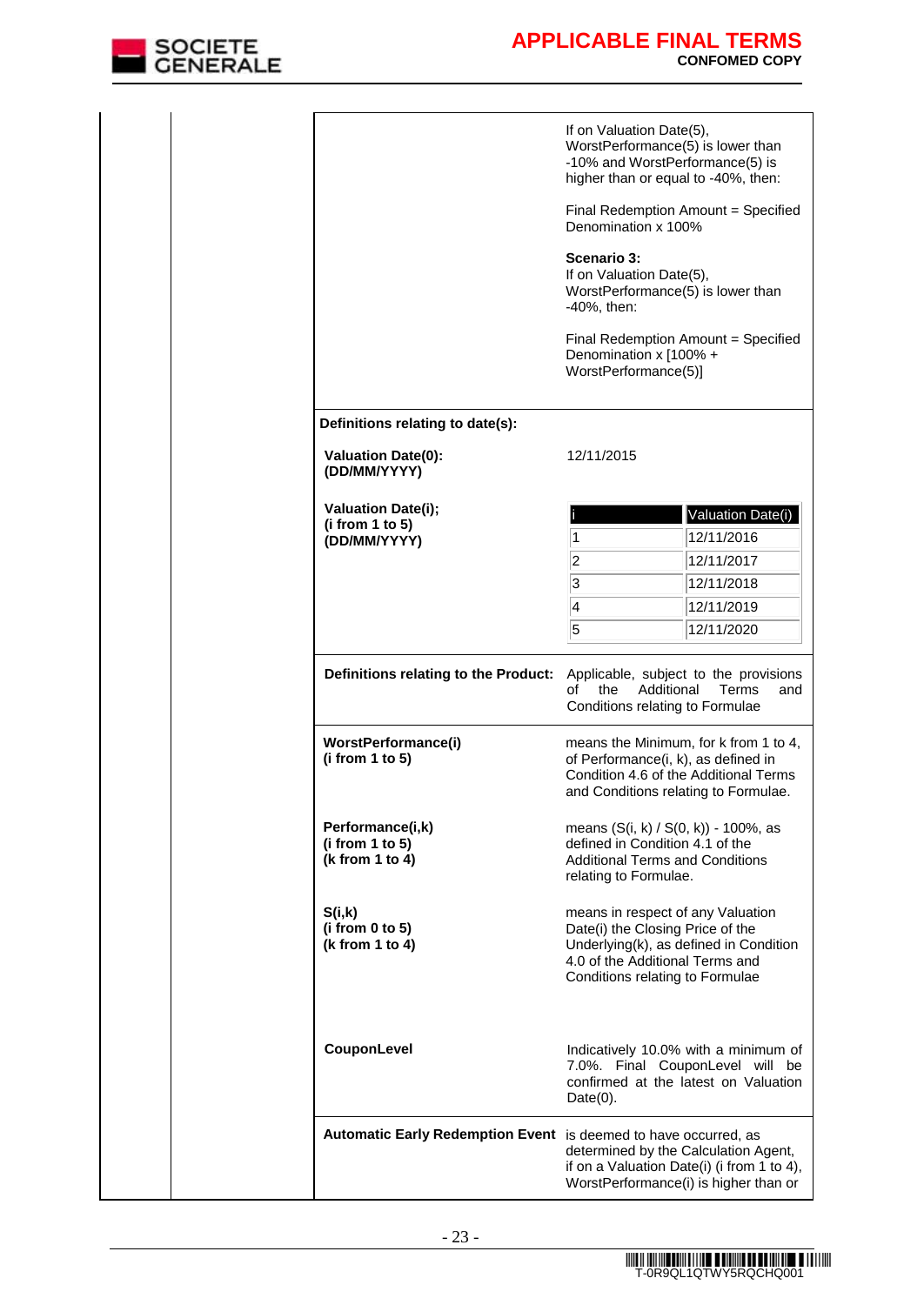

|      |                                                                                                | equal to -10%                                                                                                                                                                                                                                                              |                                  |                 |                                       |                     |
|------|------------------------------------------------------------------------------------------------|----------------------------------------------------------------------------------------------------------------------------------------------------------------------------------------------------------------------------------------------------------------------------|----------------------------------|-----------------|---------------------------------------|---------------------|
| C.19 | The final reference<br>price of the<br>underlying                                              | See Element C.18 above.<br>Final reference price: the value of the underlying instrument(s) on the relevant<br>valuation date(s) for the redemption, subject to the occurrence of certain<br>extraordinary events and adjustments affecting such underlying instrument(s). |                                  |                 |                                       |                     |
| C.20 | Type of the<br>underlying and<br>where the<br>information on the<br>underlying can be<br>found | The type of underlying is: share.<br>Information about the underlying is available on the following website(s), if any,<br>or upon simple request to Société Générale.<br>Exchange<br>Company<br>Bloomberg<br>lk                                                           |                                  |                 |                                       | Website             |
|      |                                                                                                |                                                                                                                                                                                                                                                                            | AstraZeneca AZN SS<br><b>PLC</b> | Ticker          | <b>Stockholm</b><br>Stock<br>Exchange | www.astrazeneca.com |
|      | $\overline{2}$<br>AB                                                                           |                                                                                                                                                                                                                                                                            | Electrolux                       | <b>ELUXB SS</b> | Stockholm<br><b>Stock</b><br>Exchange | www.electrolux.com  |
|      | 3<br><b>NDA SS</b><br>Nordea<br>Stockholm<br>Bank AB<br>Stock<br>Exchange                      |                                                                                                                                                                                                                                                                            |                                  |                 |                                       | www.nordea.com      |
|      |                                                                                                | $\overline{\mathbf{4}}$                                                                                                                                                                                                                                                    | <b>SSAB AB</b>                   | SSABA SS        | Stockholm<br><b>Stock</b><br>Exchange | www.ssab.se         |

|     | Section D - Risks                                  |                                                                                                                                                                                                                                                                                                                                               |  |  |
|-----|----------------------------------------------------|-----------------------------------------------------------------------------------------------------------------------------------------------------------------------------------------------------------------------------------------------------------------------------------------------------------------------------------------------|--|--|
| D.2 | Key information on<br>the key risks that           | The Group is exposed to the risks inherent in its core businesses.                                                                                                                                                                                                                                                                            |  |  |
|     | are specific to the<br>issuer and the<br>guarantor | The Group's risk management focuses on the following main categories of<br>risks, any of which could materially adversely affect the Group's business,<br>results of operations and financial condition:                                                                                                                                      |  |  |
|     |                                                    | Credit and counterparty risk (including country risk): risk of losses arising<br>from the inability of the Group's customers, issuers or other counterparties to<br>meet their financial commitments. Credit risk includes counterparty risk linked<br>to market transactions (replacement risk) and as well as securitisation<br>activities. |  |  |
|     |                                                    | <b>Market risk:</b> risk of a loss of value on financial instruments arising from<br>changes in market parameters, volatility of these parameters and correlations<br>between them.                                                                                                                                                           |  |  |
|     |                                                    | <b>Operational risks:</b> risk of losses or sanctions due to inadequacies or failures<br>in internal procedures or systems, human error or external events;                                                                                                                                                                                   |  |  |
|     |                                                    | Structural interest and exchange rate risk: risk of loss or of write-downs in<br>the Group's assets arising from variations in interest or exchange rates.                                                                                                                                                                                    |  |  |
|     |                                                    | Liquidity risk: risk of the Group not being able to meet its cash or collateral<br>requirements as they arise and at a reasonable cost.                                                                                                                                                                                                       |  |  |
|     |                                                    | The Guarantee constitutes a general and unsecured contractual obligation of<br>the Guarantor and no other person, any payments on the Notes are also                                                                                                                                                                                          |  |  |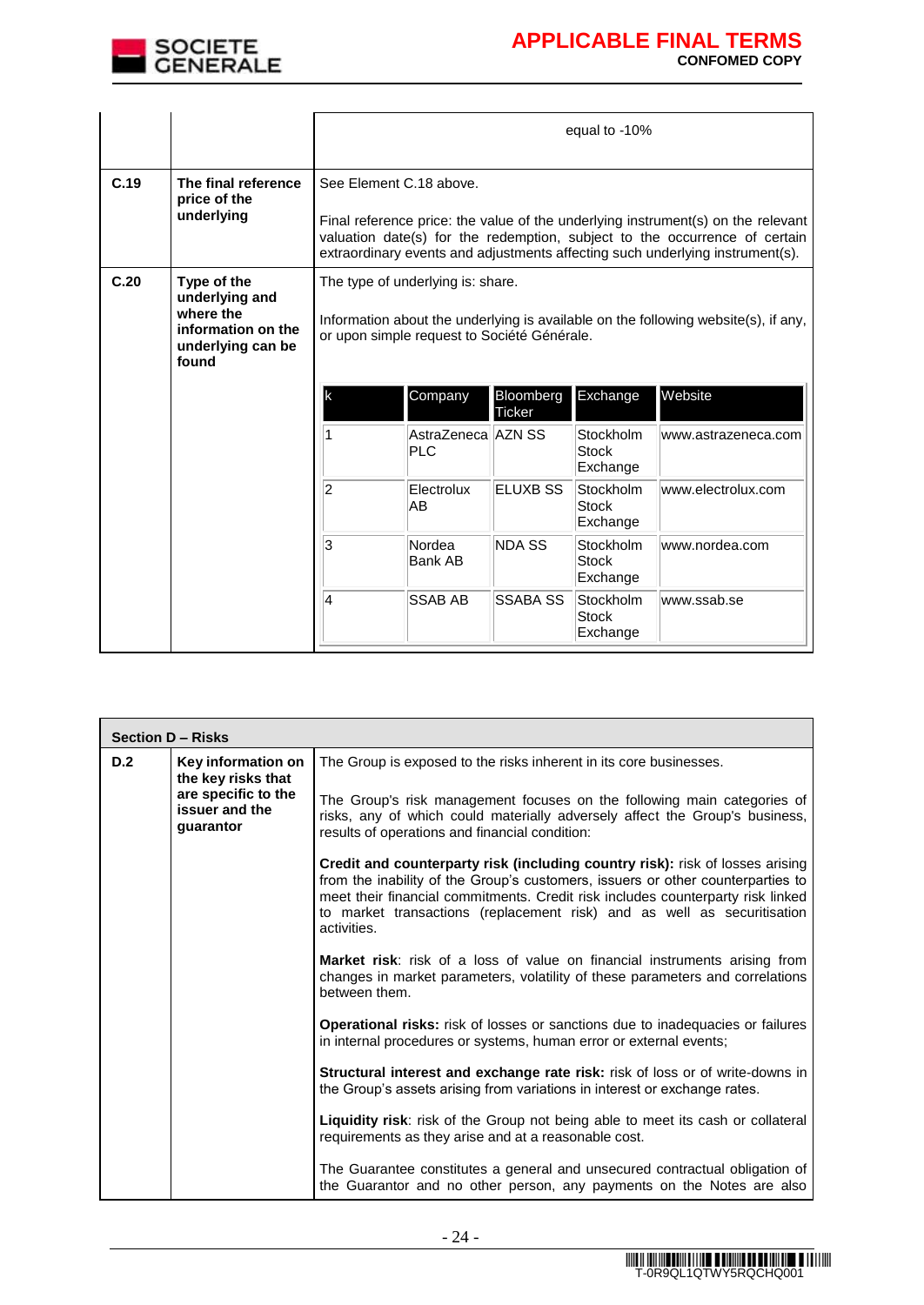

|            |                                                                                                                 | dependent on the creditworthiness of the Guarantor.                                                                                                                                                                                                                                                                                                                                                                                                                                                                                                                                                                                                                                                                                                                                                                                                    |
|------------|-----------------------------------------------------------------------------------------------------------------|--------------------------------------------------------------------------------------------------------------------------------------------------------------------------------------------------------------------------------------------------------------------------------------------------------------------------------------------------------------------------------------------------------------------------------------------------------------------------------------------------------------------------------------------------------------------------------------------------------------------------------------------------------------------------------------------------------------------------------------------------------------------------------------------------------------------------------------------------------|
|            |                                                                                                                 | Prospective investors in Notes benefiting from the Guarantee should note that<br>in case of payment default of an Issuer the entitlement of the Noteholder will<br>be limited to the sums obtained by making a claim under the Guarantee, and<br>the relevant provisions of the Guarantee and they shall have no right to<br>institute any proceeding, judicial or otherwise, or otherwise assert a claim<br>against the Issuer and, in relation to Secured Notes only, from the sums<br>obtained following enforcement of the relevant Pledge Agreement.                                                                                                                                                                                                                                                                                              |
|            |                                                                                                                 | The Guarantee is a payment guarantee only and not a guarantee of the<br>performance by the relevant Issuer or any of its other obligations under the<br>Notes benefiting from the Guarantee.                                                                                                                                                                                                                                                                                                                                                                                                                                                                                                                                                                                                                                                           |
|            |                                                                                                                 | The Guarantee may cover only part of the relevant Issuer's payment<br>obligations under the relevant Series of Notes. In such a case, Noteholders<br>may retain the risk that payments under the Guarantee are less than the<br>amounts due by the Issuer under the Notes.                                                                                                                                                                                                                                                                                                                                                                                                                                                                                                                                                                             |
|            |                                                                                                                 | Société Générale will act as issuer under the Programme, as the Guarantor of<br>the Notes issued by the Issuer and also as provider of hedging instruments to<br>the Issuer. As a result, investors will be exposed not only to the credit risk of<br>the Guarantor but also operational risks arising from the lack of independence<br>of the Guarantor, in assuming its duties and obligations as the Guarantor and<br>provider of the hedging instruments.                                                                                                                                                                                                                                                                                                                                                                                          |
|            |                                                                                                                 | The potential conflicts of interests and operational risks arising from such lack<br>of independence are in part intended to be mitigated by the fact that different<br>divisions within the Guarantor will be responsible for implementing the<br>Guarantee and providing the hedging instruments and that each division is run<br>as a separate operational unit, segregated by Chinese walls (information<br>barriers) and run by different management teams.                                                                                                                                                                                                                                                                                                                                                                                       |
|            |                                                                                                                 | The Issuer and the Guarantor and any of their subsidiaries and/or their<br>affiliates, in connection with their other business activities, may possess or<br>acquire material information about the underlying assets. Such activities and<br>information may cause consequences adverse to Noteholders.                                                                                                                                                                                                                                                                                                                                                                                                                                                                                                                                               |
|            |                                                                                                                 | The Issuer and the Guarantor and any of their subsidiaries and/or their<br>affiliates may act in other capacities with regard to the Notes, such as market<br>maker, calculation agent or agent. Therefore, a potential conflict of interests<br>may arise.                                                                                                                                                                                                                                                                                                                                                                                                                                                                                                                                                                                            |
|            |                                                                                                                 | In connection with the offering of the Notes, the Issuer and the Guarantor<br>and/or their affiliates may enter into one or more hedging transaction(s) with<br>respect to a reference asset(s) or related derivatives, which may affect the<br>market price, liquidity or value of the Notes.                                                                                                                                                                                                                                                                                                                                                                                                                                                                                                                                                         |
| <b>D.6</b> | Key information on<br>the key risks that<br>are specific to the<br>securities and risk                          | The Notes may provide for an automatic early redemption linked to a specific<br>event. Therefore, this may prevent the Noteholders from benefitting from the<br>performance of the underlying instrument(s) over the whole period initially<br>envisaged.                                                                                                                                                                                                                                                                                                                                                                                                                                                                                                                                                                                              |
|            | warning to the<br>effect that<br>investors may lose<br>the value of their<br>entire investment<br>or part of it | The terms and conditions of the Notes may include provisions under which<br>upon the occurrence of certain market disruptions delays in the settlement of<br>the Notes may be incurred or certain modifications be made. Moreover, in<br>case of occurrence of events affecting the underlying instrument(s), the terms<br>and conditions of the Notes allow the Issuer to substitute the underlying<br>instrument(s) by new underlying instrument(s), cease the exposure to the<br>underlying asset(s) and apply a reference rate to the proceeds so obtained<br>until the maturity date of the Notes, postpone the maturity date of the Notes,<br>early redeem the Notes on the basis of the market value of these Notes, or<br>deduct from any due amount the increase cost of hedging, and in each case<br>without the consent of the Noteholders. |
|            |                                                                                                                 | Payments (whether in respect of principal and/or interest and whether at<br>maturity or otherwise) on the Notes are calculated by reference to certain                                                                                                                                                                                                                                                                                                                                                                                                                                                                                                                                                                                                                                                                                                 |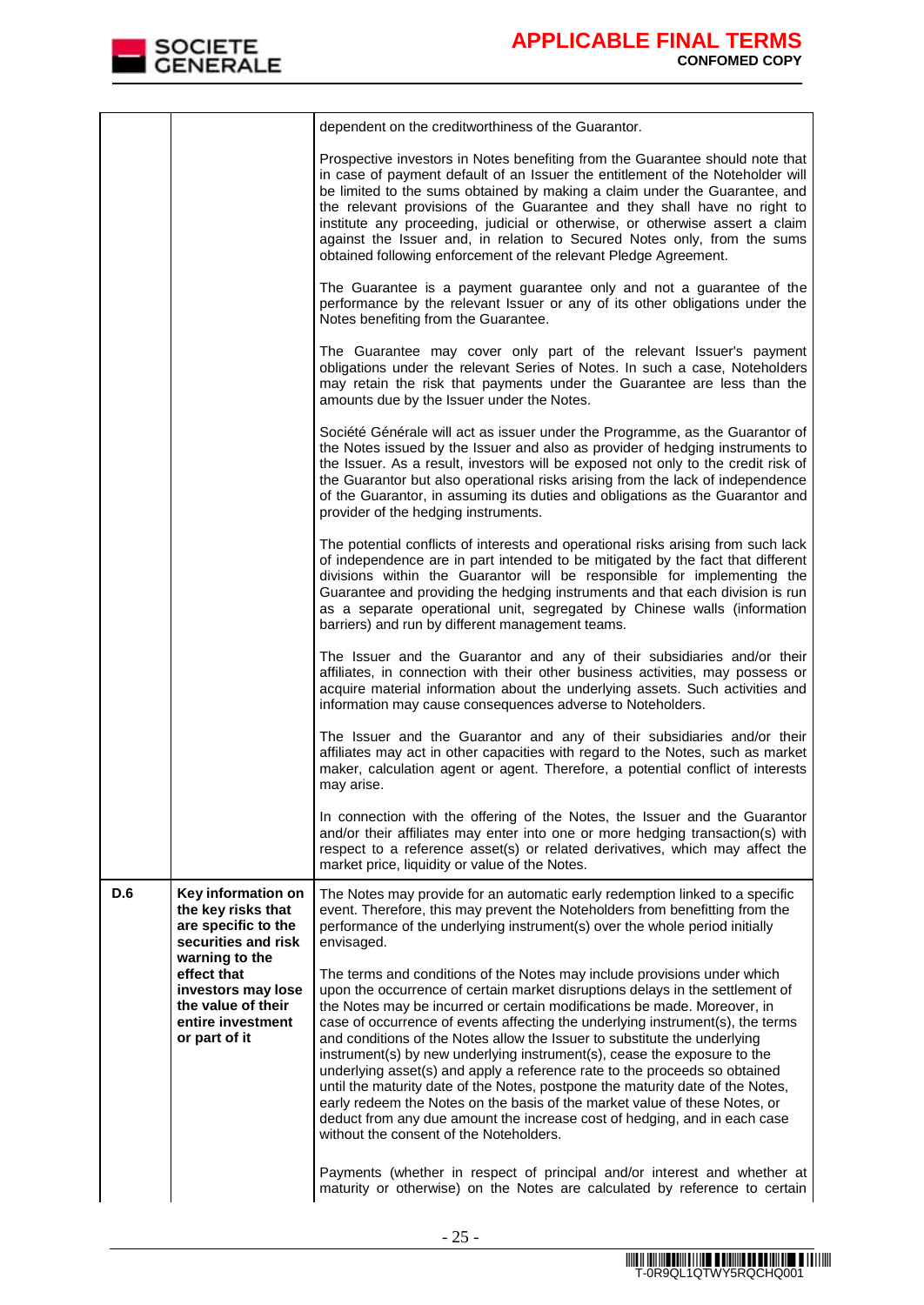

|  | The attention of the investors is drawn to the fact that they could sustain<br>an entire or a partial loss of their investment.                                                                                                                                                                      |
|--|------------------------------------------------------------------------------------------------------------------------------------------------------------------------------------------------------------------------------------------------------------------------------------------------------|
|  | During the lifetime of the Notes, the market value of these Notes may be lower<br>than the invested capital. Furthermore, an insolvency of the Issuer and/or the<br>Guarantor may cause a total loss of the invested capital.                                                                        |
|  | underlying(s), the return of the Notes is based on changes in the value of the<br>underlying(s), which may fluctuate. Potential investors should be aware that<br>these Notes may be volatile and that they may receive no interest and may<br>lose all or a substantial portion of their principal. |

| <b>Section E - Offer</b> |                                                                                                                   |                                                                                                                                                                                                                                                                                                                                                                               |
|--------------------------|-------------------------------------------------------------------------------------------------------------------|-------------------------------------------------------------------------------------------------------------------------------------------------------------------------------------------------------------------------------------------------------------------------------------------------------------------------------------------------------------------------------|
| E.2.b                    | <b>Reasons for the</b><br>offer and use of<br>proceeds                                                            | The net proceeds from each issue of Notes will be applied for the general<br>financing purposes of the Société Générale Group, which include making a<br>profit.                                                                                                                                                                                                              |
| E.3                      | Description of the<br>terms and<br>conditions of the<br>offer                                                     | Public Offer Jurisdiction(s): Sweden<br>Offer Period: from 28/09/2015 to 06/11/2015                                                                                                                                                                                                                                                                                           |
|                          |                                                                                                                   | Offer Price: The Notes will be offered at the Issue Price increased by fees, if<br>any, as mentioned below.                                                                                                                                                                                                                                                                   |
|                          |                                                                                                                   | Conditions to which the offer is subject: Offers of the Notes are conditional<br>on their issue and, on any additional conditions set out in the standard terms of<br>business of the financial intermediaries, notified to investors by such relevant<br>financial intermediaries.                                                                                           |
|                          |                                                                                                                   | The Issuer reserves the right to close the Offer Period prior to its stated expiry<br>for any reason.                                                                                                                                                                                                                                                                         |
|                          |                                                                                                                   | The Issuer reserves the right to withdraw the offer and cancel the issuance of<br>the Notes for any reason at any time on or prior to the Issue Date. For the<br>avoidance of doubt, if any application has been made by a potential investor<br>and the Issuer exercises such right, no potential investor shall be entitled to<br>subscribe or otherwise acquire the Notes. |
|                          |                                                                                                                   | In each case, a notice to the investors on the early termination or the<br>withdrawal, as applicable, will be published on the website of the Issuer<br>(http://prospectus.socgen.com).                                                                                                                                                                                       |
| E.4                      | Description of any<br>interest that is<br>material to the<br>issue/offer<br>including<br>conflicting<br>interests | Save for any fees payable to the dealer, so far as the Issuer is aware, no<br>person involved in the issue of the Notes has an interest material to the offer.                                                                                                                                                                                                                |
| E.7                      | <b>Estimated</b><br>expenses charged<br>to the investor by<br>the Issuer or the<br>offeror                        | The expenses charged to the investor will be equal to up to 2% of Issue Price<br>per Note, paid by the purchaser to Skandiabanken AB or an agent appointed<br>by Skandiabanken AB.                                                                                                                                                                                            |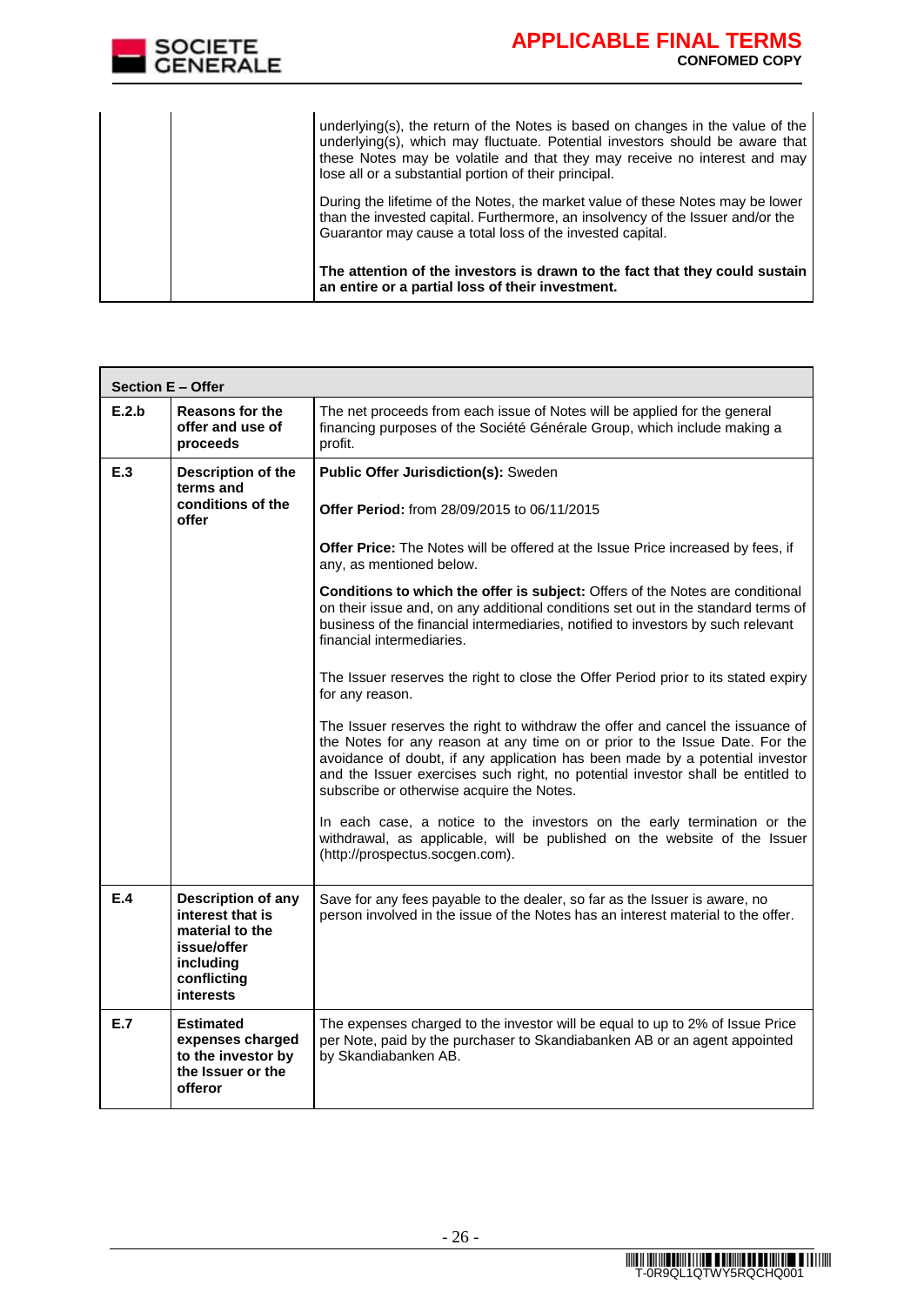### **EMISSIONSSPECIFIK SAMMANFATTNING**

П

|     | Avsnitt A - Introduktion och varningar                         |                                                                                                                                                                                                                                                                                                                                                                                                                                                                                                                                                                                                                   |  |  |  |  |  |
|-----|----------------------------------------------------------------|-------------------------------------------------------------------------------------------------------------------------------------------------------------------------------------------------------------------------------------------------------------------------------------------------------------------------------------------------------------------------------------------------------------------------------------------------------------------------------------------------------------------------------------------------------------------------------------------------------------------|--|--|--|--|--|
| A.1 | Varning                                                        | introduktion<br>sammanfattning<br>måste läsas<br>till<br>Denna<br>som<br>en<br>Grundprospektet.                                                                                                                                                                                                                                                                                                                                                                                                                                                                                                                   |  |  |  |  |  |
|     |                                                                | Varje beslut att investera i Obligationerna ska baseras på ett<br>övervägande av Grundprospektet.                                                                                                                                                                                                                                                                                                                                                                                                                                                                                                                 |  |  |  |  |  |
|     |                                                                | Om ett krav med bäring på informationen i Grundprospektet framställs i<br>domstol, kan den kärande investeraren, enligt nationell lagstiftning i<br>Medlemsstaterna, vara tvungen att bära kostnaden för att översätta<br>Grundprospektet innan den juridiska processen påbörjas.                                                                                                                                                                                                                                                                                                                                 |  |  |  |  |  |
|     |                                                                | Civilrättsligt ansvar uppkommer endast för de personer som har tagit<br>fram denna sammanfattning, inklusive varje översättning härav, men<br>endast om sammanfattningen är vilseledande, felaktig eller oförenlig när<br>den läses tillsammans med övriga delar av Grundprospektet eller om<br>den inte tillhandahåller, när den läses tillsammans med övriga delar av<br>Grundprospektet, nyckelinformation för att hjälpa investerare när de<br>överväger huruvida de ska investera i Obligationerna.                                                                                                          |  |  |  |  |  |
| A.2 | <b>Samtycke</b><br>till<br>användning<br>av<br>Grundprospektet | Emittenten samtycker till användningen av detta Grundprospekt i<br>samband med en återförsäljning eller placering av Obligationer under<br>där<br>omständigheter<br>ett<br>prospekt<br>ska<br>offentliggöras<br>enligt<br>Prospektdirektivet (ett Icke-undantaget Erbjudande), med förbehåll för<br>följande villkor:                                                                                                                                                                                                                                                                                             |  |  |  |  |  |
|     |                                                                | - samtycket är endast giltigt under erbjudandeperioden från 28/09/2015<br>till 06/11/2015 (Erbjudandeperioden);                                                                                                                                                                                                                                                                                                                                                                                                                                                                                                   |  |  |  |  |  |
|     |                                                                | - samtycket lämnat av Emittenten för användningen av Grundprospektet<br>för att lämna ett Icke-undantaget Erbjudande är ett individuellt samtycke<br>(ett Individuellt Samtycke) för Skandiabanken AB, Lindhagensgatan<br>86, 106 55 Stockholm (Initial Auktoriserad Erbjudare) och om<br>Emittenten utser ytterligare finansiella mellanhänder efter 24/09/2015<br>och<br>offentliggör<br>uppgifter<br>рå<br>dessa<br>sin<br>om<br>webbplats<br>http://.prospectus.socgen.com, varje finansiell mellanhand vars uppgifter<br>offentliggörs på detta sätt (var och en, en Ytterligare Auktoriserad<br>Erbjudare); |  |  |  |  |  |
|     |                                                                | - samtycket som Emittenten gett till användandet av Grundprospektet för<br>att göra ett Icke-Undantaget Erbjudande är ett generellt samtycke (ett<br>Generellt Samtycke) avseende varje finansiell mellanhand som<br>offentliggör på sin webbplats att den kommer att lämna ett Icke-<br>undantaget Erbjudande avseende Obligationerna på basis av det<br>Generella Samtycket lämnat av Emittenten och genom sådant<br>offentliggörande, varje sådan finansiell mellanhand (var och en, en<br>Generellt Auktoriserad Erbjudare) åtar sig att efterleva följande<br>förpliktelser:                                 |  |  |  |  |  |
|     |                                                                | (a) den agerar i enlighet med alla tillämpliga lagar, regler, föreskrifter<br>och vägledningar (inklusive från varje tillsynsorgan med behörighet<br>över det Icke-undantagna Erbjudandet av Obligationerna i<br>Jurisdiktionen<br>för<br>Erbjudandet<br>till<br>Allmänheten,<br>särskilt<br>lagstiftningen som implementerar Direktivet om Marknader för<br>Finansiella Instrument (Direktiv 2004/39/EG) så som ändrat från tid<br>till annan (nedan Reglerna) och säkerställer att (i) varje                                                                                                                    |  |  |  |  |  |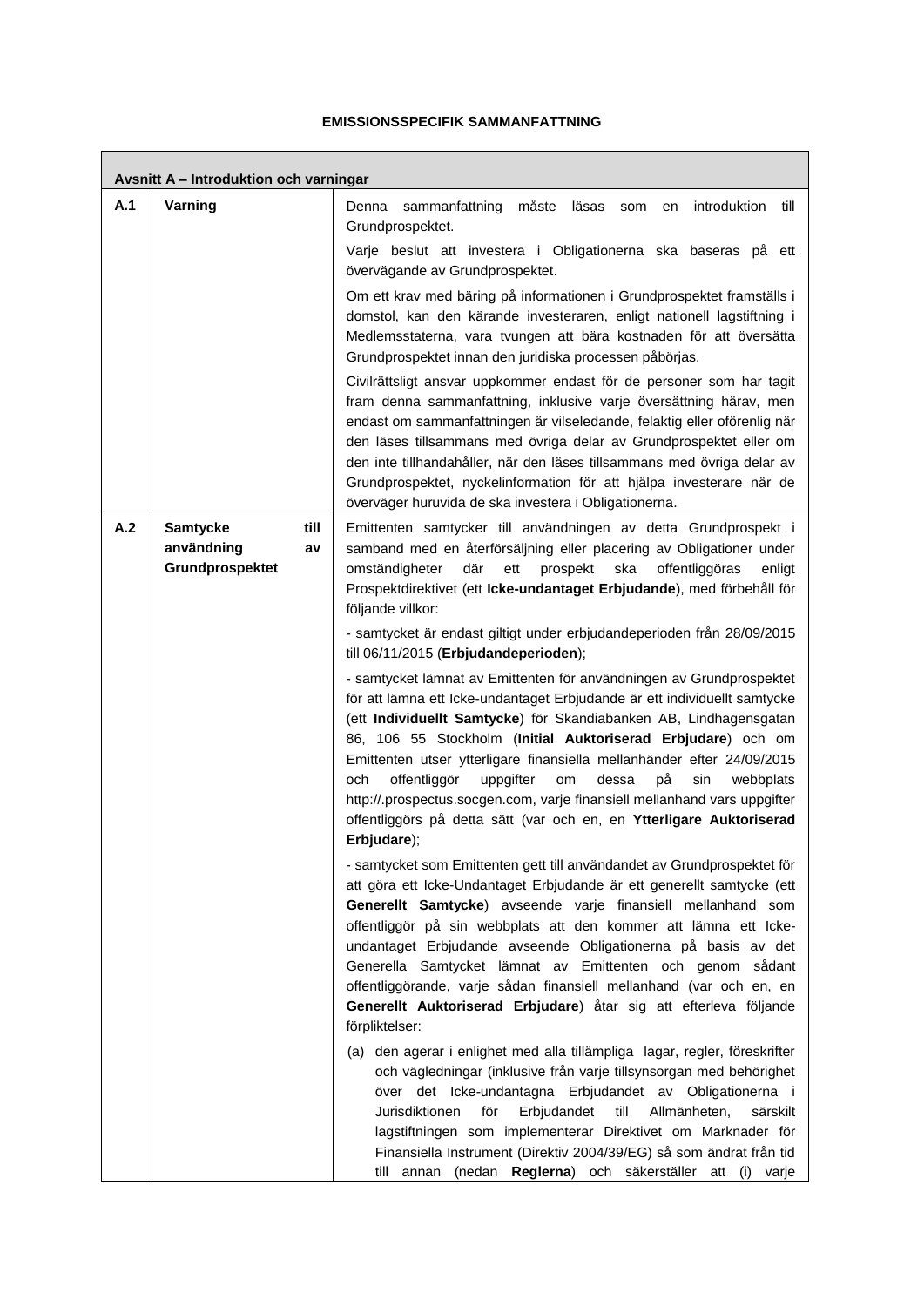| investeringsrådgivning avseende Obligationerna av varje person är<br>lämplig, (ii) informationen till potentiella investerare, inklusive<br>informationen avseende varje utgift (och varje courtage eller fördel<br>av varje slag) mottagen eller betald av denne Generellt<br>Auktoriserade Erbjudare under erbjudandet av Obligationerna är<br>fullt och tydligt presenterat;                                                                                                                                                                                                                                                                                                                                                                     |
|-----------------------------------------------------------------------------------------------------------------------------------------------------------------------------------------------------------------------------------------------------------------------------------------------------------------------------------------------------------------------------------------------------------------------------------------------------------------------------------------------------------------------------------------------------------------------------------------------------------------------------------------------------------------------------------------------------------------------------------------------------|
| den efterlever restriktionerna som anges i avsnittet med rubriken<br>(b)<br>"Subscription, Sale and Transfer Restrictions" i Grundprospektet<br>avseende Jurisdiktionen för Erbjudande till Allmänheten som om<br>denne agerade som Återförsäljare i Jurisdiktionen för Erbjudandet<br>till Allmänheten;                                                                                                                                                                                                                                                                                                                                                                                                                                            |
| den efterlever Reglerna avseende regler mot penningtvätt, mot<br>(C)<br>och<br>mutor<br>kundkännedom;<br>den<br>behåller<br>om<br>investeraridentitetsuppgifter under i vart fall den minimiperiod som<br>krävs under tillämpliga Regler, och ska, om så begärs, göra sådana<br>uppgifter tillgängliga för den relevanta Emittenten och/eller den<br>relevanta Återförsäljaren eller direkt till behöriga myndigheter med<br>jurisdiktion över den relevanta Emittenten och/eller relevanta<br>Återförsäljaren för att möjliggöra för den relevanta Emittenten<br>och/eller relevanta Återförsäljaren att efterleva regler mot<br>penningtvätt, mot mutor och om kundkännedom tillämpliga på den<br>relevanta Emittenten och/eller Återförsäljaren; |
| den föranleder inte, direkt eller indirekt, Emittenten eller de<br>(d)<br>relevanta Återförsäljarna att överträda någon Regel eller något krav<br>att erhålla eller göra något ingivande, auktorisation eller samtycke i<br>någon jurisdiktion;                                                                                                                                                                                                                                                                                                                                                                                                                                                                                                     |
| den förbinder sig att hålla den relevanta Emittenten, Garanten (om<br>(e)<br>tillämpligt) och den relevanta Återförsäljaren, Société Générale och<br>varje av dess närstående företag skadeslösa för varje skada,<br>förlust, utgift, krav, begäran eller förlust och arvoden (inklusive<br>skäliga arvoden för advokatbyråer) som åsamkats någon av dess<br>enheter på grund av eller i samband med, icke-efterlevnad av<br>denna Generellt Auktoriserade Erbjudare av någon av dessa<br>förpliktelser ovan;                                                                                                                                                                                                                                       |
| (f)<br>den bekräftar att dess åtagande att respektera förpliktelserna ovan<br>är underkastat engelsk rätt och godtar att varje tvist förknippad<br>därmed kan föras vid engelsk domstol.                                                                                                                                                                                                                                                                                                                                                                                                                                                                                                                                                            |
| Varje Generellt Auktoriserad Erbjudare som önskar använda<br>Grundprospektet för ett Icke-undantaget Erbjudande i enlighet med<br>detta Generella Samtycke och de därmed förknippade villkoren,<br>måste, under tiden för den relevanta Erbjudandeperioden,<br>offentliggöra på sin webbplats att den använder Grundprospektet<br>för sådant Icke-undantaget Erbjudande i enlighet med detta<br>Generella Samtycke och de därmed förknippade villkoren.                                                                                                                                                                                                                                                                                             |
| - Samtycket omfattar endast användningen av detta Grundprospekt för<br>att lämna Icke-undantagna Erbjudanden i Sverige.<br>Informationen avseende villkoren för det<br>Icke-undantagna<br>Erbjudandet ska tillhandahållas investerare av varje Initial<br>Auktoriserad Erbjudare och varje Generell Auktoriserad Erbjudare<br>där erbjudandet kommer att lämnas.                                                                                                                                                                                                                                                                                                                                                                                    |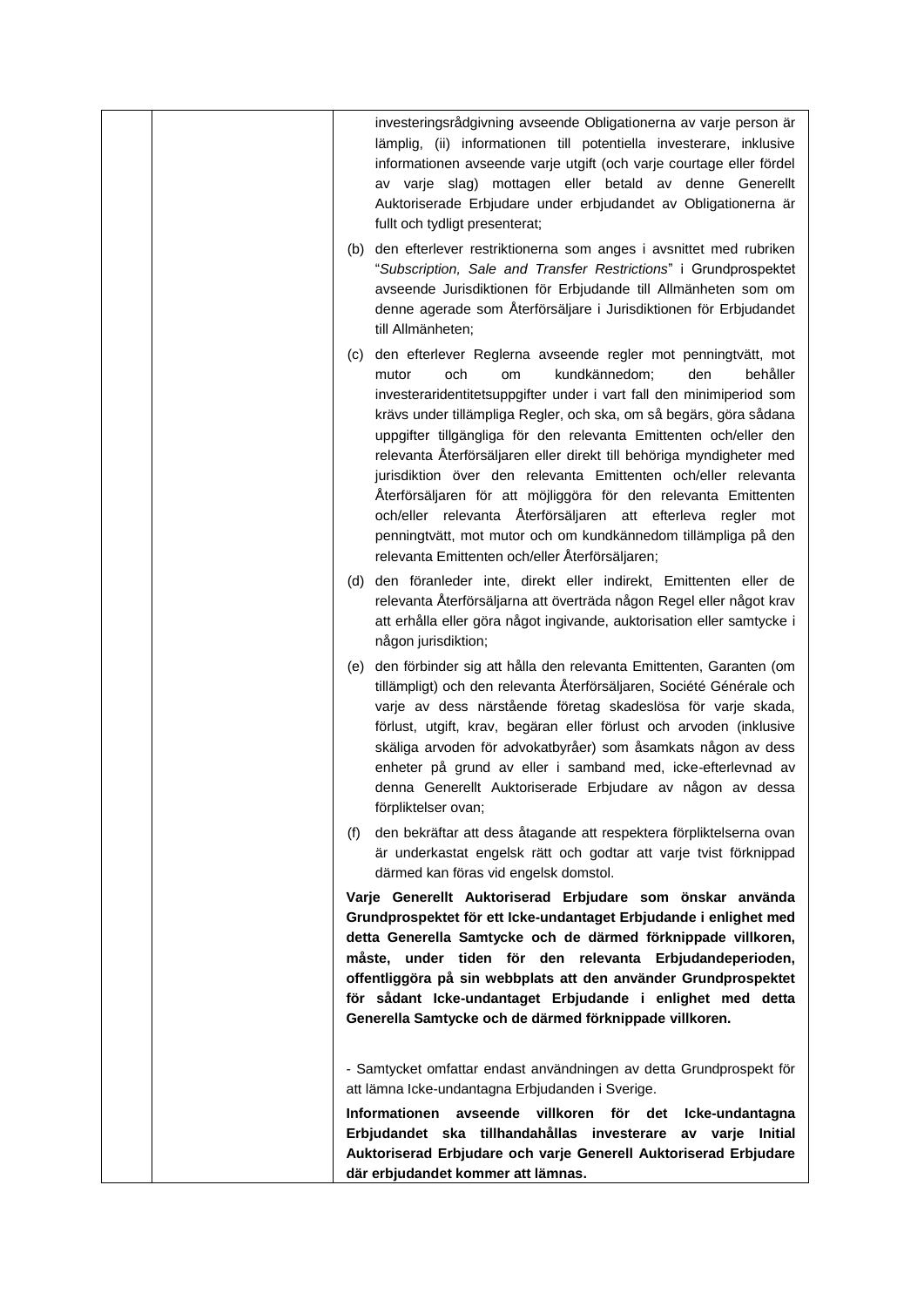|             | <b>Avsnitt B - Emittent och Garant</b>                                                                                    |                                                                                                                                                                                                                                                                                                                                                                                                                                                                                                                                                                                                                                                                                                                            |                                                                                                                                                                                                                              |                                                                                          |  |  |
|-------------|---------------------------------------------------------------------------------------------------------------------------|----------------------------------------------------------------------------------------------------------------------------------------------------------------------------------------------------------------------------------------------------------------------------------------------------------------------------------------------------------------------------------------------------------------------------------------------------------------------------------------------------------------------------------------------------------------------------------------------------------------------------------------------------------------------------------------------------------------------------|------------------------------------------------------------------------------------------------------------------------------------------------------------------------------------------------------------------------------|------------------------------------------------------------------------------------------|--|--|
| B.1         | <b>Juridiskt</b><br>och<br>kommersiellt<br>namn<br>för emittenten                                                         | SG Issuer (eller Emittenten)                                                                                                                                                                                                                                                                                                                                                                                                                                                                                                                                                                                                                                                                                               |                                                                                                                                                                                                                              |                                                                                          |  |  |
| B.2         | Säte, juridisk form,<br>lagstiftning och land<br>för bildande                                                             |                                                                                                                                                                                                                                                                                                                                                                                                                                                                                                                                                                                                                                                                                                                            | Säte: 33, boulevard du Prince Henri, L-1724 Luxemburg, Luxemburg.<br>Juridisk form: Publikt aktiebolag (société anonyme).<br>Lagstiftning under vilken Emittenten agerar: luxemburgsk rätt.<br>Land för bildande: Luxemburg. |                                                                                          |  |  |
| B.4b        | Kända trender som<br>påverkar<br>emittenten<br>och den bransch inom<br>vilken den agerar                                  | Emittenten förväntar sig att fortsätta sina aktiviteter i enlighet med dess<br>verksamhetsföremål under år 2015.                                                                                                                                                                                                                                                                                                                                                                                                                                                                                                                                                                                                           |                                                                                                                                                                                                                              |                                                                                          |  |  |
| B.5         | <b>Beskrivning</b><br>av<br>emittentens<br>koncern<br>och<br>emittentens<br>position<br>inom<br>koncernen                 | Koncernen erbjuder en bred uppsättning av rådgivningstjänster och<br>skräddarsydda finansiella lösningar för individuella kunder, stora företag<br>institutionella<br>och<br>investerare.<br>Koncernen<br>förlitar<br>sig<br>рå<br>tre<br>kärnverksamheter som kompletterar varandra:<br>Fransk bankverksamhet för privatkunder,<br>$\bullet$<br>Internationell bankverksamhet för privatkunder, finansiella<br>$\bullet$<br>tjänster och försäkring samt<br>Företags- och investmentbankverksamhet, Private Banking,<br>$\bullet$<br>tillgångs-<br>och<br>förmögenhetsförvaltning<br>och<br>Värdepapperstjänster.<br>Emittenten är ett dotterföretag inom Société Générale-Koncernen och<br>har inte några dotterföretag. |                                                                                                                                                                                                                              |                                                                                          |  |  |
| <b>B.9</b>  | <b>Siffra</b><br>avseende<br>resultatprognos<br>eller<br>-uppskattning<br>för<br>emittenten                               | siffra<br>tillämplig.<br>Emittenten lämnar<br>inte<br>någon<br>avseende<br>Ei.<br>resultatprognos eller -uppskattning.                                                                                                                                                                                                                                                                                                                                                                                                                                                                                                                                                                                                     |                                                                                                                                                                                                                              |                                                                                          |  |  |
| <b>B.10</b> | Karaktären<br>av<br>anmärkningar<br>i<br>revisionsherättelsen<br>den<br>historiska<br>för<br>finansiella<br>informationen | Ej tillämplig. Revisionsberättelsen innehåller inte någon anmärkning.                                                                                                                                                                                                                                                                                                                                                                                                                                                                                                                                                                                                                                                      |                                                                                                                                                                                                                              |                                                                                          |  |  |
| <b>B.12</b> | <b>Utvald</b><br>historisk<br>finansiell                                                                                  | (i tusental, €)                                                                                                                                                                                                                                                                                                                                                                                                                                                                                                                                                                                                                                                                                                            | 31 december 2014                                                                                                                                                                                                             | 31 december 2013                                                                         |  |  |
|             | nyckelinformation för                                                                                                     |                                                                                                                                                                                                                                                                                                                                                                                                                                                                                                                                                                                                                                                                                                                            | (reviderat)                                                                                                                                                                                                                  | (reviderat)                                                                              |  |  |
|             | <b>Emittenten</b>                                                                                                         | Rörelseintäkter                                                                                                                                                                                                                                                                                                                                                                                                                                                                                                                                                                                                                                                                                                            | 110 027                                                                                                                                                                                                                      | 109 588                                                                                  |  |  |
|             |                                                                                                                           | Vinst från<br>verksamheter                                                                                                                                                                                                                                                                                                                                                                                                                                                                                                                                                                                                                                                                                                 | 209                                                                                                                                                                                                                          | 482                                                                                      |  |  |
|             |                                                                                                                           | Vinst<br>från<br>kvarvarande<br>verksamheter<br>Totala tillgångar                                                                                                                                                                                                                                                                                                                                                                                                                                                                                                                                                                                                                                                          | 209<br>23 567 256                                                                                                                                                                                                            | 482                                                                                      |  |  |
|             | <b>Betydande</b><br>negativ<br>förändring i utsikterna<br>för emittenten sedan                                            |                                                                                                                                                                                                                                                                                                                                                                                                                                                                                                                                                                                                                                                                                                                            | utsikterna för Emittenten sedan 31 december 2014.                                                                                                                                                                            | 21 349 619<br>Ej tillämplig. Det har inte inträffat någon betydande negativ förändring i |  |  |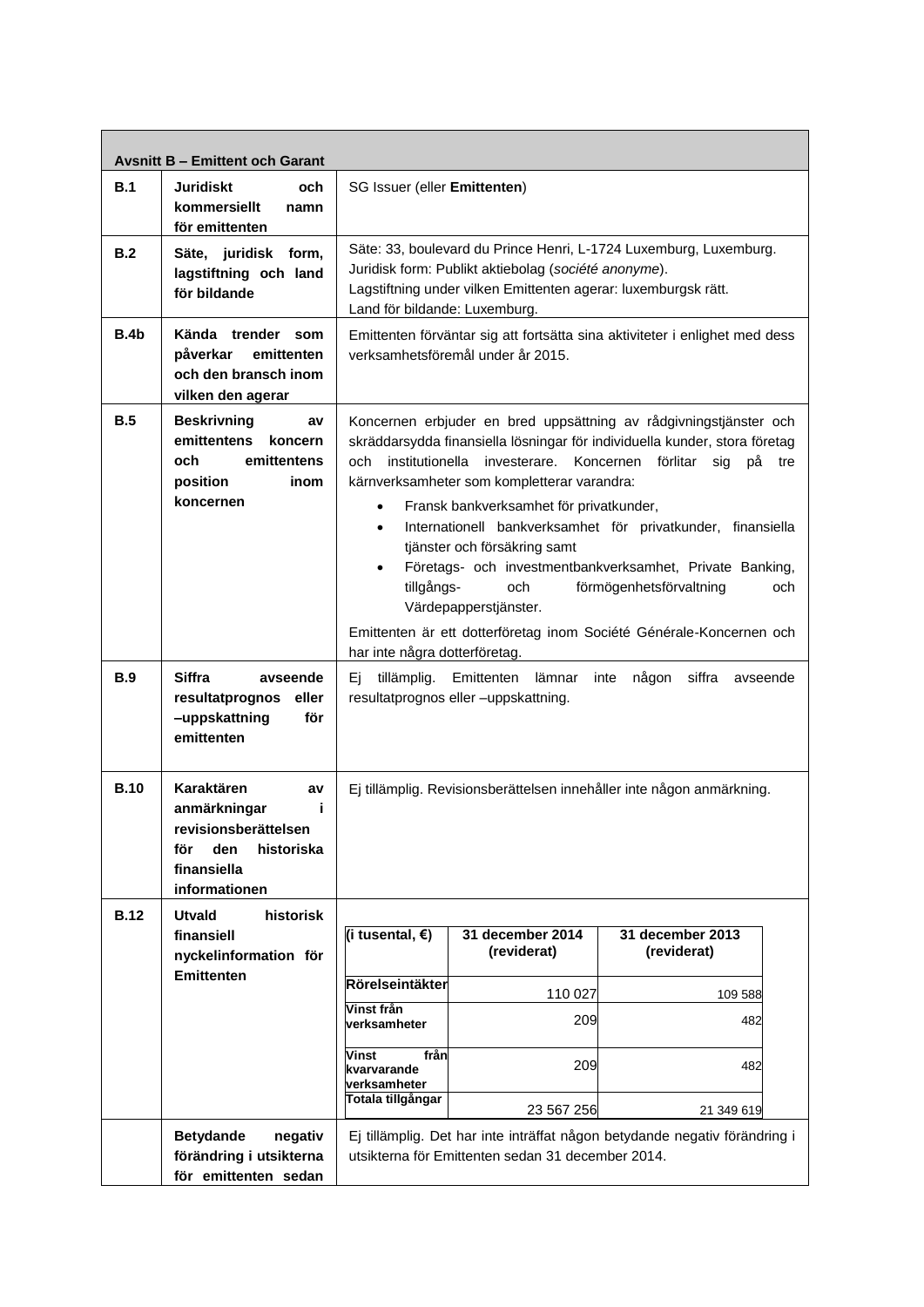|             | dagen för dess senast<br>offentliggjorda<br>reviderade<br>räkenskaper                                                                                                                          |                                                                                                                                                                                                                                                                                                                                                                                                            |
|-------------|------------------------------------------------------------------------------------------------------------------------------------------------------------------------------------------------|------------------------------------------------------------------------------------------------------------------------------------------------------------------------------------------------------------------------------------------------------------------------------------------------------------------------------------------------------------------------------------------------------------|
|             | Väsentliga<br>förändringar<br>ı<br>emittentens<br>finansiella<br>eller<br>handelsposition efter<br>perioden som täcks<br>den<br>historiska<br>av<br>finansiella<br>informationen               | Ej tillämplig. Det har inte inträffat någon väsentlig ändring i Emittentens<br>finansiella position eller handelsposition efter 31 december 2014.                                                                                                                                                                                                                                                          |
| <b>B.13</b> | inträffade<br><b>Nyligen</b><br>händelser beträffande<br>emittenten som är i<br>väsentlig<br>hänseende<br>relevanta<br>för<br>utvärderingen<br>av<br>emittentens solvens                       | Ej tillämpligt. Det har inte varit några nyligen inträffande händelser<br>beträffande Emittenten som är i väsentligt hänseende relevanta för<br>utvärderingen av Emittentens solvens.                                                                                                                                                                                                                      |
| <b>B.14</b> | <b>Uttalande</b><br>huruvida<br>emittenten<br>är<br>beroende av<br>andra<br>företag<br>inom<br>koncernen                                                                                       | Se Punkt B.5 ovan för Emittentens position inom Koncernen.<br>SG Issuer är beroende av Société Générale Bank & Trust inom<br>Koncernen.                                                                                                                                                                                                                                                                    |
| <b>B.15</b> | <b>Beskrivning</b><br>av<br>emittentens<br>huvudsakliga<br>verksamhet                                                                                                                          | Den huvudsakliga verksamheten för SG Issuer är att ta upp finansiering<br>genom emission av skuldvärdepapper avsedda att placeras hos<br>institutionella kunder eller privatkunder genom distributörer som<br>samarbetar med Société Générale. Finansieringen som erhålls genom<br>emissioner av sådana skuldvärdepapper lånas sedan vidare till Société<br>Générale och till andra medlemmar i Koncernen. |
| <b>B.16</b> | I den mån det är känt<br>för<br>emittenten,<br>huruvida<br>emittenten<br>kontrolleras,<br>direkt<br>eller indirekt, och av<br>vem samt beskrivning<br>karaktären<br>av<br>av<br>sådan kontroll | SG Issuer är ett 100 procent ägt dotterföretag till Société Générale Bank<br>& Trust S.A. som i sin tur är ett 100 procent ägt dotterföretag till Société<br>Générale och är ett fullt konsoliderat bolag.                                                                                                                                                                                                 |
| <b>B.18</b> | <b>Garantins</b><br>och<br>art<br>omfattning                                                                                                                                                   | Obligationerna är ovillkorligen och oåterkalleligen garanterade av<br>Société Générale (Garanten) enligt Garantin daterad 28 oktober 2014.<br>Garantin utgör en direkt, ovillkorad, icke-säkerställd och allmän                                                                                                                                                                                            |
|             |                                                                                                                                                                                                | förpliktelse för Garanten och rangordnas och kommer att rangordnas<br>lika med alla övriga existerande och framtida direkta, ovillkorade, icke-<br>säkerställda och allmänna förpliktelser för Garanten, inklusive de som<br>avser insättningar.                                                                                                                                                           |
| <b>B.19</b> | Information<br>om                                                                                                                                                                              | Informationen om Société Générale som om den var Emittent av samma                                                                                                                                                                                                                                                                                                                                         |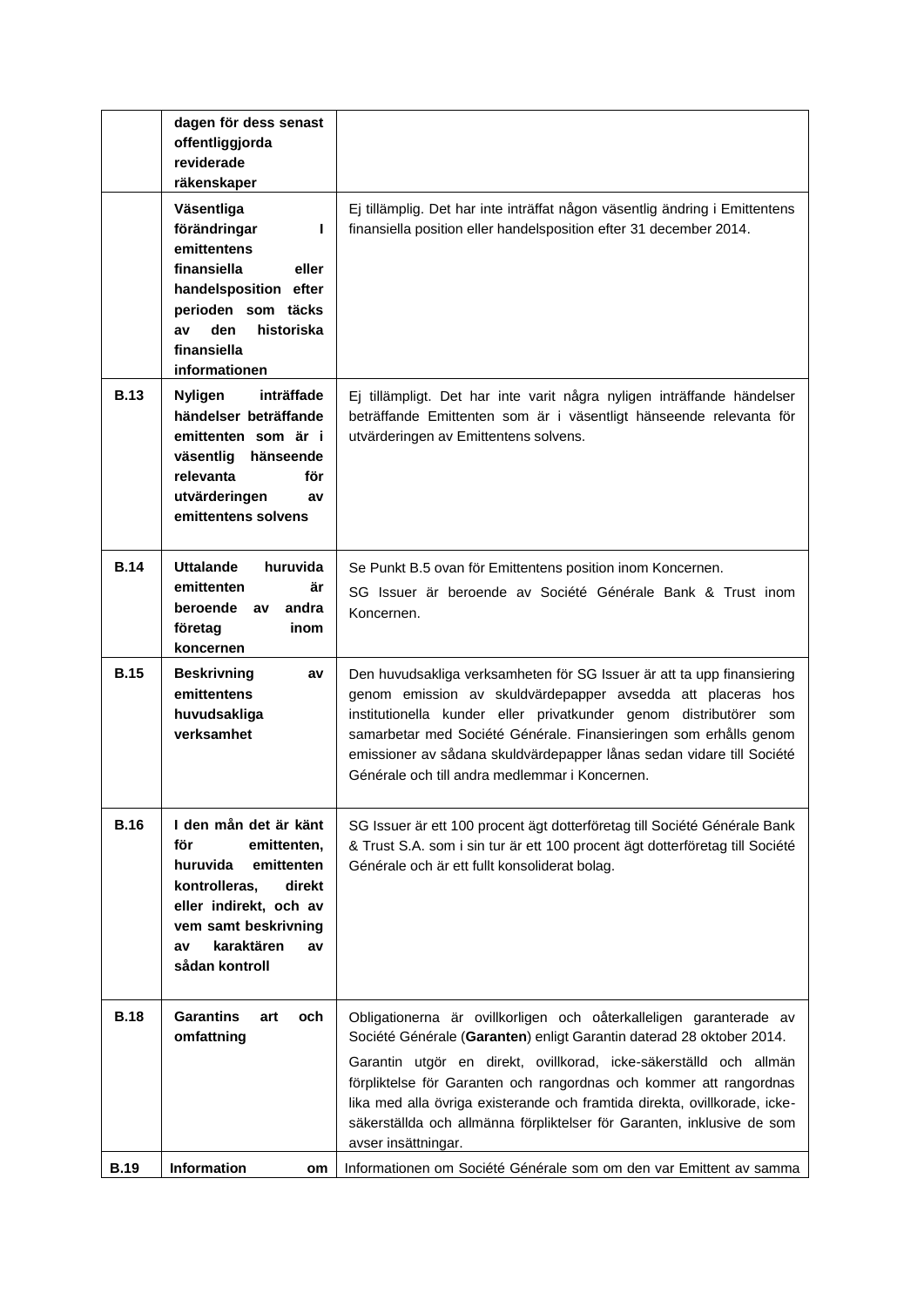| garanten som om den<br>emittenten<br>var<br>a٧<br>samma<br>typ<br>av<br>värdepapper<br>som<br>omfattas av garantin | typ av Obligationer som omfattas av Garantin anges i enlighet med<br>respektive Punkt B.19 / B.1, B.19 / B.2, B.19 / B.4b, B.19 / B.5, B.19 /<br>B.9, B.19 / B.10, B.19 / B.12, B.19 / B.13, B.19 / B.14, B.19 / B.15 och<br>B.19 / B.16 nedan:                                                                                                                                                                                                                                                                                                                                                                                                                                                                                                                                                                                                                                                                                                                                   |
|--------------------------------------------------------------------------------------------------------------------|-----------------------------------------------------------------------------------------------------------------------------------------------------------------------------------------------------------------------------------------------------------------------------------------------------------------------------------------------------------------------------------------------------------------------------------------------------------------------------------------------------------------------------------------------------------------------------------------------------------------------------------------------------------------------------------------------------------------------------------------------------------------------------------------------------------------------------------------------------------------------------------------------------------------------------------------------------------------------------------|
|                                                                                                                    | <b>B.19/ B.1: Société Générale</b><br><b>B.19/ B.2:</b>                                                                                                                                                                                                                                                                                                                                                                                                                                                                                                                                                                                                                                                                                                                                                                                                                                                                                                                           |
|                                                                                                                    | Säte: 29, boulevard Haussmann, 75009 Paris, Frankrike.                                                                                                                                                                                                                                                                                                                                                                                                                                                                                                                                                                                                                                                                                                                                                                                                                                                                                                                            |
|                                                                                                                    | Juridisk form: Publikt aktiebolag (société anonyme).                                                                                                                                                                                                                                                                                                                                                                                                                                                                                                                                                                                                                                                                                                                                                                                                                                                                                                                              |
|                                                                                                                    | Lagstiftning under vilken Emittenten agerar: fransk rätt.                                                                                                                                                                                                                                                                                                                                                                                                                                                                                                                                                                                                                                                                                                                                                                                                                                                                                                                         |
|                                                                                                                    | Land för bildande: Frankrike.<br><b>B.19/ B.4b:</b>                                                                                                                                                                                                                                                                                                                                                                                                                                                                                                                                                                                                                                                                                                                                                                                                                                                                                                                               |
|                                                                                                                    | 2014 var ytterligare ett utmanande år för ekonomin, med global aktivitet<br>som endast medförde en måttlig ökning som varierade från region till<br>region. Denna trend förväntas fortsätta under 2015, som kommer leda<br>till en ekonomisk återhämtning som är svagare än förväntat med<br>både<br>osäkerheter<br>inom<br>det<br>geopolitiska<br>området<br>och<br>рă<br>råvarumarknaden samt på marknaden för utländsk valuta. Eurozonen<br>kämpar med att återgå till en mer dynamisk tillväxt och dämpa<br>minskningen i offentliga underskott. Räntorna bör ligga kvar på<br>rekordlåga nivåer, men deflationsrisken bör hållas under kontroll genom<br>ett ingripande av ECB som har meddelat att de kommer genomföra en<br>ackommoderande penningpolitik och användning<br>mer<br>av<br>sin<br>balansräkning för att stödja tillväxten. Eurons minskade värde och de<br>fallande oljepriserna bör hjälpa till att öka exporten och stimulera den<br>inhemska efterfrågan. |
|                                                                                                                    | Den amerikanska ekonomin bör stanna på ett positivt spår och Fed<br>förväntas strama åt sin penningpolitiska policy vid halvårsskiftet.<br>Tillväxtländerna har gått in i en fas av en mer måttlig tillväxt, i synnerhet<br>Kina. Rysslands ekonomi brottas med konsekvenserna av krisen i<br>Ukraina tillsammans med nedgången i råvarupriserna.<br>Ur ett regulatoriskt perspektiv såg 2014 genomförandet av<br>bankunionen. Europeiska Centralbanken tog rodret för den<br>gemensamma tillsynsmekanismen och övervakar cirka 130 banker inom<br>euroområdet, med syfte att stärka banksystemet, återställa förtroendet<br>hos de ekonomiska aktörerna, harmonisera tillsynsreglerna för banker<br>och minska relationen mellan banker och deras nationella myndigheter.<br>När det gäller regulatoriska förhållanden kan Koncernen redan uppfylla<br>de nya kraven.<br>B.19/ B.5:                                                                                              |
|                                                                                                                    | Koncernen erbjuder en bred uppsättning av rådgivningstjänster och<br>skräddarsydda finansiella lösningar för individuella kunder, stora företag<br>institutionella<br>investerare.<br>Koncernen<br>och<br>förlitar<br>sig<br>рå<br>tre<br>kärnverksamheter som kompletterar varandra:<br>· Fransk bankverksamhet för privatkunder,<br>· Internationell bankverksamhet för privatkunder, finansiella tjänster och<br>försäkring, samt<br>· Företags- och investmentbankverksamhet, Private Banking, tillgångs-<br>och förmögenhetsförvaltning och Värdepapperstjänster.<br>Société Générale är moderbolag i Société Générale-Koncernen.<br>B.19/ B.9:                                                                                                                                                                                                                                                                                                                              |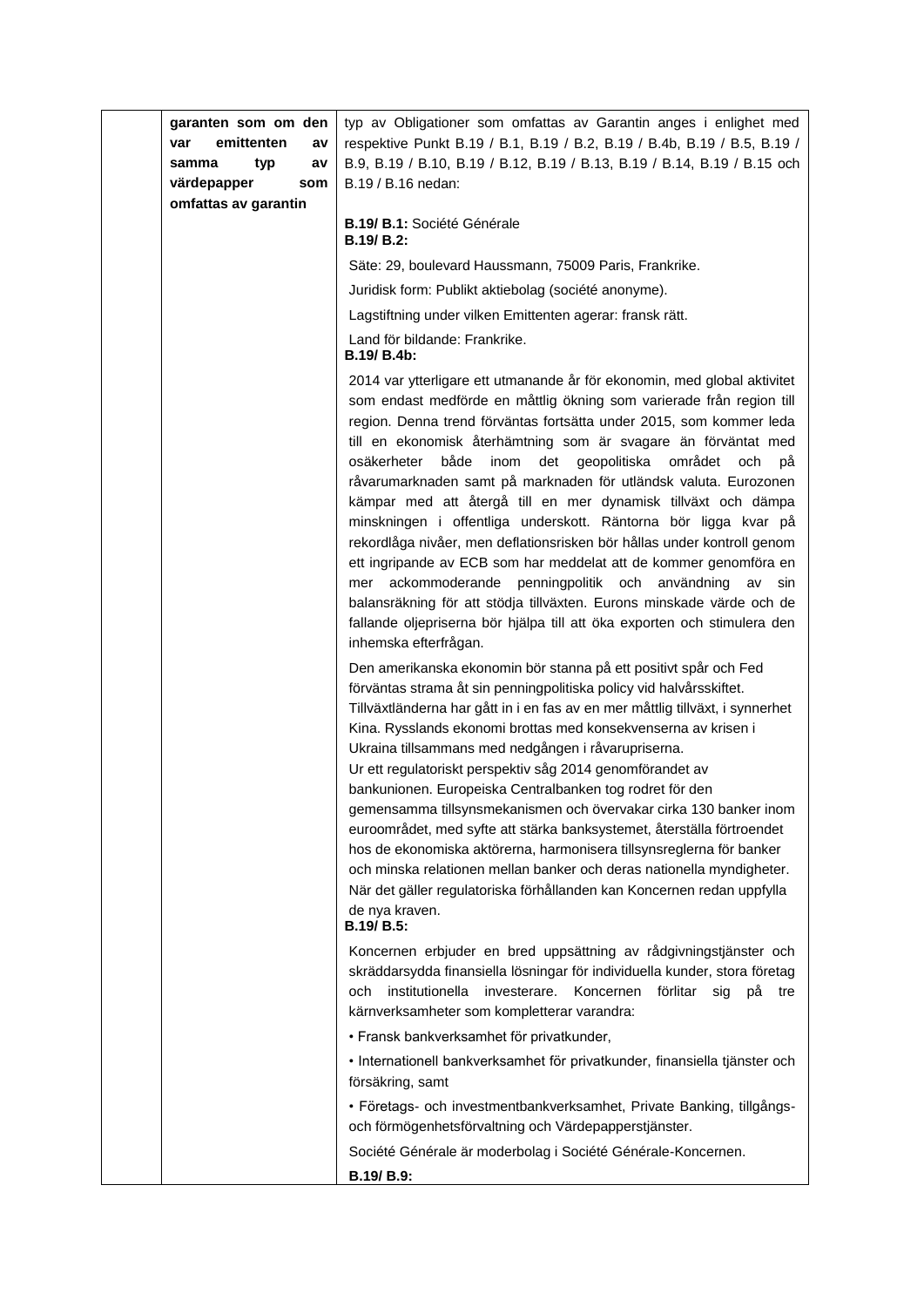|  | tillämplig.<br>Ei<br>resultatprognos eller -uppskattning.<br><b>B.19/B.10:</b>      | Emittenten<br>lämnar                                | inte                                                                       | någon<br>siffra                              | avseende                                        |
|--|-------------------------------------------------------------------------------------|-----------------------------------------------------|----------------------------------------------------------------------------|----------------------------------------------|-------------------------------------------------|
|  | Ej tillämplig. Revisionsberättelsen innehåller inte någon anmärkning.<br>B.19/B.12: |                                                     |                                                                            |                                              |                                                 |
|  |                                                                                     | <b>Andra</b><br>kvartalet<br>2015 (ej<br>reviderat) | År som<br>slutade<br>2014<br>(reviderat,<br>om inte<br>annat<br>$anges(*)$ | Andra<br>kvartalet<br>2014 (ej<br>reviderat) | År som<br>slutade<br>2013<br>(reviderat)<br>(1) |
|  | Rörelseintäkter (i<br>miljoner EUR)                                                 |                                                     |                                                                            |                                              |                                                 |
|  | Nettobankintäkter                                                                   | 13 2 22                                             | 23 561                                                                     | 11 556                                       | 22 433                                          |
|  | Rörelseintäkter                                                                     | 3 3 1 9                                             | 4 557 $(*)$                                                                | $2232$ (*)                                   | 2 3 3 6                                         |
|  | Nettoinkomst före<br>okontrollerande<br>intressen                                   | 2 4 2 1                                             | 2 978 $(*)$                                                                | 1 404 $(*)$                                  | 2 3 9 4                                         |
|  | Nettoinkomst                                                                        | 2 2 1 9                                             | $2679$ (*)                                                                 | 1 248 $(*)$                                  | 2 0 4 4                                         |
|  | Fransk<br>bankverksamhet för<br>privatkunder                                        | 692                                                 | 1 204 $(*)$                                                                | 639 (*)                                      | 1 1 9 6                                         |
|  | Internationella bank-<br>och finansiella tjänster<br>för privatkunder               | 451                                                 | 370 $(*)$                                                                  | $(9)(*)$                                     | 983                                             |
|  | Globala bank- och<br>investerarlösningar                                            | 1 2 1 3                                             | 1 909 $(*)$                                                                | $1031$ (*)                                   | 1206                                            |
|  | Företagscenter                                                                      | (137)                                               | $(804)$ $(*)$                                                              | $(413)$ (*)                                  | (1341)                                          |
|  | Nettokostnad för risk                                                               | (1337)                                              | (2967)                                                                     | (1419)                                       | (4050)                                          |
|  | Kostnad/inkomst<br>ratio (2)                                                        | 64,8%                                               | 68% (*)                                                                    | 66,2% $(*)$                                  | 67,0%                                           |
|  | ROE efter skatt (3)                                                                 | 9,1%                                                | 5,3%                                                                       | 5,1%                                         | 4,1%                                            |
|  | <b>Tier 1 Ratio</b>                                                                 | 12,7%                                               | 12,6%                                                                      | 12,5%                                        | 11,8%                                           |
|  | Balansräkningsposter<br>(i miljarder EUR)                                           |                                                     |                                                                            |                                              |                                                 |
|  | Totala tillgångar och<br>förpliktelser                                              | 1 359,5                                             | 1 308,2                                                                    | 1 322,6                                      | 1 2 1 4 , 2                                     |
|  | Kundlån                                                                             | 370,2                                               | 344,4                                                                      | 336,2                                        | 332,7                                           |
|  | Kundinsättningar                                                                    | 377,2                                               | 349,7                                                                      | 341,8                                        | 334,2                                           |
|  | Eget kapital (i<br>miljarder EUR)                                                   |                                                     |                                                                            |                                              |                                                 |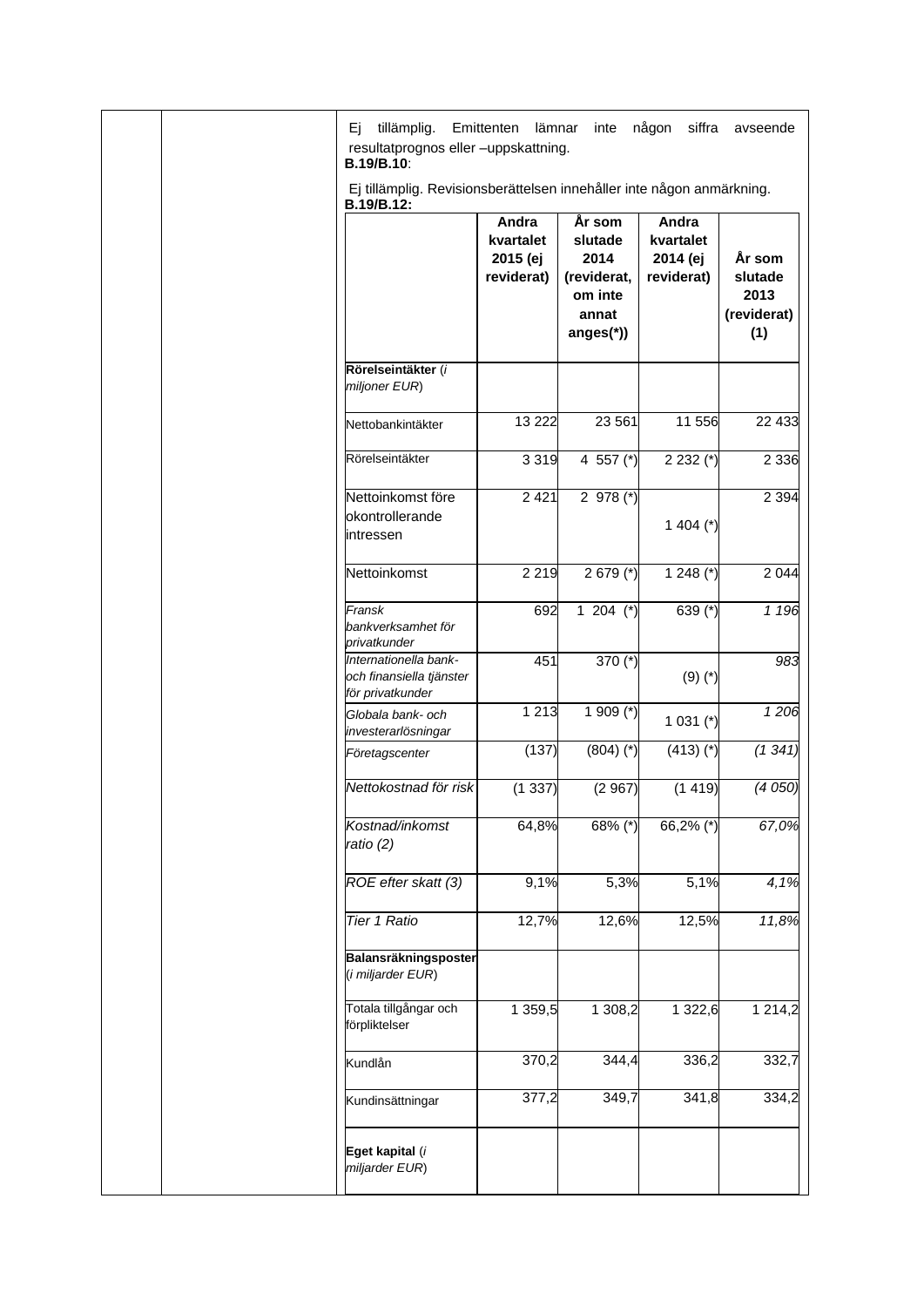| Eget kapital                                                                                                                               | 56,1   | 55,2    | 53,3    | 50,9  |
|--------------------------------------------------------------------------------------------------------------------------------------------|--------|---------|---------|-------|
| (Koncernens<br>aktieägare)                                                                                                                 |        |         |         |       |
|                                                                                                                                            |        |         |         |       |
| Totalt konsoliderat eget                                                                                                                   | 59,6   | 58,8    | 55,9    | 54,0  |
| kapital                                                                                                                                    |        |         |         |       |
|                                                                                                                                            |        |         |         |       |
| Kassaflödesposter (i                                                                                                                       |        |         |         |       |
| miljarder EUR)                                                                                                                             |        |         |         |       |
| Nettoinflöde (utflöde) i<br>likvida medel och                                                                                              | 22 255 | (10183) | (13148) | (981) |
| motsvarande                                                                                                                                |        |         |         |       |
|                                                                                                                                            |        |         |         |       |
| (1) Uppgifter för 2013 har ändrats till följd av implementeringen av IFRS<br>10 och 11.                                                    |        |         |         |       |
| (2) Exklusive omvärderingen av egna finansiella åtaganden och                                                                              |        |         |         |       |
| skuldvärdesjustering, PEL/CEL och 50% IFRIC 21.                                                                                            |        |         |         |       |
| (3) Koncernens ROE är beräknat exklusive icke-ekonomiska faktorer, en<br>sammanslagning av reserver för tvister, PEL/CEL och är justerat i |        |         |         |       |
| förhållande till effekten av IFRIC 21. Justeringen som relaterar till IFRIC                                                                |        |         |         |       |
| 21 korrigerar, för varje kvartal, 25% av skatterna i sin helhet i halvår 1                                                                 |        |         |         |       |
| avseende det finansiella året. ROE i absoluta termer i halvår 1 14: 5,1%, i                                                                |        |         |         |       |
| kvartal 2 14: 9,3%.<br>(*)Notera att informationen för det finansiella året 2014 har omformulerats                                         |        |         |         |       |
| på grund av implementeringen av IFRIC 21-standarden den 1 januari                                                                          |        |         |         |       |
| 2015 vilket resulterar i publiceringen av justerad information för det                                                                     |        |         |         |       |
| föregående finansiella året.                                                                                                               |        |         |         |       |
|                                                                                                                                            |        |         |         |       |
| Det har inte inträffat någon betydande negativ förändring i utsikterna för                                                                 |        |         |         |       |
| Emittenten sedan 31 december 2014.                                                                                                         |        |         |         |       |
| Ej tillämpligt. Det har inte inträffat någon väsentlig ändring i Emittentens                                                               |        |         |         |       |
| finansiella position eller handelsposition sedan 30 juni 2015.                                                                             |        |         |         |       |
|                                                                                                                                            |        |         |         |       |
| B.19/B.13:                                                                                                                                 |        |         |         |       |
| Ej tillämpligt. Det har inte varit några nyligen inträffande händelser                                                                     |        |         |         |       |
| beträffande Emittenten som är i väsentligt hänseende relevanta för                                                                         |        |         |         |       |
| utvärderingen av Emittentens solvens.                                                                                                      |        |         |         |       |
| B.19/ B.14:                                                                                                                                |        |         |         |       |
| Se Punkt B.5 ovan för Emittentens position inom Koncernen. Société                                                                         |        |         |         |       |
| Générale är det yttersta holdingbolaget för Koncernen. Men Société                                                                         |        |         |         |       |
| Générale bedriver egen verksamhet och agerar inte enbart som ett                                                                           |        |         |         |       |
| holdingbolag i förhållande till sina dotterbolag.                                                                                          |        |         |         |       |
| B.19/ B.15:                                                                                                                                |        |         |         |       |
| Se Punkt B.19/ B.5 ovan.                                                                                                                   |        |         |         |       |
| B.19/ B.16:                                                                                                                                |        |         |         |       |
| Ej tillämpligt. Såvitt företaget vet ägs eller kontrolleras Société Générale                                                               |        |         |         |       |
| inte, direkt eller indirekt (enligt fransk rätt), av något annat företag.                                                                  |        |         |         |       |

|     | Avsnitt C - Värdepapper                                                                                                     |                                                                                                               |
|-----|-----------------------------------------------------------------------------------------------------------------------------|---------------------------------------------------------------------------------------------------------------|
| C.1 | och klass<br>Typ<br>värdepapp-<br>av<br>som<br>eren<br>erbjuds<br>och/eller upptas<br>handel,<br>till<br>inklusive<br>varje | Obligationerna är derivatinstrument indexerade mot aktier.<br>ISIN-kod: SE0007577390<br>Common-kod: 129689773 |
|     | identifikations-                                                                                                            |                                                                                                               |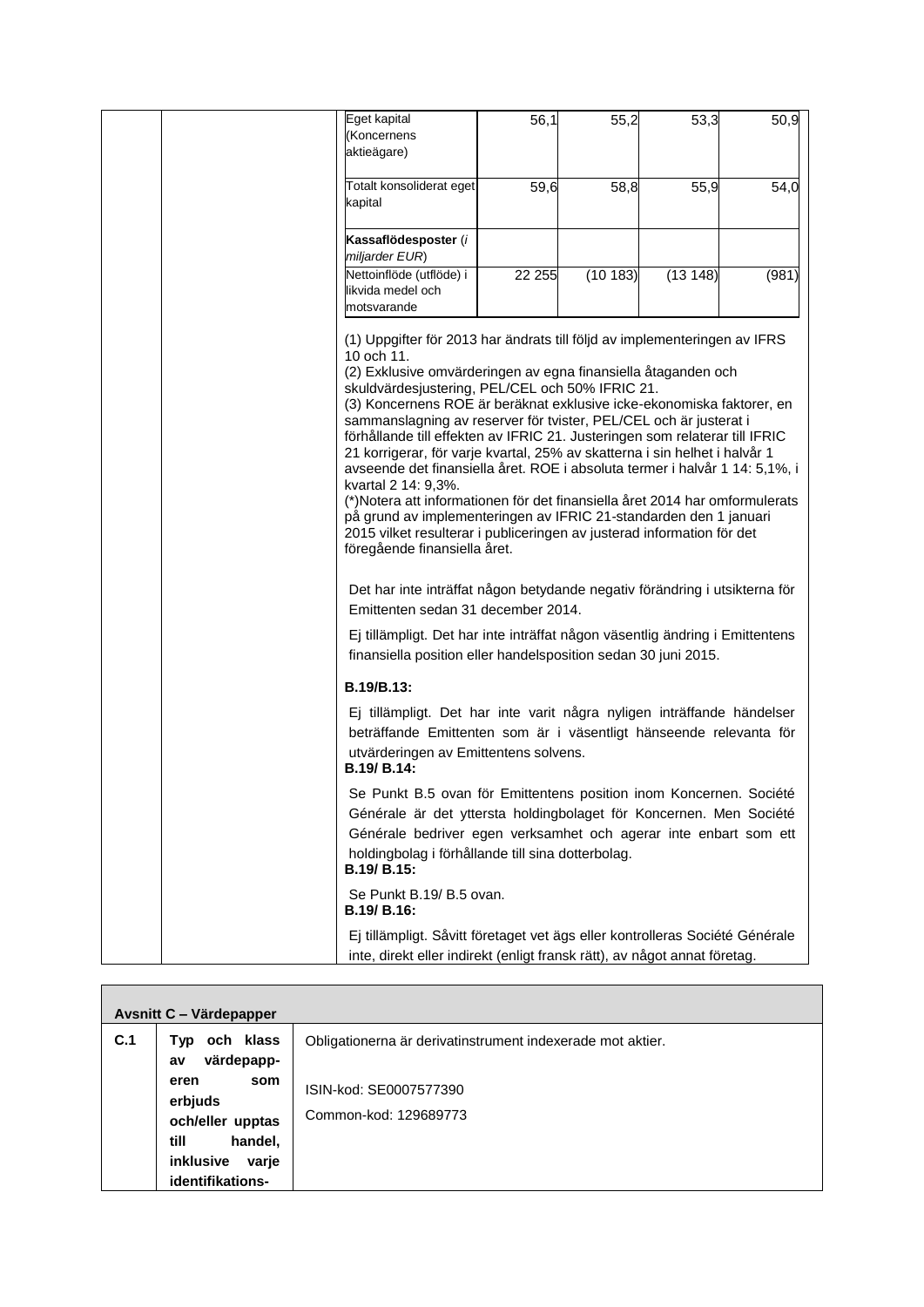|     | för<br>nummer<br>värdepapperen                                                                                                                                                                     |                                                                                                                                                                                                                                                                                                                                                                                                                                                                                                                                                                                                                                                                                                                                                                                                                                                                                                                                                                                                                                                                                                                                                                                                                                                                                                                                                                                                                                                                                                                                                                                                                                                                                                                                                                                                                                                                                                                                                                                             |
|-----|----------------------------------------------------------------------------------------------------------------------------------------------------------------------------------------------------|---------------------------------------------------------------------------------------------------------------------------------------------------------------------------------------------------------------------------------------------------------------------------------------------------------------------------------------------------------------------------------------------------------------------------------------------------------------------------------------------------------------------------------------------------------------------------------------------------------------------------------------------------------------------------------------------------------------------------------------------------------------------------------------------------------------------------------------------------------------------------------------------------------------------------------------------------------------------------------------------------------------------------------------------------------------------------------------------------------------------------------------------------------------------------------------------------------------------------------------------------------------------------------------------------------------------------------------------------------------------------------------------------------------------------------------------------------------------------------------------------------------------------------------------------------------------------------------------------------------------------------------------------------------------------------------------------------------------------------------------------------------------------------------------------------------------------------------------------------------------------------------------------------------------------------------------------------------------------------------------|
| C.2 | för<br>Valuta<br>värdepappers-<br>emissionen                                                                                                                                                       | <b>SEK</b>                                                                                                                                                                                                                                                                                                                                                                                                                                                                                                                                                                                                                                                                                                                                                                                                                                                                                                                                                                                                                                                                                                                                                                                                                                                                                                                                                                                                                                                                                                                                                                                                                                                                                                                                                                                                                                                                                                                                                                                  |
| C.5 | <b>Beskrivning</b><br>av<br>varje<br>begränsning av<br>den<br>fria<br>överlåtbar-heten<br>värdepapp-<br>för<br>eren                                                                                | Det finns inte någon begränsning av den fria överlåtbarheten av Obligationerna,<br>med förbehåll för försäljnings- och överlåtelserestriktioner som kan vara<br>tillämpliga i vissa jurisdiktioner.                                                                                                                                                                                                                                                                                                                                                                                                                                                                                                                                                                                                                                                                                                                                                                                                                                                                                                                                                                                                                                                                                                                                                                                                                                                                                                                                                                                                                                                                                                                                                                                                                                                                                                                                                                                         |
| C.8 | Rättigheter<br>förknippade<br>med värdepapp-<br>inklusive<br>eren,<br>rangordning<br>begräns-<br>och<br>ningar av dessa<br>rättigheter<br>och<br>förfaranden för<br>att utöva dessa<br>rättigheter | Rättigheter förknippade med värdepapperen:<br>Såvida inte Obligationerna löses in dessförinnan kommer Obligationerna att<br>berättiga varje innehavare av Obligationerna (en Obligationsinnehavare) att<br>erhålla ett inlösenbelopp som kan vara lägre än, lika med eller högre än beloppet<br>som ursprungligen investerades (se Punkt C.18).<br>En Obligationsinnehavare kommer att vara berättigad att kräva den omedelbara<br>och förfallna betalningen av varje belopp om:<br>- Emittenten underlåter att betala eller iaktta sina andra förpliktelser under<br>Obligationerna eller i händelse av att garantin från Société Générale upphör att<br>vara giltig;<br>- Garanten underlåter att iaktta sina förpliktelser under Garantin;<br>- det inträffar insolvens eller konkursförfarande(n) som påverkar Emittenten.<br>Obligationsinnehavarnas samtycke måste inhämtas för att ändra de kontraktuella<br>villkoren för Obligationerna enligt villkoren i ett agentavtal, som görs tillgängligt<br>för Obligationsinnehavare på begäran hos Emittenten.<br>- Emittenten accepterar den exklusiva behörigheten för engelska domstolar till<br>förmån för Obligationsinnehavarna avseende varje tvist med Emittenten men<br>accepterar att sådana Obligationsinnehavare kan framställa sina krav vid varje<br>annan behörig domstol.<br>Rangordning:<br>Obligationerna kommer att utgöra direkta, ovillkorade, icke säkerställda och icke<br>efterställda förpliktelser för Emittenten och kommer att rangordnas lika med alla<br>övriga direkta, ovillkorade, icke säkerställda och icke efterställda förpliktelser för<br>Emittenten, nuvarande och framtida.<br>Begränsningar av rättigheter förknippade med värdepapperen:<br>- I händelse av justeringar som påverkar de(n) underliggande tillgången(arna)<br>kan Emittenten ändra villkoren eller om det inträffar extraordinära händelser som<br>påverkar de(t) underliggande instrumentet(en), kan Emittenten ersätta de(t) |
|     |                                                                                                                                                                                                    | underliggande instrumentet(en) med ny(a) underliggande instrumentet(en),<br>likvidera alla eller något belopp som ska förfalla till förfallodagen för<br>Obligationerna, senarelägga förfallodagen för Obligationerna,<br>lösa in<br>Obligationerna i förtid på basis av marknadsvärdet av dessa Obligationer eller<br>dra av från varje belopp som förfaller till betalning den ökade kostnaden för<br>hedgning, i samtliga fall utan samtycke från Obligationsinnehavarna;<br>- Emittenten kan lösa in Obligationerna i förtid på basis av marknadsvärdet för<br>dessa Obligationer på grund av skatte- eller regulatoriska skäl och om andelen                                                                                                                                                                                                                                                                                                                                                                                                                                                                                                                                                                                                                                                                                                                                                                                                                                                                                                                                                                                                                                                                                                                                                                                                                                                                                                                                           |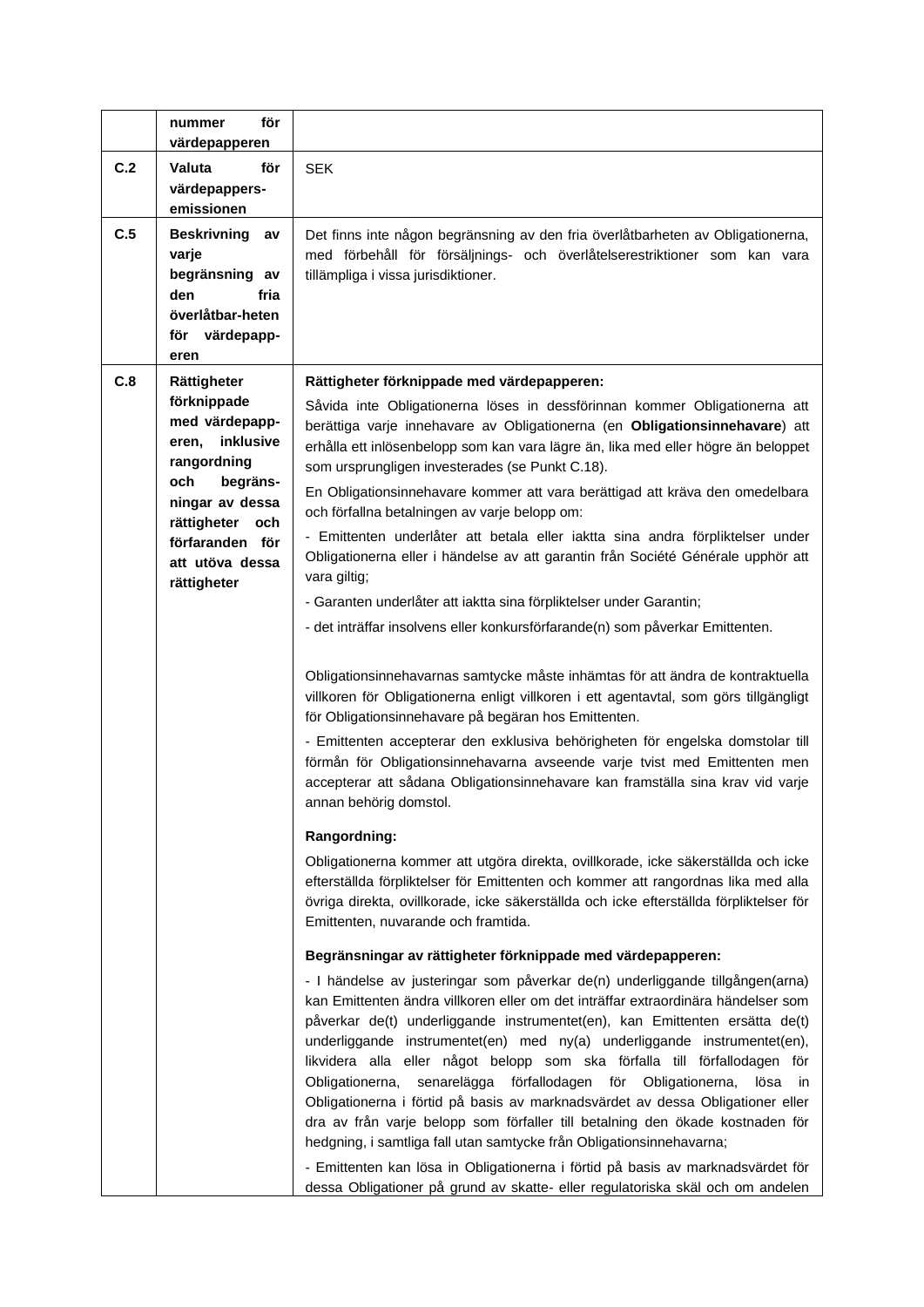|      |                                 | mellan de utestående Obligationerna och antalet Obligationer som initialt<br>emitterades är lägre än 10 %;                                                                                                                                                                                                                                                                                                                                                                                                                                                                     |
|------|---------------------------------|--------------------------------------------------------------------------------------------------------------------------------------------------------------------------------------------------------------------------------------------------------------------------------------------------------------------------------------------------------------------------------------------------------------------------------------------------------------------------------------------------------------------------------------------------------------------------------|
|      |                                 | - rätten att erhålla betalning av kapitalbelopp och ränta kommer att preskriberas                                                                                                                                                                                                                                                                                                                                                                                                                                                                                              |
|      |                                 | inom en period om tio år (beträffande kapital) och fem år (beträffande ränta) från                                                                                                                                                                                                                                                                                                                                                                                                                                                                                             |
|      |                                 | den dag då betalningen av dessa belopp första gången förföll till betalning och                                                                                                                                                                                                                                                                                                                                                                                                                                                                                                |
|      |                                 | har kvarstått obetalda.                                                                                                                                                                                                                                                                                                                                                                                                                                                                                                                                                        |
|      |                                 | - om Emittenten underlåter att betala ska Obligationsinnehavare inte vara<br>berättigade att vidta någon åtgärd eller förfarande för att genomdriva upplösning,<br>administration eller likvidation (eller något annat liknande förfarande) av<br>Emittenten. Oaktat detta kommer Obligationsinnehavarna att kunna kräva<br>Garanten på varje obetalt belopp.                                                                                                                                                                                                                  |
|      |                                 | <b>Beskattning</b>                                                                                                                                                                                                                                                                                                                                                                                                                                                                                                                                                             |
|      |                                 | Samtliga betalningar avseende Obligationerna, Kvittona och Kupongerna eller<br>under Garantin ska utan innehållande eller avdrag för eller avseende varje<br>nuvarande eller framtida skatter, pålagor, taxeringar eller statliga debiteringar av<br>vad slag det vara må som appliceras, tas ut, uppbärs, innehålls eller taxeras av<br>eller för varje Beskattningsjurisdiktion, såvida inte sådant innehållande eller<br>avdrag krävs enligt lag.                                                                                                                           |
|      |                                 | Om något belopp måste dras av eller innehållas av eller för någon<br>Beskattningsjurisdiktion, ska den relevanta Emittenten eller, som fallet kan vara,<br>Garanten, (förutom under vissa omständigheter) till den största utsträckningen<br>tillåten enligt lag, betala sådana tillkommande belopp som kan erfordras för att<br>varje Obligationsinnehavare, Kvittoinnehavare, eller Kuponginnehavare, efter<br>avdrag eller innehållande av sådana skatter, pålagor, taxeringar eller statliga<br>debiteringar, ska erhålla det fulla beloppet som förfallit till betalning. |
|      |                                 | Tillämplig rätt                                                                                                                                                                                                                                                                                                                                                                                                                                                                                                                                                                |
|      |                                 | Obligationerna och varje icke-kontraktuell förpliktelse som uppstår ur eller i<br>samband med Obligationerna kommer att vara underkastade och ska tolkas i<br>enlighet med svensk rätt.                                                                                                                                                                                                                                                                                                                                                                                        |
| C.11 | Huruvida                        | Ansökan kommer att göras om att Obligationerna ska tas upp till handel på                                                                                                                                                                                                                                                                                                                                                                                                                                                                                                      |
|      | värdepapperen                   | Nasdaq OMX Stockholm AB, Sverige.                                                                                                                                                                                                                                                                                                                                                                                                                                                                                                                                              |
|      | som<br>erbjuds                  |                                                                                                                                                                                                                                                                                                                                                                                                                                                                                                                                                                                |
|      | kommer att bli                  |                                                                                                                                                                                                                                                                                                                                                                                                                                                                                                                                                                                |
|      | föremål för<br>en<br>ansökan    |                                                                                                                                                                                                                                                                                                                                                                                                                                                                                                                                                                                |
|      | <b>om</b><br>upptagande<br>till |                                                                                                                                                                                                                                                                                                                                                                                                                                                                                                                                                                                |
|      | handel<br>med                   |                                                                                                                                                                                                                                                                                                                                                                                                                                                                                                                                                                                |
|      | avsikten<br>att                 |                                                                                                                                                                                                                                                                                                                                                                                                                                                                                                                                                                                |
|      | ska<br>dessa                    |                                                                                                                                                                                                                                                                                                                                                                                                                                                                                                                                                                                |
|      | distribueras<br>рå              |                                                                                                                                                                                                                                                                                                                                                                                                                                                                                                                                                                                |
|      | reglerad<br>en                  |                                                                                                                                                                                                                                                                                                                                                                                                                                                                                                                                                                                |
|      | eller<br>marknad                |                                                                                                                                                                                                                                                                                                                                                                                                                                                                                                                                                                                |
|      | andra                           |                                                                                                                                                                                                                                                                                                                                                                                                                                                                                                                                                                                |
|      | motsvarande<br>marknader med    |                                                                                                                                                                                                                                                                                                                                                                                                                                                                                                                                                                                |
|      | indikation<br>av                |                                                                                                                                                                                                                                                                                                                                                                                                                                                                                                                                                                                |
|      | marknaderna<br>-i               |                                                                                                                                                                                                                                                                                                                                                                                                                                                                                                                                                                                |
|      | fråga                           |                                                                                                                                                                                                                                                                                                                                                                                                                                                                                                                                                                                |
| C.15 | Hur värdet på                   | Värdet på Obligationerna, betalningen av ett kupongbelopp på en relevant                                                                                                                                                                                                                                                                                                                                                                                                                                                                                                       |
|      | investeringen                   | Obligationsinnehavare,<br>räntebetalningsdag<br>till<br>betalningen<br>en<br>av<br>ett                                                                                                                                                                                                                                                                                                                                                                                                                                                                                         |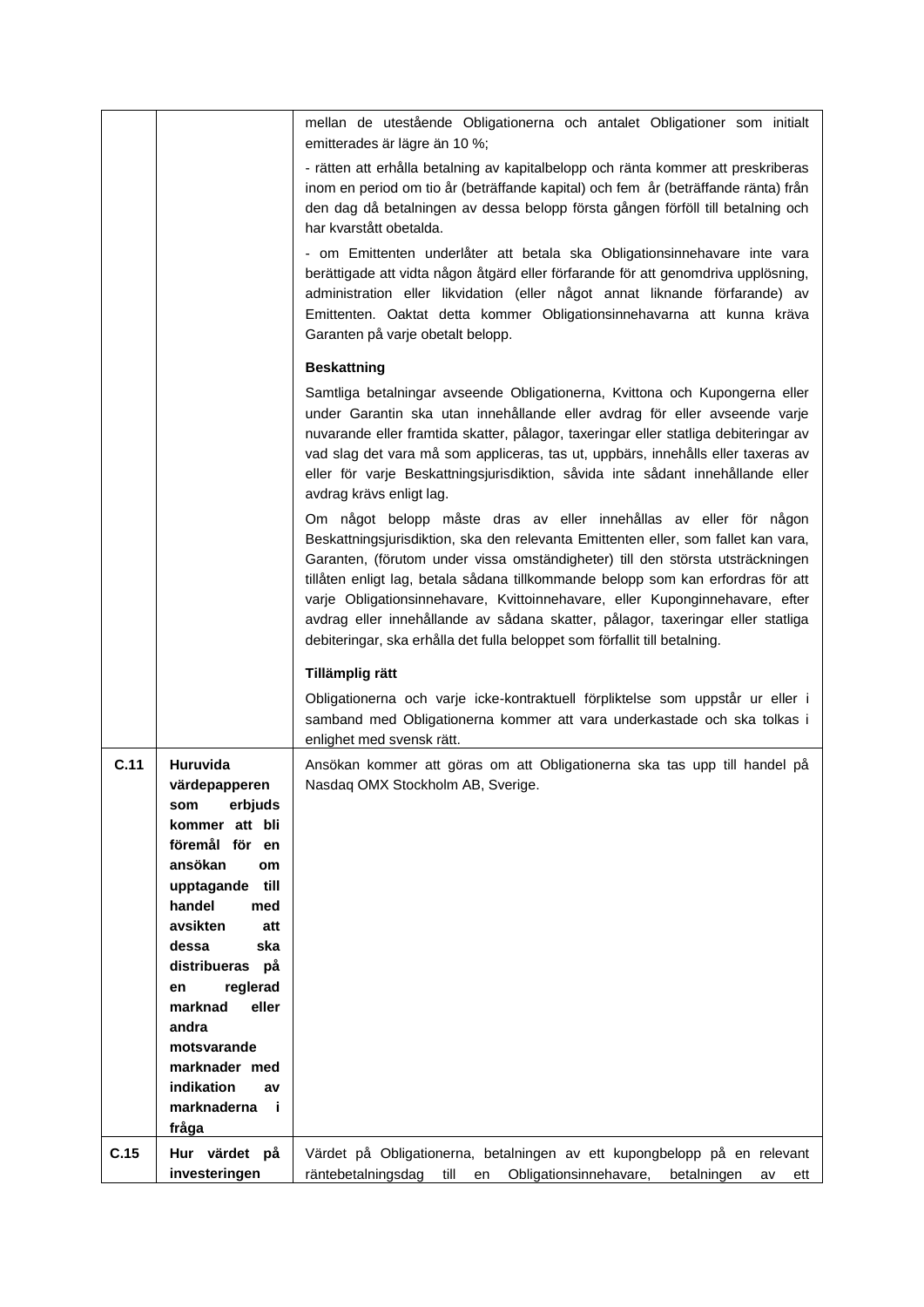|      | påverkas<br>av<br>värdet på de(n)<br>underliggande<br>instrumentet(en) | inlösenbelopp vid automatisk förtida inlösen på en relevant dag för automatisk<br>förtida inlösen och betalningen av ett inlösenbelopp till en Obligationsinnehavare<br>på förfallodagen kommer att bero på utvecklingen för de(n) underliggande<br>tillgången(arna) på de(n) relevanta värderingsdagen(arna).<br>Värdet på Obligationerna är relaterat till den positiva eller negativa utvecklingen<br>för ett eller flera underliggande instrument i korgen. Beloppet(n) som ska betalas<br>fastställs och baseras på villkoret som är uppfyllt (eller inte) om utvecklingen för<br>ett eller flera underliggande instrument i korgen är högre än eller lika med en<br>förutbestämd utvecklingsbarriär. |                                                                                                                                                                                                                                                                                                                                                                                                                                                                                                                                                                                                                         |
|------|------------------------------------------------------------------------|------------------------------------------------------------------------------------------------------------------------------------------------------------------------------------------------------------------------------------------------------------------------------------------------------------------------------------------------------------------------------------------------------------------------------------------------------------------------------------------------------------------------------------------------------------------------------------------------------------------------------------------------------------------------------------------------------------|-------------------------------------------------------------------------------------------------------------------------------------------------------------------------------------------------------------------------------------------------------------------------------------------------------------------------------------------------------------------------------------------------------------------------------------------------------------------------------------------------------------------------------------------------------------------------------------------------------------------------|
| C.16 | Förfallodagen<br>och den slutliga<br>referensdagen                     | Förfallodagen för Obligationerna kommer att vara 30/11/2020 och den slutliga<br>referensdagen kommer att vara den sista värderingsdagen.<br>Förfallodagen kan modifieras enligt bestämmelserna i Punkt C.8 ovan och Punkt<br>C.18 nedan.                                                                                                                                                                                                                                                                                                                                                                                                                                                                   |                                                                                                                                                                                                                                                                                                                                                                                                                                                                                                                                                                                                                         |
| C.17 | Avvecklingsför-<br>farande<br>för<br>derivat-<br>värdepapperen         | Kontant leverans                                                                                                                                                                                                                                                                                                                                                                                                                                                                                                                                                                                                                                                                                           |                                                                                                                                                                                                                                                                                                                                                                                                                                                                                                                                                                                                                         |
| C.18 | Hur<br>avkastningen på<br>derivat-<br>värdepapperen<br>sker            | som följer:<br>Angiven Valör: SEK 10 000<br>Strukturerat(de) Räntebelopp:                                                                                                                                                                                                                                                                                                                                                                                                                                                                                                                                                                                                                                  | Såvida inte dessförinnan inlösta, sker avkastningen på derivatvärdepapperen<br>Såvida inte dessförinnan inlösta, ska<br>Emittenten, på varje<br>Räntebetalningsdag(i) (i från 1 till 5),<br>betala till Obligationsinnehavarna, för<br>varje Obligation, ett belopp fastställt av<br>Beräkningsagenten som följer:<br>Scenario 1:<br>Om på Värderingsdag(i),<br>SämstaUtveckling (i) är lägre än -10%,<br>då:<br>Strukturerat Räntebelopp(i) = Angiven<br>Valör x 7%<br>Scenario 2:<br>Om på Värderingsdag(i),<br>SämstaUtveckling(i) är högre än eller lika<br>med -10%, då:<br>Strukturerat Räntebelopp(i) = 0 (noll) |
|      |                                                                        | Bestämd(a)<br>Period(er)/Räntebetalningsdag(ar):<br>(DD/MM/ÅÅÅÅ)                                                                                                                                                                                                                                                                                                                                                                                                                                                                                                                                                                                                                                           | Räntebetalnings-<br>dag(i)<br>30/11/2016<br>1<br>$ 2\rangle$<br>30/11/2017<br>$\overline{\mathbf{3}}$<br>30/11/2018<br>4<br>30/11/2019                                                                                                                                                                                                                                                                                                                                                                                                                                                                                  |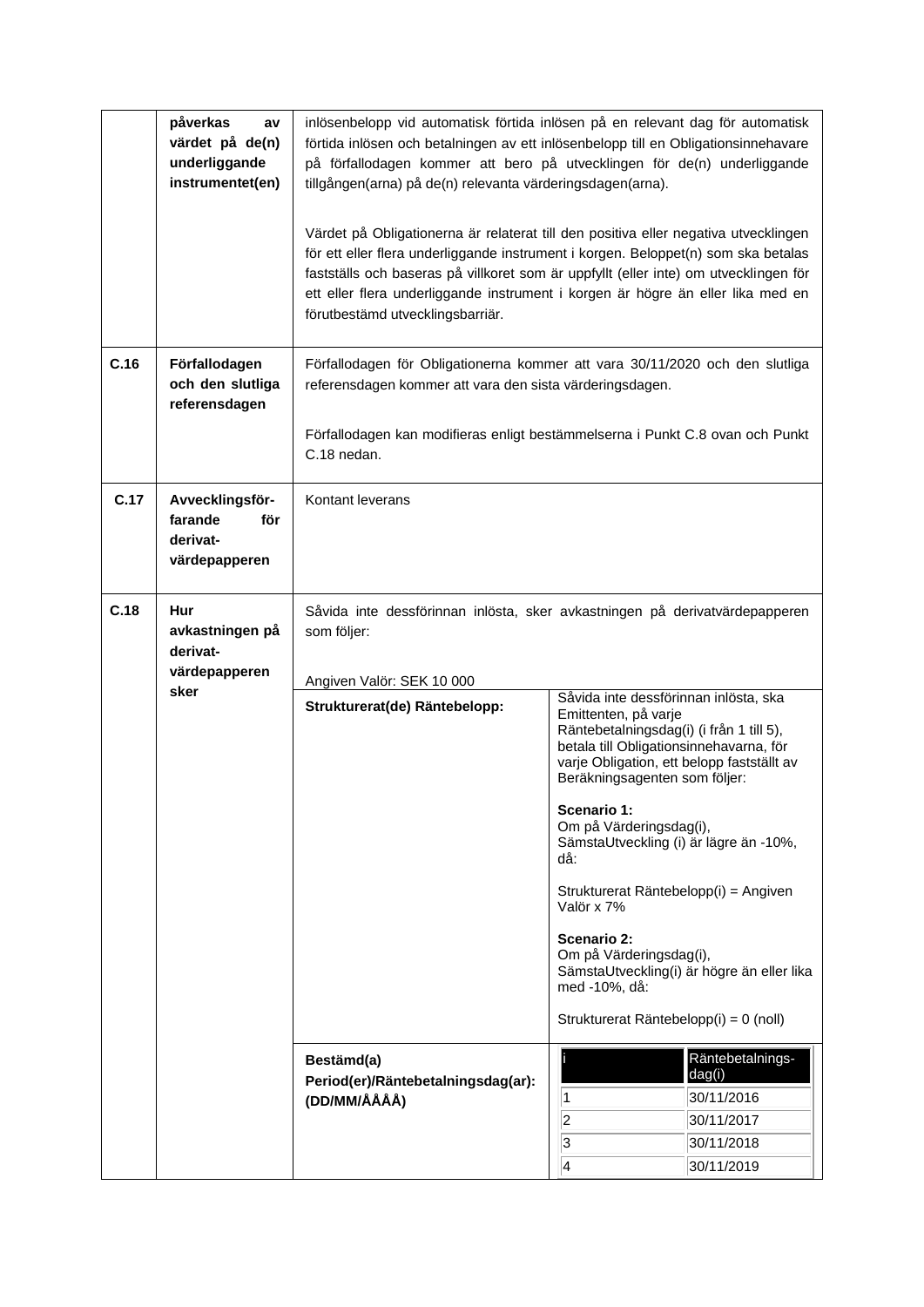|  |              |                                                               | 5                                                                                                                                                                                                            | 30/11/2020                                                                              |
|--|--------------|---------------------------------------------------------------|--------------------------------------------------------------------------------------------------------------------------------------------------------------------------------------------------------------|-----------------------------------------------------------------------------------------|
|  |              | <b>Automatisk</b><br>Inlösenbelopp<br>vid<br>Förtida Inlösen: | Såvida inte dessförinnan inlösta, om en<br>har inträffat, då ska Emittenten lösa in i<br>förtid Obligationerna på Dagen för<br>4) i enlighet med de följande<br>bestämmelserna avseende varje<br>Obligation: | Händelse för Automatisk Förtida Inlösen<br>Automatisk Förtida Inlösen(i) (i från 1 till |
|  |              |                                                               |                                                                                                                                                                                                              | Inlösenbelopp vid Automatisk Förtida                                                    |
|  |              |                                                               | KupongNivå x i]                                                                                                                                                                                              | Inlösen(i) = Angiven Valör x $[100\% +$                                                 |
|  |              | Dag(ar) för Automatisk Förtida<br>Inlösen: (DD/MM/ÅÅÅÅ)       | 1                                                                                                                                                                                                            | Dag för Automatisk<br>Förtida Inlösen(i)<br>30/11/2016                                  |
|  |              |                                                               | $\overline{2}$                                                                                                                                                                                               | 30/11/2017                                                                              |
|  |              |                                                               | 3                                                                                                                                                                                                            | 30/11/2018                                                                              |
|  |              |                                                               | 4                                                                                                                                                                                                            | 30/11/2019                                                                              |
|  |              |                                                               | Såvida inte inlösta dessförinnan, ska                                                                                                                                                                        |                                                                                         |
|  |              | Slutligt Inlösenbelopp:                                       | Emittenten lösa in Obligationerna på<br>bestämmelserna för varje Obligation:<br>Scenario 1:                                                                                                                  | Förfallodagen i enlighet med de följande                                                |
|  |              |                                                               | Om på Värderingsdag(5),<br>SämstaUtveckling(5) är högre än eller<br>lika med -10%, då:<br>[100% + KupongNivå x 5]                                                                                            | Slutligt Inlösenbelopp = Angiven Valör x                                                |
|  |              |                                                               | Scenario 2:<br>Om på Värderingsdag(5),<br>SämstaUtveckling(5) är lägre än -10%<br>och SämstaUtveckling(5) är högre än<br>eller lika med -40%, då:<br>100%                                                    | Slutligt Inlösenbelopp = Angiven Valör x                                                |
|  |              |                                                               | Scenario 3:<br>Om på Värderingsdag(5),<br>SämstaUtveckling(5) är lägre än -40%,<br>då:<br>[100% + SämstaUtveckling(5)]                                                                                       | Slutligt Inlösenbelopp = Angiven Valör x                                                |
|  |              | Definitioner avseende dag(ar):                                |                                                                                                                                                                                                              |                                                                                         |
|  |              | Värderingsdag(0) (DD/MM/ÅÅÅÅ)                                 | 12/11/2015                                                                                                                                                                                                   |                                                                                         |
|  |              | Värderingsdag(i); (i från 1 till 5)                           |                                                                                                                                                                                                              | Värderingsdag(i)                                                                        |
|  | (DD/MM/ÅÅÅÅ) | 1                                                             | 12/11/2016                                                                                                                                                                                                   |                                                                                         |
|  |              | $\overline{2}$                                                | 12/11/2017                                                                                                                                                                                                   |                                                                                         |
|  |              |                                                               | 3                                                                                                                                                                                                            | 12/11/2018                                                                              |
|  |              |                                                               | 4                                                                                                                                                                                                            | 12/11/2019                                                                              |
|  |              |                                                               | 5                                                                                                                                                                                                            | 12/11/2020                                                                              |
|  |              | Definitioner avseende Produkten:                              |                                                                                                                                                                                                              |                                                                                         |
|  |              |                                                               | Tillämpligt,<br>med                                                                                                                                                                                          | reservation<br>för<br>de                                                                |
|  |              | SämstaUtveckling(i)                                           | Särskilda Villkoren avseende Formler.<br>Betyder det Minsta, för k från 1 till 4 av                                                                                                                          |                                                                                         |
|  |              | (i från 1 till 5)                                             | Utveckling(i, k), enligt definition i Villkor                                                                                                                                                                |                                                                                         |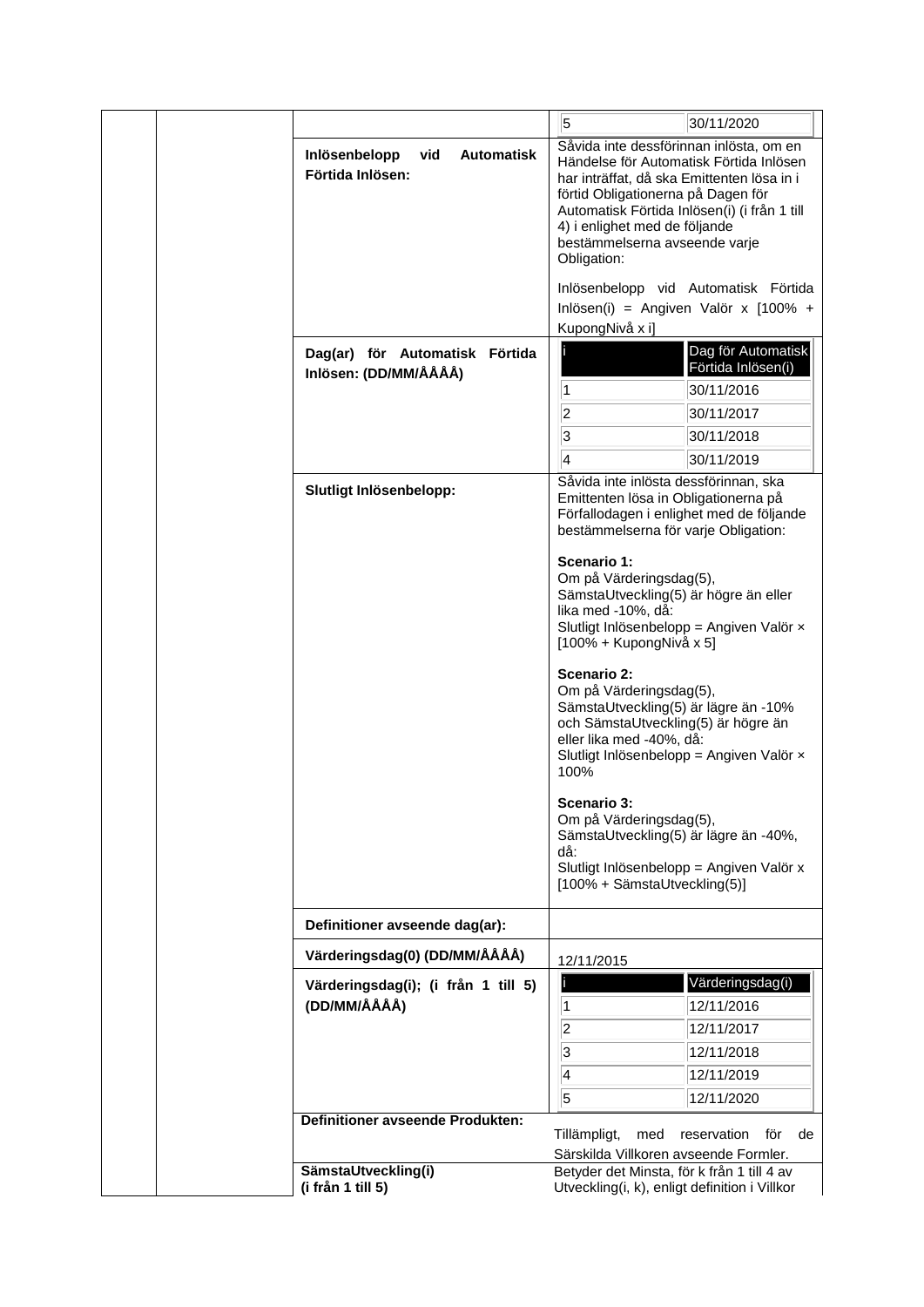|      |                                                                                                           | Utveckling(i,k)<br>(i från 1 till 5)<br>(k från 1 till 4)                                                                                       |                                  | Formler.<br>Villkoren avseende Formler.                                          | 4.6 av de Särskilda Villkoren avseende<br>Betyder (S(i, k) / S(0, k)) - 100%, enligt<br>definition i Villkor 4.1 av de Särskilda                                                                                                       |
|------|-----------------------------------------------------------------------------------------------------------|-------------------------------------------------------------------------------------------------------------------------------------------------|----------------------------------|----------------------------------------------------------------------------------|----------------------------------------------------------------------------------------------------------------------------------------------------------------------------------------------------------------------------------------|
|      |                                                                                                           | S(i,k)<br>(i från 0 till 5)<br>(k från 1 till 4)<br>KupongNivå                                                                                  |                                  | Stängningskursen för den<br>Formler.                                             | Betyder avseende varje Värderingsdag(i)<br>Underliggande(k), enligt definition i Villkor<br>4.0 av de Särskilda Villkoren avseende<br>Indikativt 10,0% och med ett minimum om                                                          |
|      |                                                                                                           | Händelse för Automatisk Förtida<br><b>Inlösen</b>                                                                                               |                                  | Anses ha inträffat, enligt<br>en Värderingsdag(i) (i från 1 till 4),<br>med -10% | 7,0%. Slutlig KupongNivå kommer att<br>bekräftas senast på Värderingsdag(0)<br>Beräkningsagentens fastställande, om på<br>SämstaUtveckling(i) är högre än eller lika                                                                   |
| C.19 | Den<br>slutliga<br>referens-kursen<br>för<br>den<br>underliggande                                         | Se Punkt C.18 ovan.<br>underliggande instrument.                                                                                                |                                  |                                                                                  | Slutlig referenskurs: värdet på de(t) underliggande instrumentet(en) på de(n)<br>relevanta värderingsdagen(arna) för inlösen, med förbehåll för inträffandet av<br>visa extraordinära händelser och justeringar som påverkar sådant(a) |
| C.20 | <b>Typ</b><br>av<br>underliggande<br>och<br>var<br>information om<br>den<br>underliggande<br>kan erhållas | Typen av underliggande är : aktier.<br>någon, eller genom en enkel begäran hos Société Générale.<br>Företag<br>$\mathsf k$<br>1 AstraZeneca PLC | Bloomberg<br>benämning<br>AZN SS | Börs<br>Stockholm Stock<br>Exchange                                              | Information om den underliggande finns tillgänglig på följande webbplats(er), om<br>Hemsida<br>www.astrazeneca.com                                                                                                                     |
|      |                                                                                                           | 2 Electrolux AB                                                                                                                                 | ELUXB SS                         | Stockholm Stock<br>Exchange                                                      | www.electrolux.com                                                                                                                                                                                                                     |
|      |                                                                                                           | 3 Nordea Bank AB                                                                                                                                | NDA SS                           | Stockholm Stock<br>Exchange                                                      | www.nordea.com                                                                                                                                                                                                                         |
|      |                                                                                                           | 4 SSAB AB                                                                                                                                       |                                  | SSABA SS Stockholm Stock<br>Exchange                                             | www.ssab.se                                                                                                                                                                                                                            |

|     | <b>Avsnitt D - Risker</b>                                                                                                |                                                                                                                                                                                                                                                                                                                                                                                                                                                                                                                                                                                                                                                                                                                                                                                                                                     |
|-----|--------------------------------------------------------------------------------------------------------------------------|-------------------------------------------------------------------------------------------------------------------------------------------------------------------------------------------------------------------------------------------------------------------------------------------------------------------------------------------------------------------------------------------------------------------------------------------------------------------------------------------------------------------------------------------------------------------------------------------------------------------------------------------------------------------------------------------------------------------------------------------------------------------------------------------------------------------------------------|
| D.2 | <b>Nyckelinformation</b><br>om de väsentliga<br>risker<br>är<br>som<br>för<br>specifika<br>emittenten<br>och<br>garanten | Koncernen är exponerad mot riskerna som är inneboende i dessa<br>kärnverksamheter.<br>Koncernens riskhantering fokuserar på nedanstående huvudkategorier<br>av risk. Vilken som helst av dessa kan ha en negativ effekt på<br>Koncernens verksamhet, rörelseresultat och finansiella situation:<br>Kredit- och motpartsrisk (inkluderat landsrisk): risk för förlust på<br>grund av att Koncernens kunder, emittenter eller andra motparter inte<br>uppfylla sina finansiella åtaganden. Kreditrisken innefattar<br>kan<br>motpartsrisk som är länkad till marknadstransaktioner (ersättningsrisk)<br>likväl som värdepapperiseringsverksamhet.<br>Marknadsrisk: risk för att finansiella instrument förlorar värde på grund<br>av förändrade marknadsparametrar, volatilitet i dessa parametrar och<br>korrelationer mellan dessa. |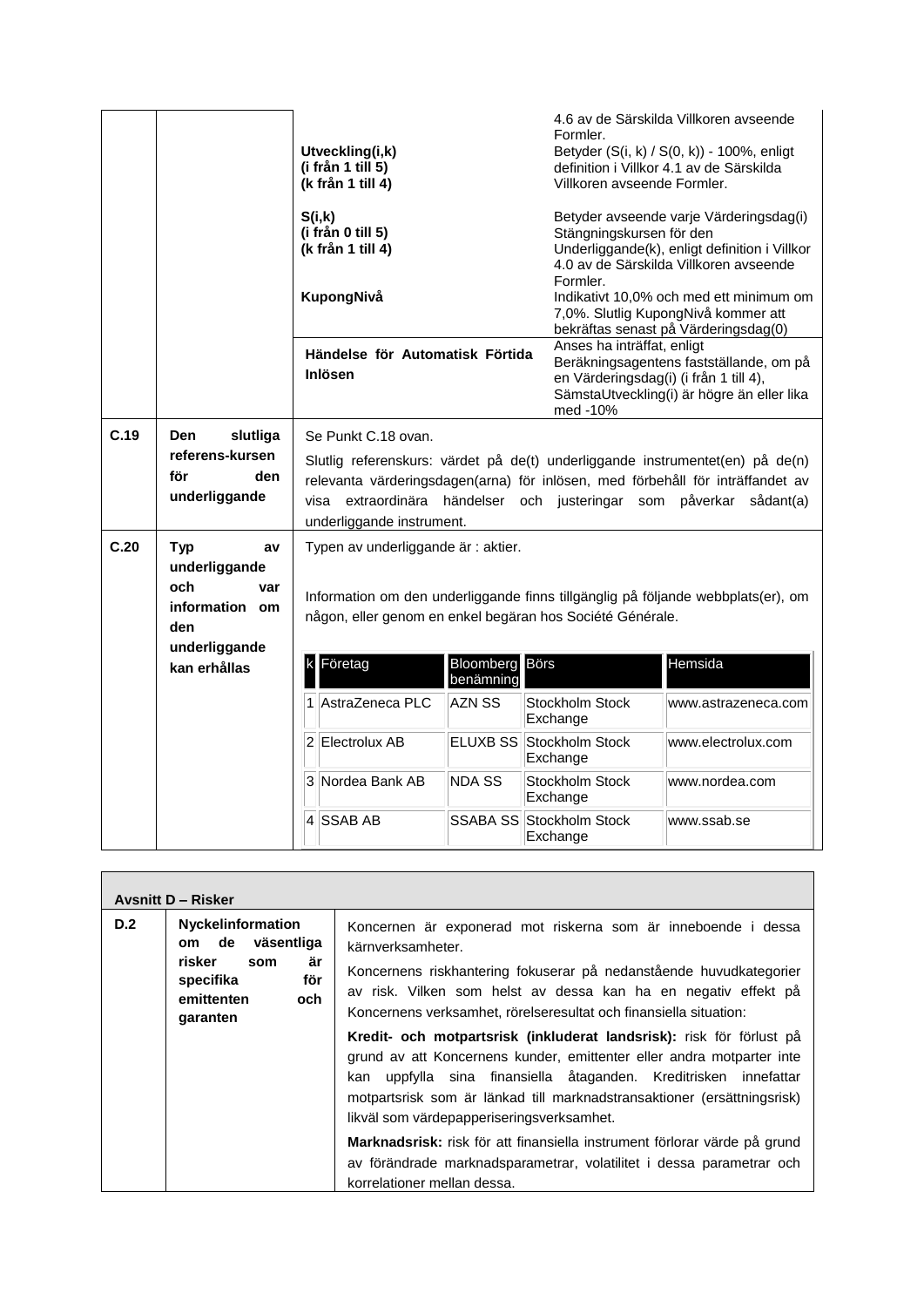|  | Operativa risker: risk för förlust eller sanktioner på grund av<br>oegentligheter eller fel i interna rutiner eller system, mänskliga fel eller<br>externa händelser;                                                                                                                                                                                                                                                                                                                                                                        |
|--|----------------------------------------------------------------------------------------------------------------------------------------------------------------------------------------------------------------------------------------------------------------------------------------------------------------------------------------------------------------------------------------------------------------------------------------------------------------------------------------------------------------------------------------------|
|  | Strukturella ränte- och valutakursrisker: risk för förlust eller<br>nedskrivning av Koncernens tillgångar som beror på förändringar i ränte-<br>eller valutakurser.                                                                                                                                                                                                                                                                                                                                                                          |
|  | Likviditetsrisker: risk för att Koncernen inte kan möta gällande krav för<br>likvida medel eller säkerheter när dessa uppstår och till en rimlig kostnad.                                                                                                                                                                                                                                                                                                                                                                                    |
|  | Garantin utgör en allmän och icke säkerställd kontraktuell förpliktelse för<br>Garanten och inte för någon annan, varje betalning under Obligationerna<br>är också beroende av Garantens kreditvärdighet.                                                                                                                                                                                                                                                                                                                                    |
|  | Presumtiva investerare i Obligationerna som gynnas av Garantin bör<br>notera att Obligationsinnehavarens berättigande kommer att vara<br>begränsat till de summor som erhålls genom att framställa krav under<br>Garantin och de relevanta bestämmelserna i Garantin och de ska inte ha<br>någon rätt att inleda någon process, juridisk eller annan, eller annars<br>genomdriva krav mot Emittenten och, avseende endast beträffande<br>Obligationer med Säkerhet, från de belopp som erhålls genom<br>verkställande av relevant Pantavtal. |
|  | Garantin är uteslutande en betalningsgaranti och inte en garanti för<br>utförande av aktuell Emittent eller några av deras andra åligganden i<br>relation till de Obligationer som Garantin gäller till förmån för.                                                                                                                                                                                                                                                                                                                          |
|  | Garantin kanske endast täcker en del av den aktuella Emittentens<br>betalningsskyldigheter för relevant Serie av Obligationer. I sådana fall<br>kan det hända att Obligationsinnehavarna fortfarande bär risken för att<br>betalningar under Garantin är lägre än beloppen som förfaller till<br>betalning för Emittenten under Obligationerna.                                                                                                                                                                                              |
|  | Société Générale kommer att agera som emittent under Programmet,<br>som Garant för Obligationerna emitterade av Emittenten och också som<br>leverantör av hedgningsinstrument till Emittenten. Som en följd är<br>investerare inte bara exponerade mot kreditrisken hos Garanten men<br>även mot operationella risker hänförliga till avsaknaden på oberoende för<br>Garanten, när denne ikläder sig skyldigheter och förpliktelser som Garant<br>och leverantör av hedgningsinstrument.                                                     |
|  | De potentiella intressekonflikter och operativa risker som kan uppstå på<br>grund av sådan avsaknad av oberoende anses till viss del mildras<br>genom att det är olika divisioner inom Garantens koncern som ansvarar<br>Garantin<br>och<br>för<br>för<br>att<br>implementera<br>att<br>tillhandahålla<br>hedgningsinstrument och genom att varje division drivs som en separat<br>operativ enhet, avskild genom informationsbarriärer (så kallade kinesiska<br>väggar) och ledda av olika ledningsteam.                                     |
|  | Emittenten och Garanten och varje av dessas dotterföretag och/eller<br>närstående företag kan i samband med andra affärsverksamheter inneha<br>eller förvärva väsentlig information om de underliggande tillgångarna.<br>Sådan verksamhet och information kan få konsekvenser som är negativa<br>för Obligationsinnehavarna.                                                                                                                                                                                                                 |
|  | Emittenten och Garanten och varje av dessas dotterföretag och/eller<br>närstående företag kan agera i andra roller avseende Obligationerna, till<br>exempel som market-maker, beräkningsagent eller agent. Följaktligen<br>kan potentiella intressekonflikter uppkomma.                                                                                                                                                                                                                                                                      |
|  | samband med erbjudandet av Obligationerna kan Emittenten och                                                                                                                                                                                                                                                                                                                                                                                                                                                                                 |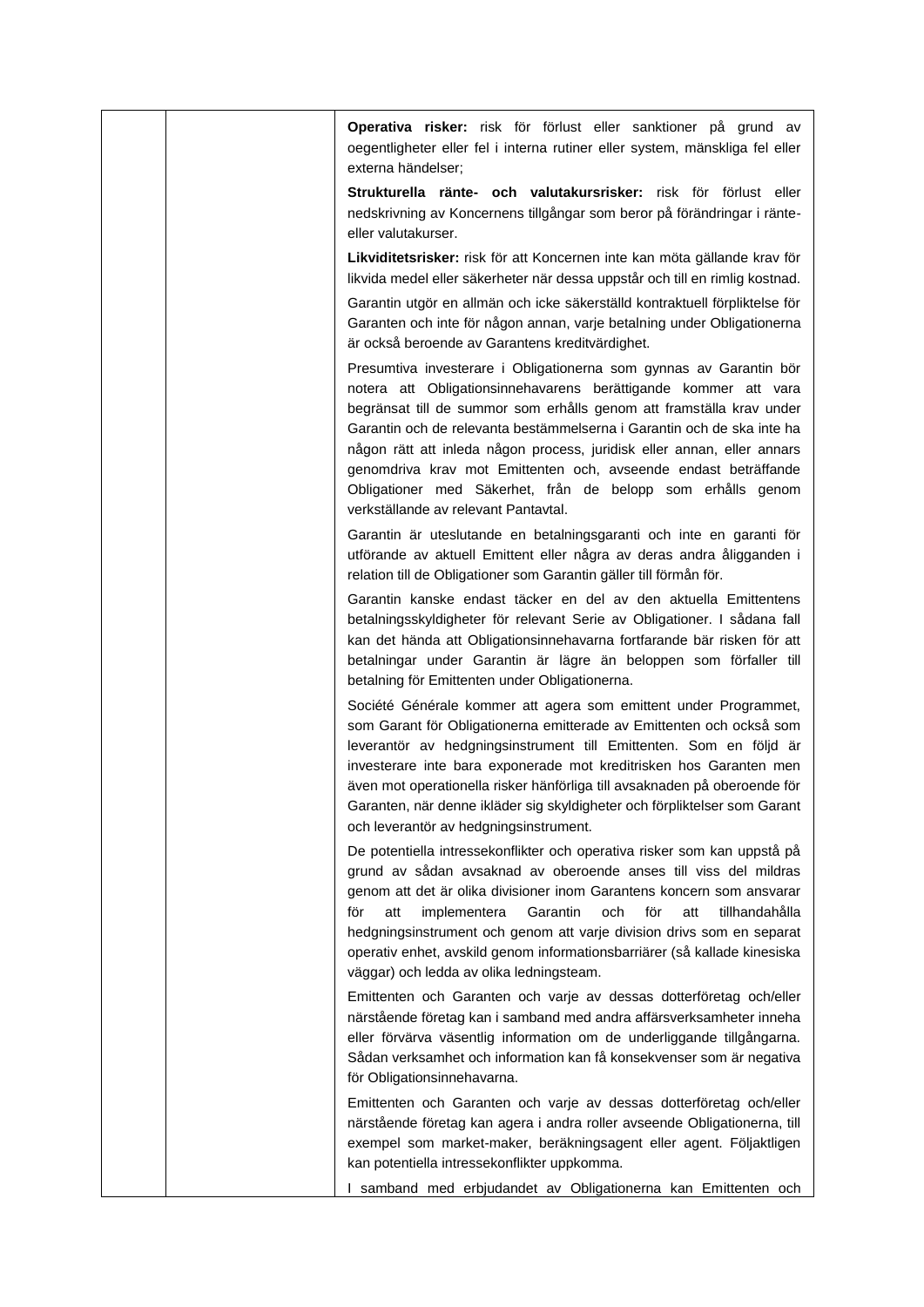| D.6<br>Nyckelinformation<br>Obligationerna kan stipulera automatisk förtida inlösen relaterad till en<br>de<br>väsentliga<br>specifik händelse. Följaktligen kan detta förhindra Obligationsinnehavare<br>om<br>riskerna<br>som<br>att dra fördel av utvecklingen för de(t)<br>är<br>från<br>underliggande<br>för<br>specifika<br>instrumenten(et) under hela den period som ursprungligen var avsedd.<br>värdepapperen<br>och<br>Villkoren för Obligationerna kan innehålla bestämmelser enligt vilka<br>riskvarning<br>att<br>inträffandet av vissa marknadsstörande händelser kan föranleda att<br>investerare<br>kan<br>förseningar i avveckling av Obligationerna uppkommer eller att vissa<br>förlora<br>värdet<br>av<br>förändringar görs. Dessutom om händelser som påverkar de(t)<br>deras<br>hela<br>underliggande<br>instrumenten(et)<br>inträffar,<br>tillåter<br>villkoren<br>för<br>investering eller del<br>Obligationerna<br>att<br>Emittenten<br>byter<br>ut<br>de(t)<br>underliggande<br>av den<br>instrumenten(et) mot nya(tt) underliggande<br>instrument,<br>avslutar<br>exponeringen mot de(t) underliggande instrumenten(et) och tillämpa en<br>referensränta på de likvider som erhålls på detta sätt till förfallodagen för<br>Obligationerna, senarelägga förfallodagen för Obligationerna, lösa in<br>Obligationerna i förtid på basis av marknadsvärdet för dessa Obligationer<br>eller dra ifrån från varje belopp som ska erläggas den ökade<br>hedgningskostnaden och, i varje fall, utan föregående samtycke från<br>Obligationsinnehavarna.<br>Betalningar (oavsett om avseende kapital och/eller ränta och oavsett om<br>vid förfall eller annars) på Obligationerna beräknas genom referens till<br>viss(a) underliggande, avkastningen på Obligationerna baseras på<br>förändringar i värdet på de(t) underliggande, vilket kan fluktuera.<br>Potentiella investerare bör vara medvetna om att dessa Obligationer kan<br>vara volatila och att de kanske inte erhåller någon ränta och att de kan<br>förlora hela eller en väsentlig andel av deras kapitalbelopp.<br>Under Obligationernas löptid kan marknadsvärdet för dessa Obligationer<br>vara lägre än det investerade kapitalet. Vidare kan en insolvens för<br>Emittenten och Garanten resultera i en total förlust av det investerade<br>kapitalet. |  | Garanten och/eller dessas närstående företag ingå en eller flera<br>hedgningstransaktioner avseende en referenstillgång(ar) eller relaterade<br>derivat, vilket kan påverka marknadskursen, likviditeten eller värdet för<br>Obligationerna. |
|---------------------------------------------------------------------------------------------------------------------------------------------------------------------------------------------------------------------------------------------------------------------------------------------------------------------------------------------------------------------------------------------------------------------------------------------------------------------------------------------------------------------------------------------------------------------------------------------------------------------------------------------------------------------------------------------------------------------------------------------------------------------------------------------------------------------------------------------------------------------------------------------------------------------------------------------------------------------------------------------------------------------------------------------------------------------------------------------------------------------------------------------------------------------------------------------------------------------------------------------------------------------------------------------------------------------------------------------------------------------------------------------------------------------------------------------------------------------------------------------------------------------------------------------------------------------------------------------------------------------------------------------------------------------------------------------------------------------------------------------------------------------------------------------------------------------------------------------------------------------------------------------------------------------------------------------------------------------------------------------------------------------------------------------------------------------------------------------------------------------------------------------------------------------------------------------------------------------------------------------------------------------------------------------------------------------------------------------------|--|----------------------------------------------------------------------------------------------------------------------------------------------------------------------------------------------------------------------------------------------|
| Investerarna uppmärksammas på det faktum att de kan drabbas av<br>en fullständig eller partiell förlust av deras investering.                                                                                                                                                                                                                                                                                                                                                                                                                                                                                                                                                                                                                                                                                                                                                                                                                                                                                                                                                                                                                                                                                                                                                                                                                                                                                                                                                                                                                                                                                                                                                                                                                                                                                                                                                                                                                                                                                                                                                                                                                                                                                                                                                                                                                     |  |                                                                                                                                                                                                                                              |

|                  | <b>Avsnitt E - Erbjudande</b>                                |                                                                                                                                                                                                                         |
|------------------|--------------------------------------------------------------|-------------------------------------------------------------------------------------------------------------------------------------------------------------------------------------------------------------------------|
| E.2 <sub>b</sub> | Motiv för erbjudandet<br>användning<br>och<br>av<br>likvider | Nettolikviderna från varje emission av Obligationer kommer att<br>användas för de allmänna finansieringsändamålen för Société<br>Générale-Koncernen, vilket innefattar att göra vinst.                                  |
| E.3              | Beskrivning av villkoren<br>för erbjudandet                  | Jurisdiktion(er) för Erbjudande till Allmänheten: Sverige<br>Erbjudandeperiod: från 28/09/2015 till 06/11/2015                                                                                                          |
|                  |                                                              | Erbjudandekurs: Obligationerna kommer att<br>erbiudas<br>till<br>Erbjudandepriset ökat med kostnader, om några, såsom nämns<br>nedan.                                                                                   |
|                  |                                                              | erbjudandet är underkastat:<br>Erbjudandet<br>Villkor<br>som<br>av<br>Obligationerna villkoras av deras utställande och varje annat villkor i<br>de finansiella mellanhändernas standardvillkor, vilka investerare fått |